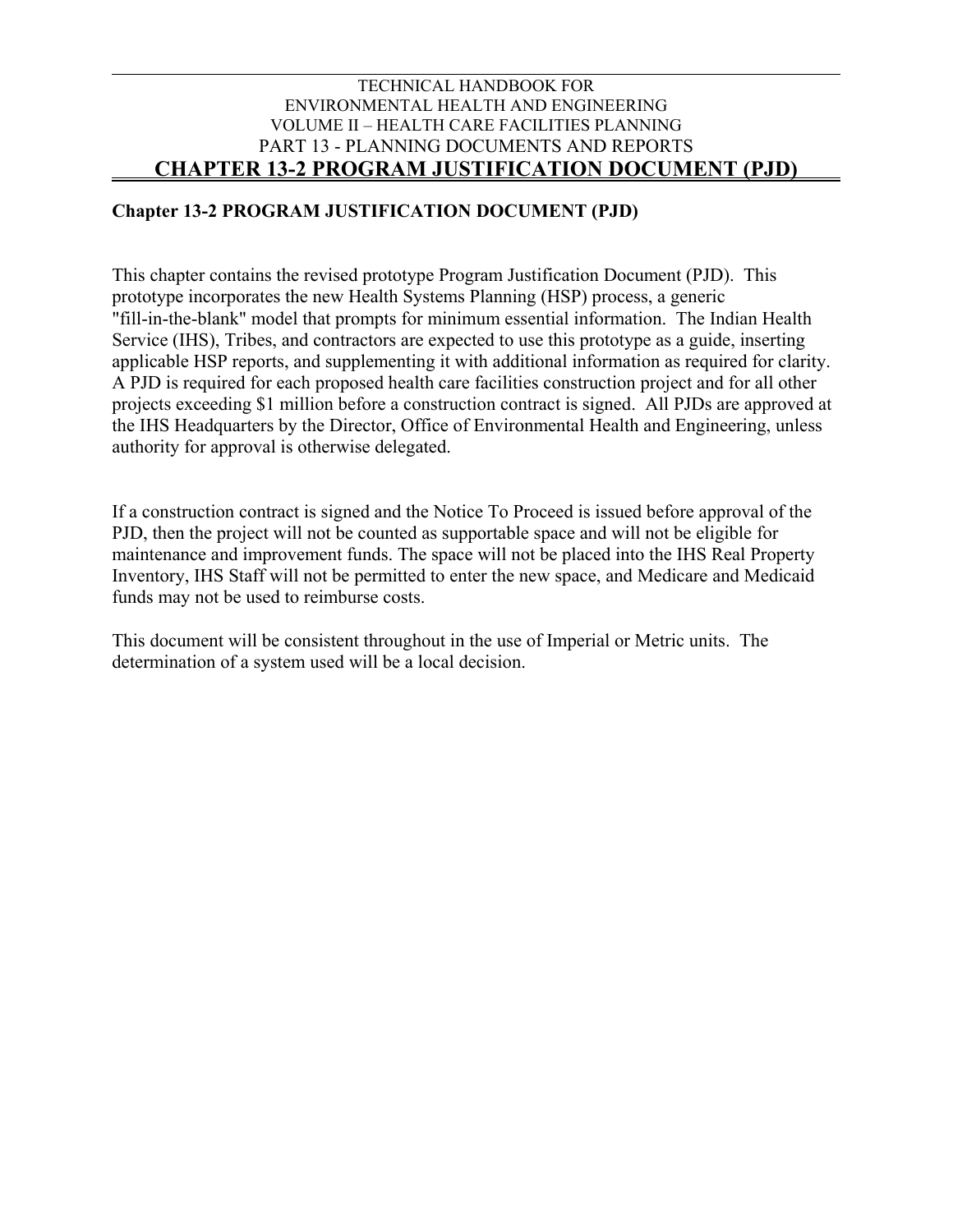#### **PROGRAM JUSTIFICATION DOCUMENT**

**INDIAN HEALTH SERVICE [Name of Health Care Facility] [Location], [State]** (Project No. **[Number assigned by IHS HQ or Area depending on funding source and amount]**)

**[Month] [Year]**

(Note: Adjust font size to make page stand out some. This page only and be discrete.)

**[Name of Area]** AREA INDIAN HEALTH SERVICE INDIAN HEALTH SERVICE DEPARTMENT OF HEALTH AND HUMAN SERVICES

**[Note To Planner: Remove very top header from this point on when using this template for a project. The bottom footer can be replaced with just page numbering.]**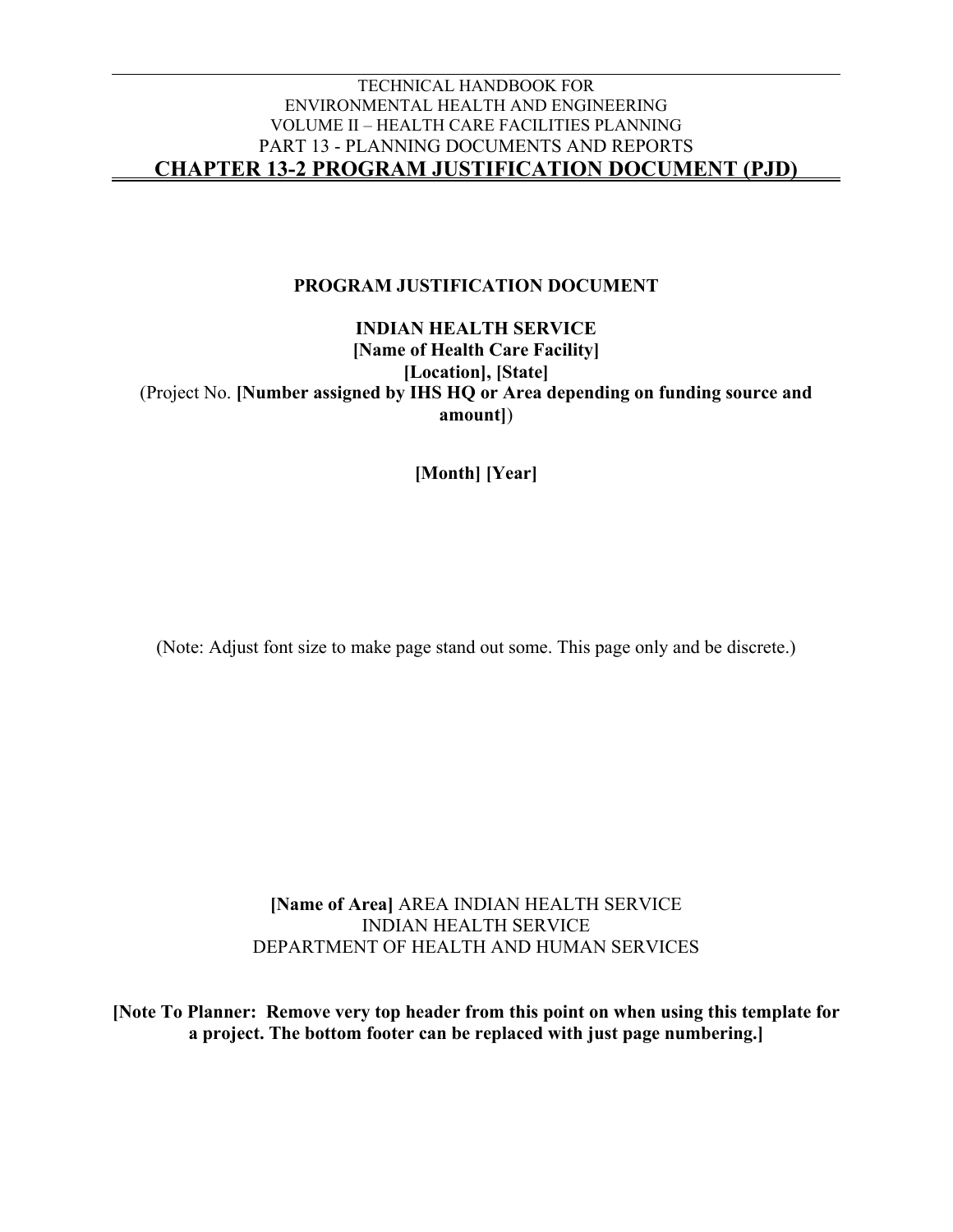PROGRAM JUSTIFICATION DOCUMENT INDIAN HEALTH SERVICE **[Name of Health Care Facility]** [Location], [State]

RECOMMEND APPROVAL:

\_\_\_\_\_\_\_\_\_\_\_\_\_\_\_\_\_\_\_\_\_\_\_\_\_\_\_\_\_\_\_\_\_\_\_\_\_\_\_\_\_\_\_\_\_\_\_\_\_ \_\_\_\_\_\_\_\_\_\_\_\_\_\_\_ **The INAME AREA IS NOTE AND ISSUED ASSESSED ASSESSED ASSESSED ASSESSED ASSESS** Date

RECOMMEND APPROVAL:

\_\_\_\_\_\_\_\_\_\_\_\_\_\_\_\_\_\_\_\_\_\_\_\_\_\_\_\_\_\_\_\_\_\_\_\_\_\_\_\_\_\_\_\_\_\_\_\_\_ \_\_\_\_\_\_\_\_\_\_\_\_\_\_\_ **[Name And signature block for the Director** Date **Division of Facilities Planning and Construction Office of Environmental Health and Engineering]**

APPROVE:

\_\_\_\_\_\_\_\_\_\_\_\_\_\_\_\_\_\_\_\_\_\_\_\_\_\_\_\_\_\_\_\_\_\_\_\_\_\_\_\_\_\_\_\_\_\_\_\_\_ \_\_\_\_\_\_\_\_\_\_\_\_\_\_\_ **[Name And signature block for the Director** Date **Office of Environmental Health and Engineering]**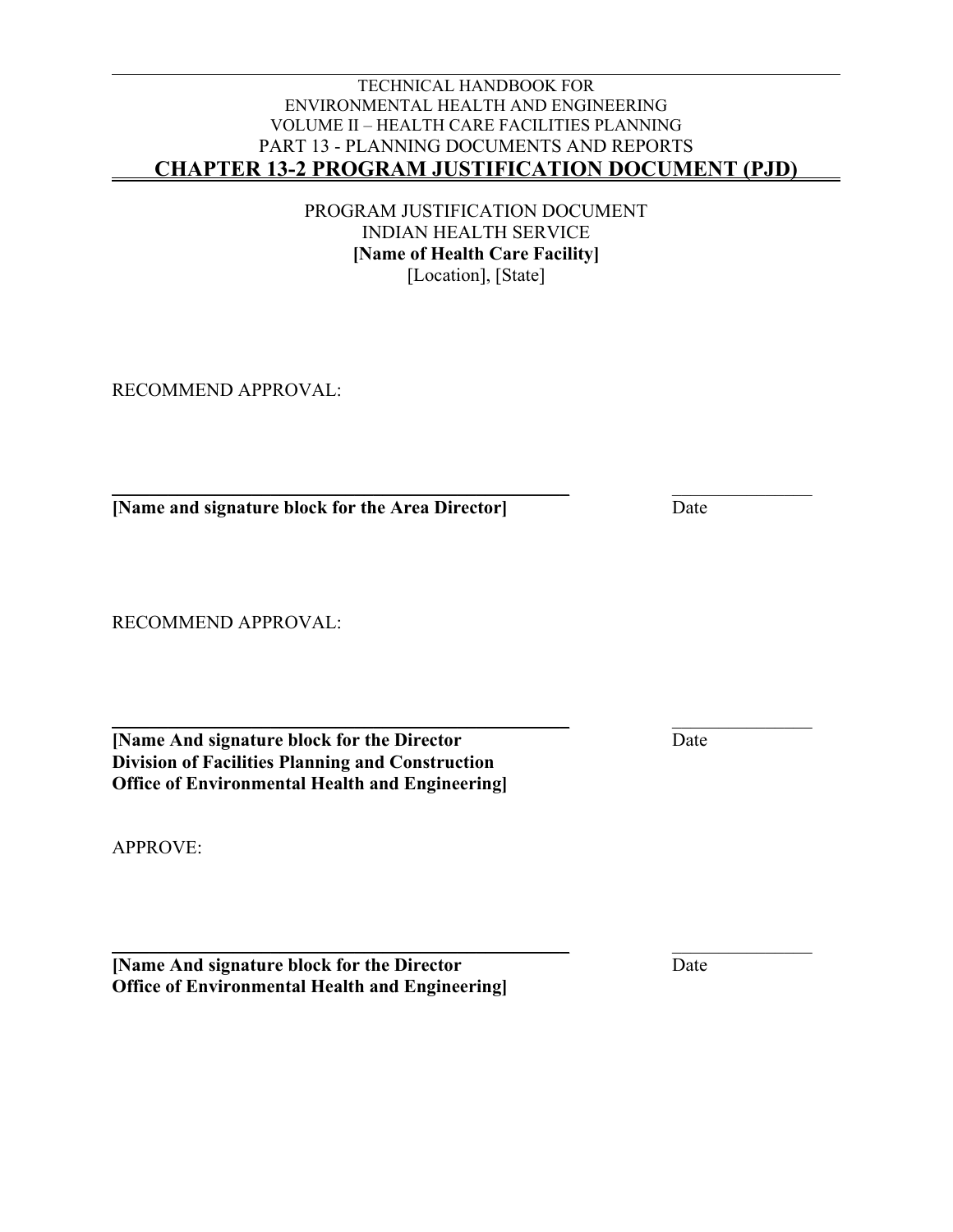#### PROGRAM JUSTIFICATION DOCUMENT **INDIAN HEALTH SERVICE**

#### [Name of Health Care Facility] [Location], [State]

#### **TABLE OF CONTENTS**

|         | <b>SECTION</b><br><b>PAGE</b> |    |  |
|---------|-------------------------------|----|--|
|         |                               |    |  |
|         |                               |    |  |
|         |                               |    |  |
| I.      |                               |    |  |
| II.     |                               |    |  |
| III.    |                               |    |  |
|         | Α.                            |    |  |
|         | <b>B.</b>                     |    |  |
|         | $\mathcal{C}$ .               |    |  |
|         | D.                            |    |  |
|         | Ε.                            |    |  |
|         | F.                            |    |  |
|         | G.                            |    |  |
|         | H.                            |    |  |
|         | $\mathbf{I}$ .                |    |  |
|         | J.                            |    |  |
|         | Κ.                            |    |  |
|         | L.                            |    |  |
|         | M.                            |    |  |
|         | N.                            |    |  |
|         | O.                            |    |  |
| IV.     |                               |    |  |
|         | A.                            |    |  |
|         | <b>B.</b>                     |    |  |
| $V_{.}$ |                               |    |  |
|         | $A$ .                         |    |  |
|         | <b>B.</b>                     |    |  |
|         |                               | 1. |  |
|         |                               | 2. |  |
|         |                               | 3. |  |
|         | $\mathcal{C}$ .               |    |  |

**SECTION**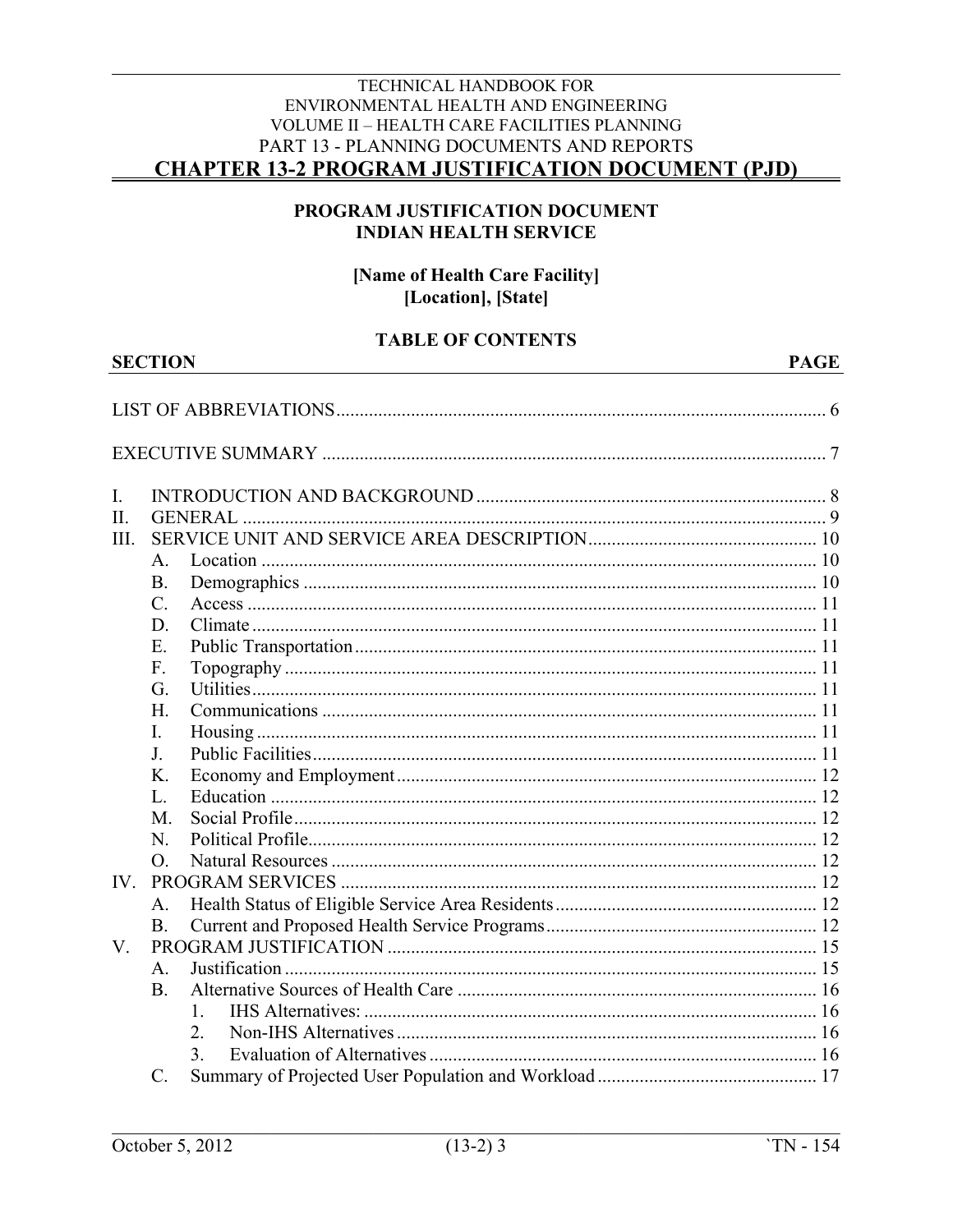### TECHNICAL HANDBOOK FOR ENVIRONMENTAL HEALTH AND ENGINEERING VOLUME II - HEALTH CARE FACILITIES PLANNING PART 13 - PLANNING DOCUMENTS AND REPORTS

### **CHAPTER 13-2 PROGRAM JUSTIFICATION DOCUMENT (PJD)**

| D.          |                |                                                                |  |
|-------------|----------------|----------------------------------------------------------------|--|
|             |                | Resource Requirements Methodology Needs Assessment (RRMNA)  17 |  |
| Ε.          |                |                                                                |  |
| F.          |                |                                                                |  |
|             |                |                                                                |  |
|             | 2.             |                                                                |  |
|             |                | $a_{\cdot}$                                                    |  |
|             |                | $\mathbf{b}$ .                                                 |  |
|             | 3.             |                                                                |  |
|             | 4.             |                                                                |  |
|             | 5 <sub>1</sub> |                                                                |  |
|             | 6.             |                                                                |  |
|             |                |                                                                |  |
| A.          |                |                                                                |  |
| B.          |                |                                                                |  |
| $C_{\cdot}$ |                |                                                                |  |
| D.          |                |                                                                |  |
| Ε.          |                |                                                                |  |
| $F_{\cdot}$ |                |                                                                |  |
| G.          |                |                                                                |  |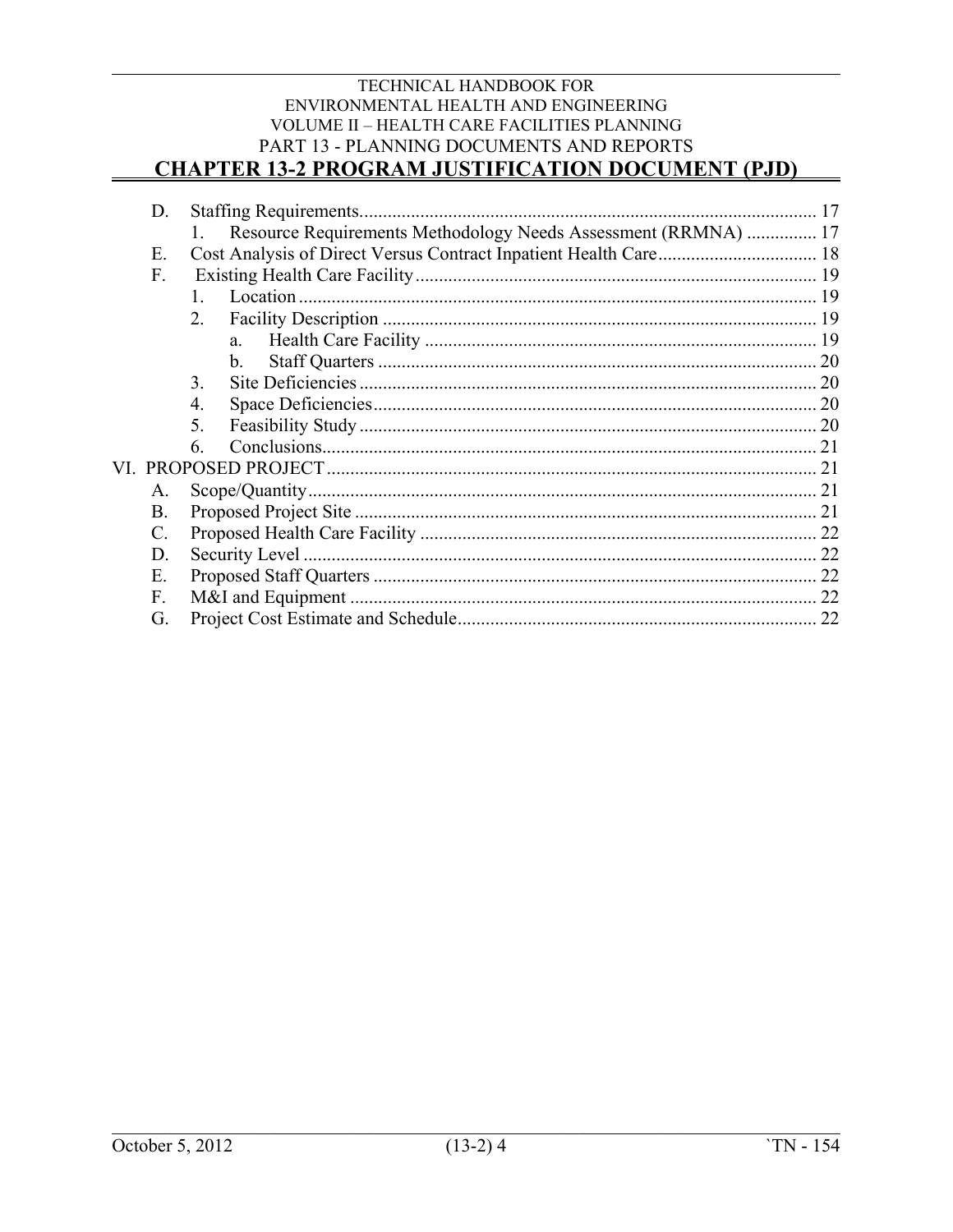#### **TABS**

**[Notes to the Planner: Do not re-letter or delete a TAB if it is not used. In the Tab lists below, indicate "Not Used" beside the Tab name. Furthermore, do not provide a blank sheet in the Tab sections in the back of the document.]**

#### **TAB - Title**

A. Maps

User Population and Workload

- B. HSP Discipline User Population Report
- C. HSP Discipline Workload Summary Report

#### Health Services

- D. Alternative Sources of Health Care
- E. Justification for Non-HSP Authorized IHS Health Care Services
- F. Cost Analysis of Direct Versus Contract Inpatient Health Care

#### Staffing

- G. Listing of Approved Staff Positions
- H. Resource Requirements Methodology Summary pages only

#### Space

- I. HSP Building Area Summary Report
- J. Justifications for Space Deviations
- K. Justifications for Tribal Programs and Space
- L. Justifications for Contract Programs and Space
- M. Facilities Cost Estimate

#### **Other**

- N. Program Justification Documents for Staff Quarters
- O. Master Plan Direct Care Summary
- P. Master Plan Crossover Summary Report
- Q. BEMAR/FEDS Deficiencies List
- R. M&I and Medical Equipment Life Cycle Costs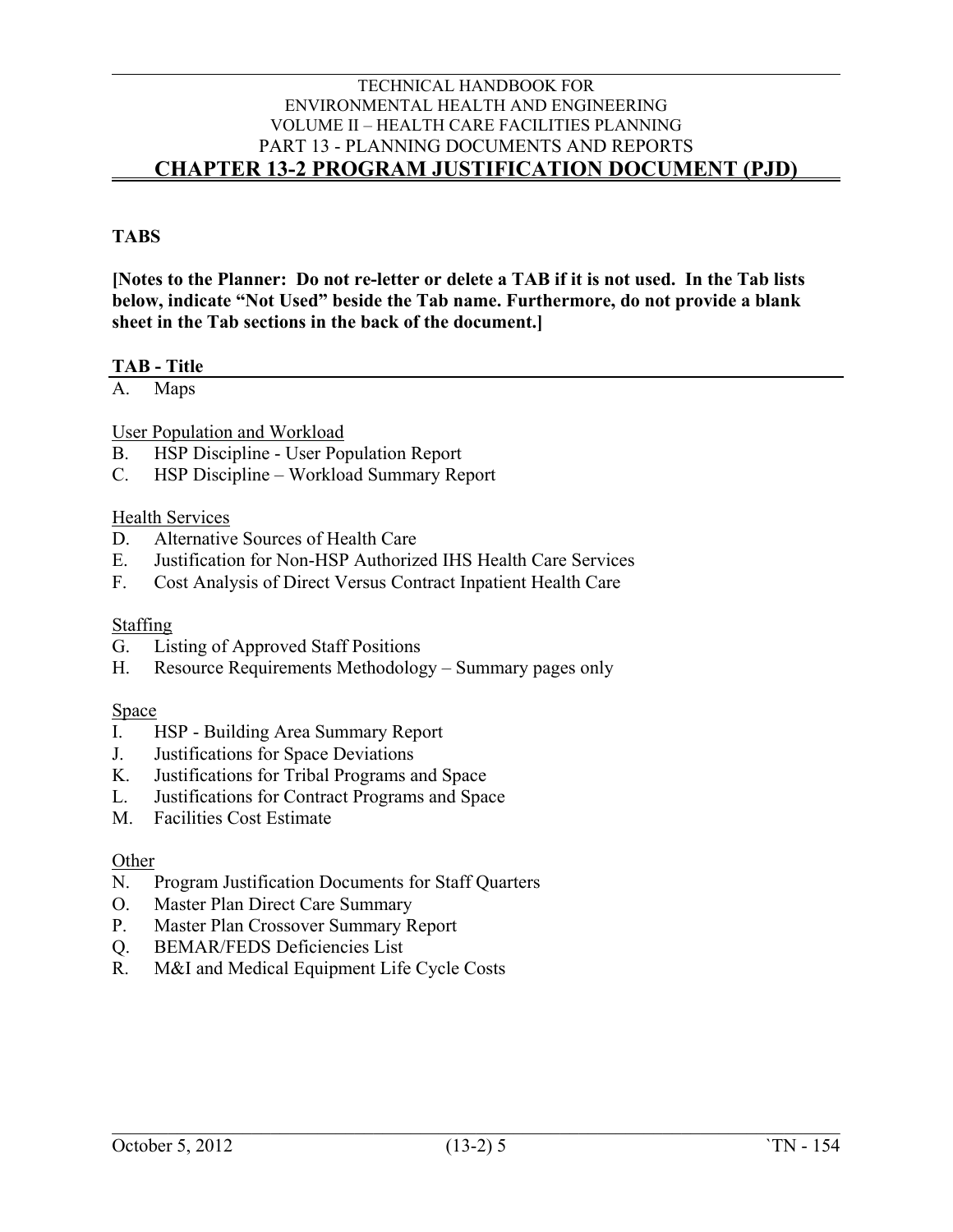PROGRAM JUSTIFICATION DOCUMENT INDIAN HEALTH SERVICE **[Name of Health Care Facility] [Location], [State]**

#### **LIST OF ABBREVIATIONS**

#### <span id="page-6-0"></span>**[NOTE TO PLANNER: Add and delete abbreviations as appropriate to specific document.]**

| ADPL        | average daily patient load       | <b>HFCPS</b>    | <b>Healthcare Facilities</b>           |
|-------------|----------------------------------|-----------------|----------------------------------------|
| AI/AN       | American Indian & Alaska         |                 | <b>Construction Priority System</b>    |
|             | Native                           | <b>HSP</b>      | <b>Health Systems Planning Process</b> |
| <b>ALOS</b> | average length of stay           | <b>HVSR</b>     | Housing Verification Survey            |
| <b>ARH</b>  | Alternative Rural Hospital       |                 | Report                                 |
| <b>BIA</b>  | Bureau of Indian Affairs         | km              | kilometers                             |
| <b>CEO</b>  | Chief Executive Officer          | km <sup>2</sup> | square kilometers                      |
| <b>CHR</b>  | <b>Community Health</b>          | m               | meters                                 |
|             | Representative                   | m <sup>2</sup>  | square meters                          |
| <b>CHS</b>  | <b>Contract Health Services</b>  | <b>PCPV</b>     | Primary Care Provider Visit            |
| <b>DES</b>  | Division of Engineering Services | <b>PSA</b>      | Primary Service Area                   |
|             | (Dallas or Seattle)              | <b>RPI</b>      | <b>Real Property Inventory</b>         |
| <b>ESA</b>  | <b>Extended Service Area</b>     | <b>RRM</b>      | <b>Resource Requirements</b>           |
| <b>FEDS</b> | <b>Facilities Engineering</b>    |                 | Methodology                            |
|             | Deficiency System                | <b>SSER</b>     | Site Selection and Evaluation          |
| <b>FTE</b>  | <b>Full Time Equivalent</b>      |                 | Report                                 |
| <b>FY</b>   | fiscal year                      | <b>TJC</b>      | The Joint Commission                   |
| ha          | hectares                         | <b>WCNP</b>     | Women, Children & Infant               |
|             |                                  |                 | <b>Nutrition Program</b>               |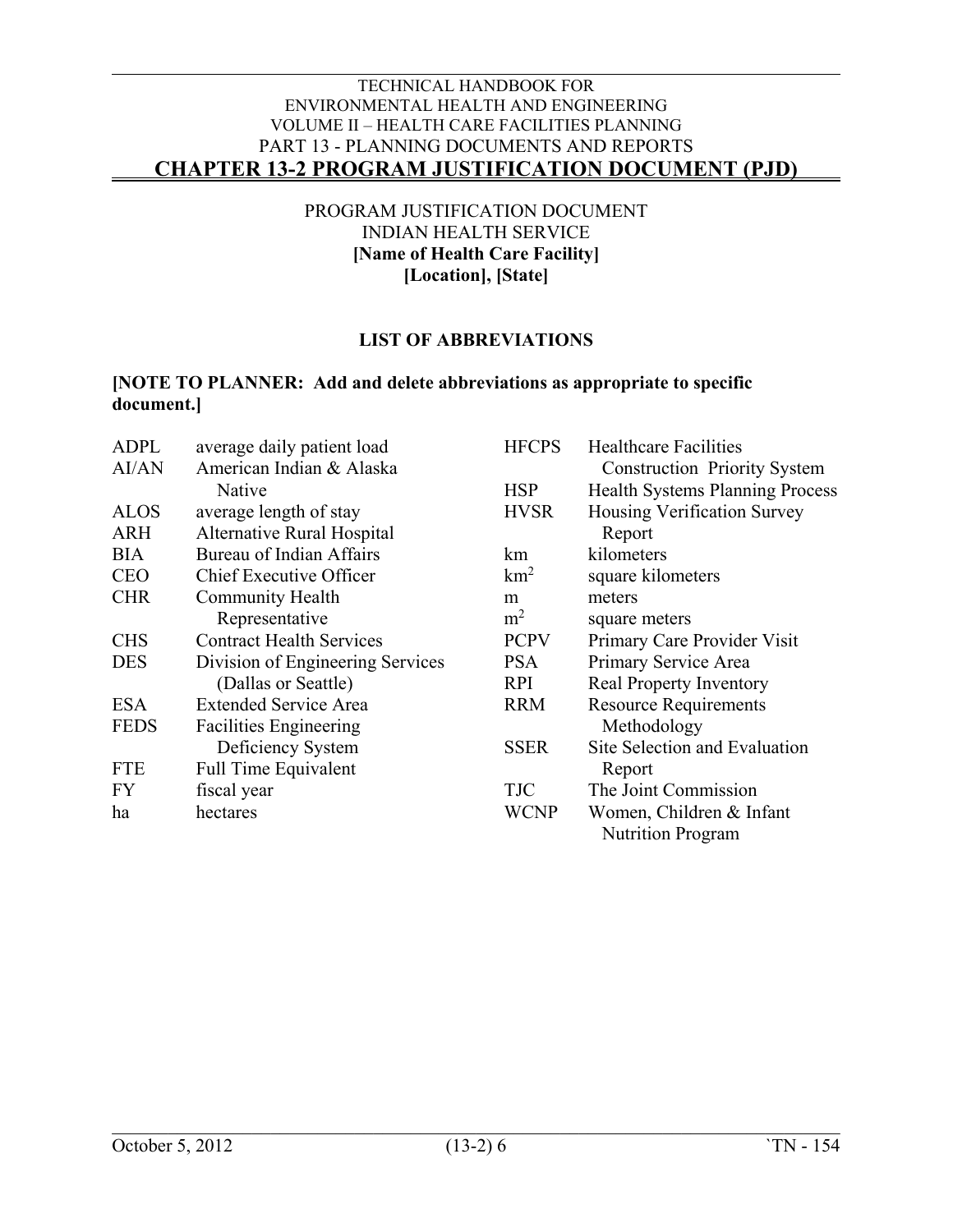Program Justification Document Indian Health Service **[Name of Health Care Facility] [Location], [State]**

#### <span id="page-7-0"></span>**EXECUTIVE SUMMARY**

**[Note to the Planner: Limit the Executive Summary to a maximum ONE page. The Executive Summary is designed to be "pulled" from the PJD if needed. Therefore, there is no need for a roman numeral to set this page off from the remaining document. Also, if needed, reduce font to keep summary to one page.]**

This Program Justification Document (PJD) authorizes this Indian Health Service (IHS) project, including a new **[Indicate if the proposed health care facility is to be new, a modernization, an addition, or a combination of these and type of facility i.e. hospital, alternative rural hospital, health center, etc.]** health care facility and supporting staff quarters **[if applicable]**. **[Adapt to reflect what is in the project.] [Add an indication how the project will meet program needs.]** This proposed facility will increase access to health care for the communities served. Authorized health care programs and services are **[identify and list]**. A 100% designed staffing level of **[total staffing level authorized by the approved RRM]** IHS employees, plus **[number]** tribal positions, and **[number]** contract positions **[if applicable]**, for a total of **[number]** is authorized. (Note that the IHS will prepare a staffing budget which is not the same as the 100% designed staffing level. The total staffing budget (including new and existing staff) is based on the staff required for the opening year projected workload and is then reduced to 85%.) The preliminary gross size of the health care facility is **[number e.g. 99 999]** square meters. For the approved 100% designed staffing level, **[number]** staff quarters are authorized for the non-local employees, with a gross area of **[number]** square meters. With the approval of this PJD, IHS Headquarters concurrence is provided for the approved Phase I Site Selection and Evaluation Report, which indicates **[number]** hectares (ha) have been made available. The completed Phase I Report shall be submitted to HQ OEHE prior to PJD approval. The total estimated cost for this project is currently at \$**[amount],** which is subject to annual updates until funded.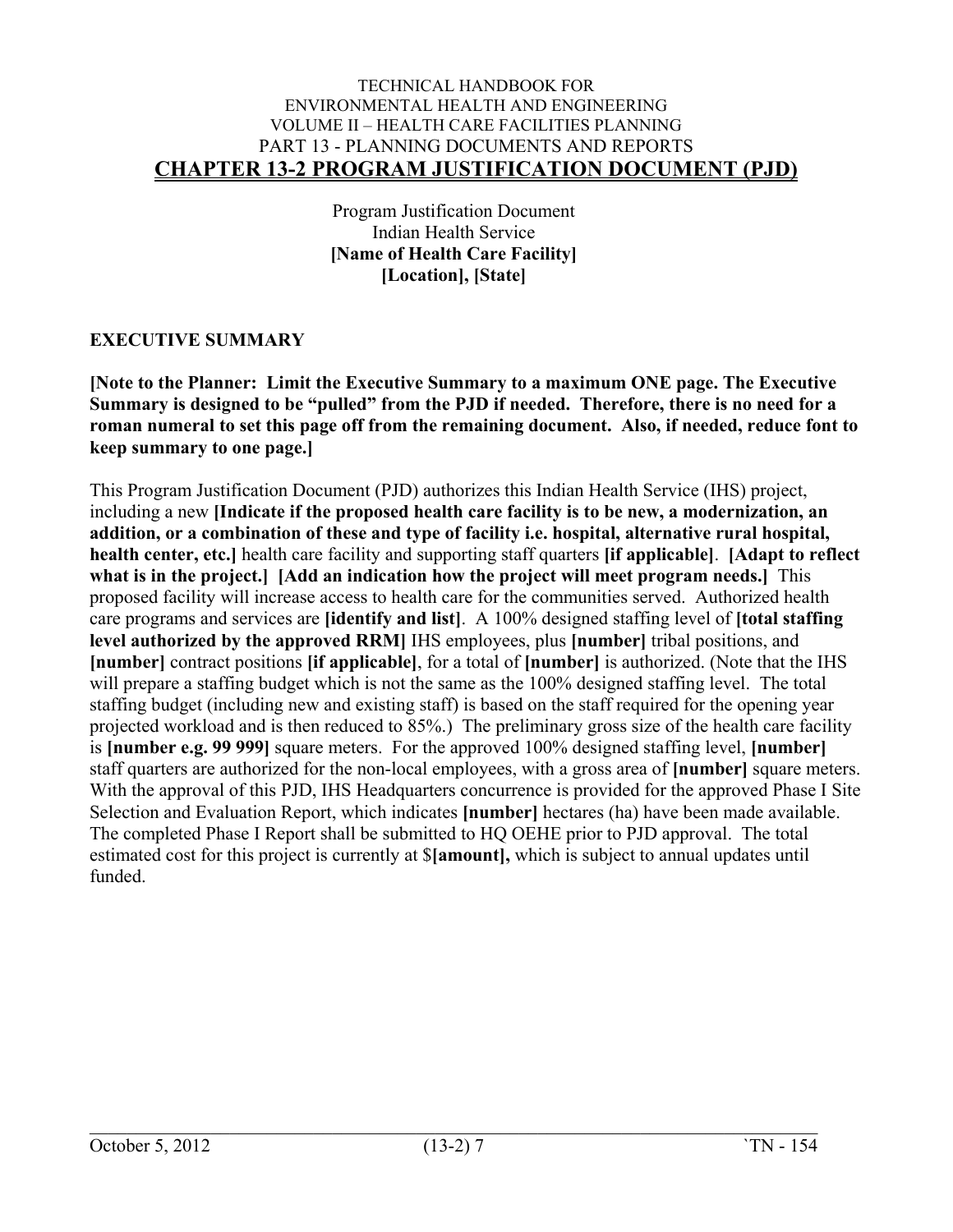### <span id="page-8-0"></span>**I. INTRODUCTION AND BACKGROUND**

**[NOTE FOR PLANNER: Adapt this part to reflect what is in the project. This paragraph does not apply and is not needed if the project is funded with non-Congressional appropriated funds such as Medicare and Medicaid, third party collections, or tribal funds. However, a specific write-up will be needed and adapted to reflect the situation of the actual proposed project.]** 

*In [year], Phases I and II of the IHS Healthcare Facilities Construction Priority System (HFCPS) were applied to health care delivery programs nationwide. The proposal to construct a new or replacement facility to provide health care services space at [name] was among those selected during Phases I and II for further evaluation. During Phases II and III, IHS assessed the health care needs of the AI/AN population at this location and evaluated the ability of the existing health care delivery system to meet those needs. The major issues evaluated during the HFCPS process are the utilization of the existing system; the size and condition of existing space; the ability and capacity of the existing space to support an accessible and modern health care delivery system; and the proximity of other health care facilities. The findings of this evaluation are that (a new facility is required at [name]) [or] (the existing facility [name] is inadequate and requires replacement, significant renovation, and/or expansion).*

#### **[NOTE FOR PROGRAMMER: Revise the following as appropriate to reflect the appropriate conditions.]**

The project includes approximately **[number]** hectares of **[type; e.g., Tribal Trust or purchased]** land to meet the minimum land requirements; construction of a **[new** or **replacement] [type of health**  care facility], having a gross size of approximately [number] square meters (m<sup>2</sup>); and [if applicable] the construction of **[quantity]** new staff quarters, having a collective total gross size of approximately [number] m<sup>2</sup>. Services will be provided at the facility by [IHS and/or tribal staff]. See section V, paragraph D for details on proposed staffing levels. The new **[type of health care facility]** will provide **[briefly state services to be provided]**, for the residents of the **[identify the service area]**. It will replace and or improve upon the services currently being provided **[complete and revise as required to state the current conditions]**. Following the opening of the new **[type of health care facility]**, this new space will be added to the Real Property Inventory (RPI). Concurrent with the adding the new space, the RPI will be reduced by the space occupied by the existing facility **[and any staff quarters]. [Identify what buildings are being disposed or transferred to the tribe and the corresponding space. A table may be appropriate for clarity.]** The RPI will have a net increase of  $[number]$  m<sup>2.</sup>

This PJD was prepared to delineate the health services necessary to meet the needs of the eligible population, to describe the methods for providing that service, and to present the reasoning to justify the **(expansion) [and/or] (replacement) (of an existing [or] (construction of a new)** facility. It also describes the requirements for staff quarters needed to support the **(new/replacement/expanded)** health care facility.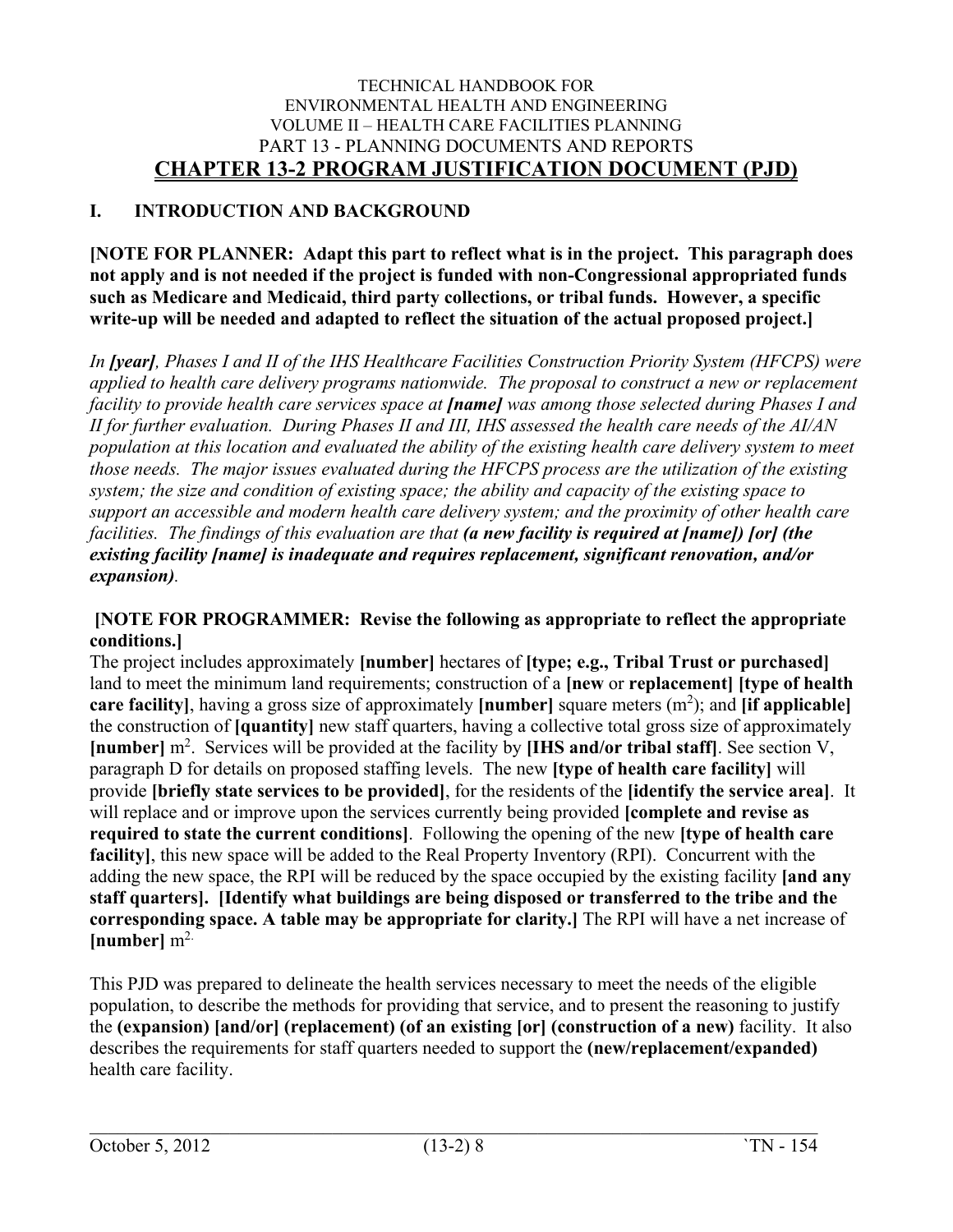#### <span id="page-9-0"></span>**II. GENERAL**

The Indian Health Service (IHS) is an Operating Division (OPDIV) of the Department of Health and Human Services responsible for the administration of the principal Federal health care programs for American Indian and Alaska Native (AI/AN) people. The IHS provides a comprehensive health service delivery system for approximately 1.9 million American Indians and Alaska Natives, living on or near Federal Indian reservations or in traditional Indian country, such as in the states of Oklahoma and Alaska.

The organization and delivery of health care to Indian Tribes by the IHS has its basis in treaties and laws enacted by the Congress of the United States of America and judicial rulings. The Snyder Act of 1921 provides the authority for the IHS and links the IHS services to congressional appropriations which provide for the use of "...such monies as the Congress may from time to time appropriate, for the benefit, care and assistance of Indians..." The Congress has authorized services primarily for members of Federally recognized tribes who live on or near reservations, or in traditional Indian country.

In order to carry out its mission, attain its goals, and uphold its foundation, the IHS:

- 1. Assists Tribes in developing their health programs through activities such as health management training, technical assistance, and human resource development;
- 2. Assists Tribes in coordinating health planning, in obtaining health resources available through Federal, State, and local programs, and in operating comprehensive health care services and health programs;
- 3. Provides comprehensive health care services, including hospital and ambulatory medical care, preventive and rehabilitative services, and develops community sanitation facilities; and
- 4. Serves as the principal Federal advocate in the health field for AI/AN to ensure comprehensive health services for Indian people.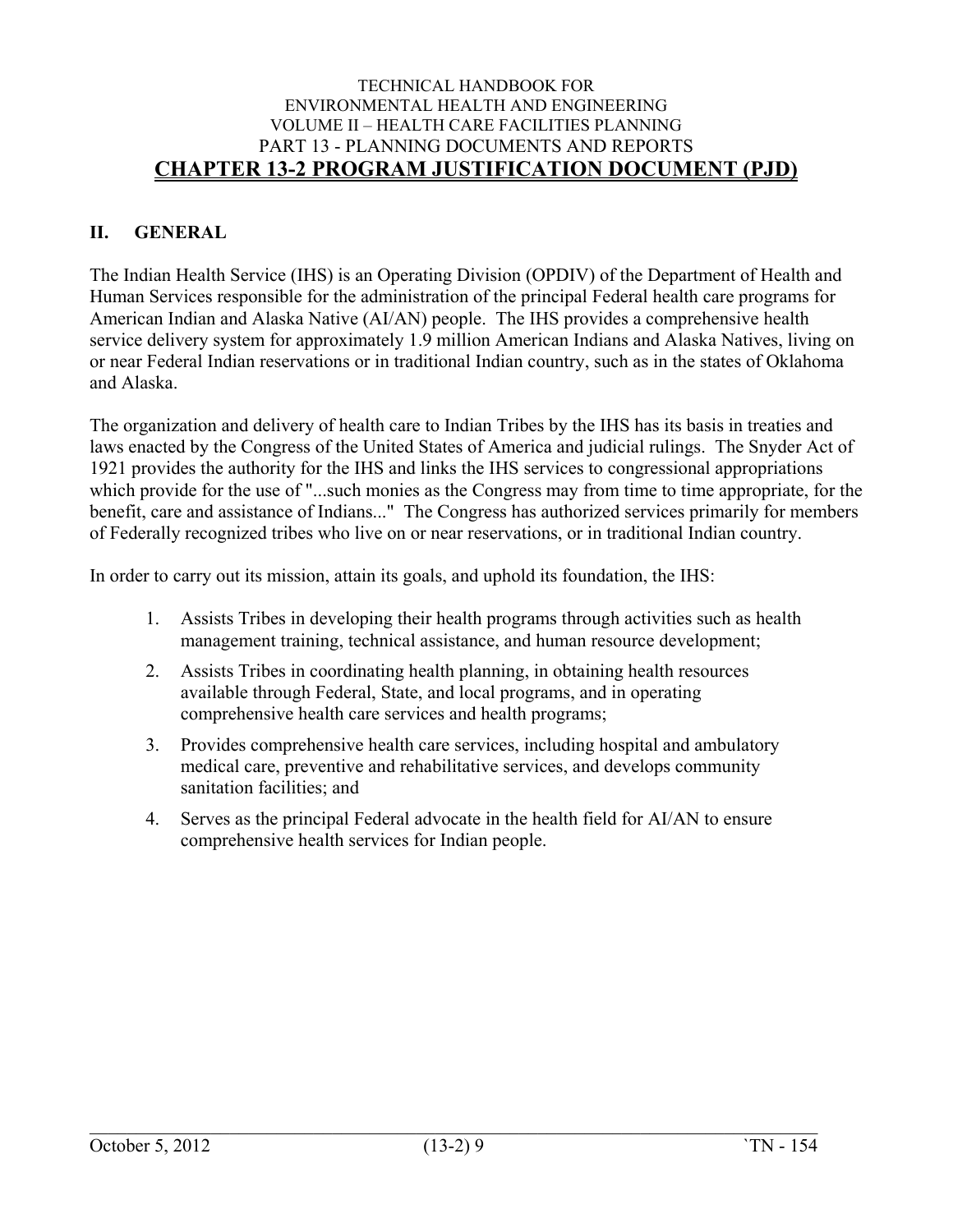#### <span id="page-10-0"></span>**III. SERVICE UNIT AND SERVICE AREA DESCRIPTION**

**[Note to Programmer: For projects from the Priority System, Joint Venture, Youth Regional Treatment Center, or projects costing more than \$10 million sections A through O are required. For projects under \$10 million, sections marked with a single asterisk will be required. Those with two asterisks will be optional unless noted otherwise and are recommended if it will strengthen the approval.]**

<span id="page-10-1"></span>**A. Location:\*** The **[name]** Indian Reservation **[or Nation]** is located in **[State].** Tribes served by the proposed facility include **[list the tribe or tribes]**. This location is within the **[name of the Area Office]** Area Office**.** The community of **[where facility will be in]** is located **[location within Reservation].** The Service Area includes the counties of **[names].** See Tab A for Area and Service Unit maps. **[NOTE FOR PROGRAMMER: Maps must show and highlight locations of existing and proposed health care facilities.]**

<span id="page-10-2"></span>**B. Demographics**:\* The estimated population of the service area is [number]. [NOTE FOR PROGRAMMER: Explain the population trends of the reservation in terms of ages, births, and deaths in relation to the population of non-Indians in the state, and nation. Discuss Indian population concentrations and their distances, in kilometers, from the proposed new health facility and the next closest IHS health care facility.]

Table **[number]** provides a list of communities to be served by the proposed new **[hospital, ARH, health center** facility, the respective user populations for the base year, and the approximate distances to the proposed new site and to the nearest adequate IHS health care facility. [The base-year user populations are to be summarized from the HSP Discipline - User Population Report provided in Tab B.]

Table [insert number]. Communities Served by the Proposed [name of facility]

| Community of<br>Residence | Distance, km<br>To Existing<br>Facility | Distance, km<br>To New Facility | <b>User Population</b> |
|---------------------------|-----------------------------------------|---------------------------------|------------------------|
| (Names of<br>Communities) |                                         |                                 |                        |
|                           |                                         |                                 |                        |
|                           |                                         |                                 |                        |
|                           |                                         |                                 |                        |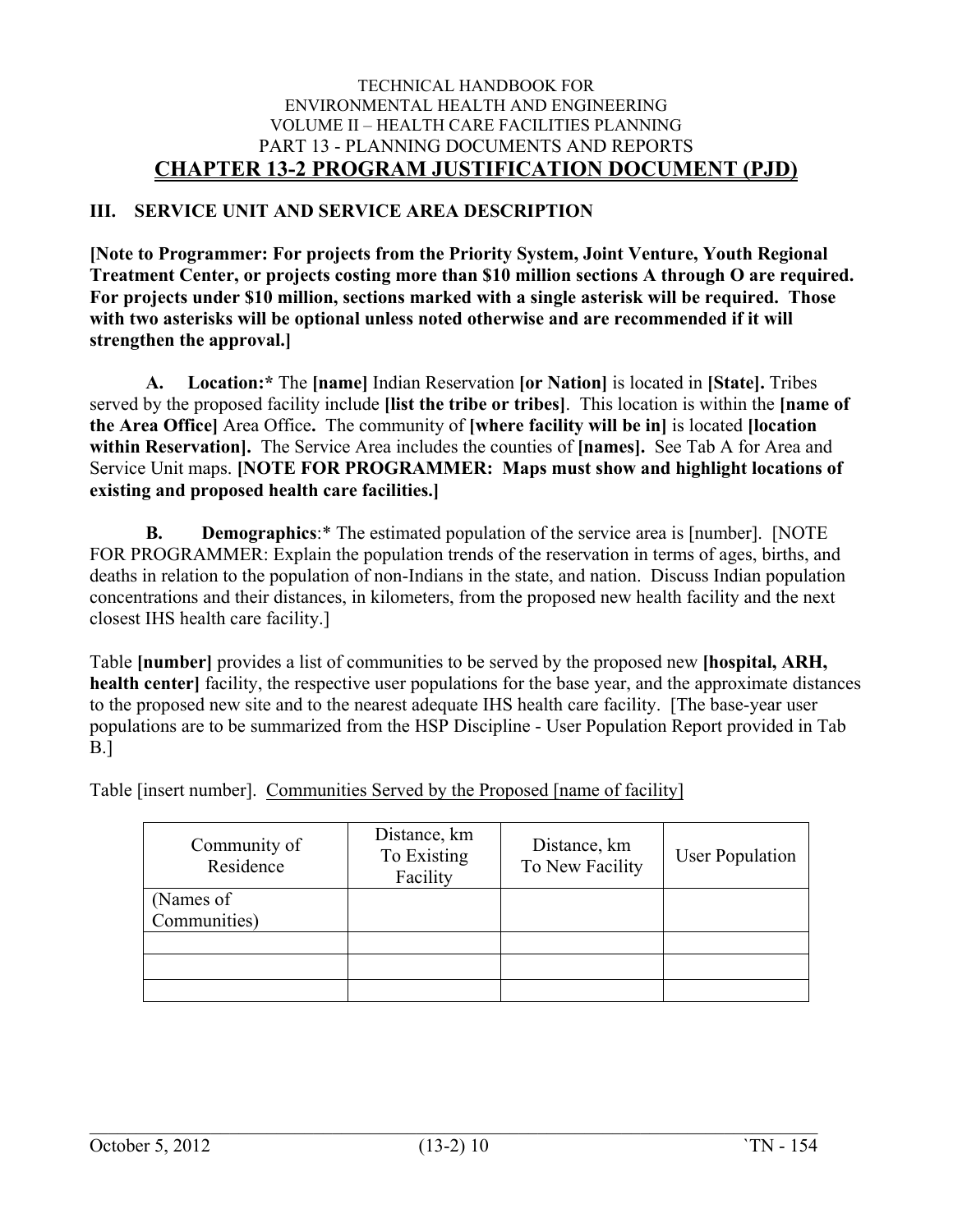The major cities within driving distance of the proposed facility are **[NOTE FOR PROGRAMMER: Give the name, state, distance, direction, and population of the cities. A table may be appropriate for clarity.]**

<span id="page-11-0"></span>**C. Access**: **[NOTE FOR PROGRAMMER: Describe the Service Area in terms of isolation, land size, condition, and general maintenance of roads. Include the type and frequency of restricted driving conditions or road closures due to weather, etc. Describe the availability of public transportation if any.]**

<span id="page-11-1"></span>**D. Climate: \*** The average high temperature in the summer is **[degrees in Celsius]**, and the average low temperature in the winter is **[degrees]**. **[NOTE FOR PROGRAMMER: Describe any unusual weather conditions that are common to the area, such as winds, fog, rain, etc. If weather plays a factor in providing additional space, provide the details.]**

<span id="page-11-2"></span>**E. Public Transportation:\* [NOTE FOR PROGRAMMER: List the name (s) and describe the type of public transportation services if available in the community. Discuss any future planned or expansion of public transportation services.]**

<span id="page-11-3"></span>**F. Topography:\*\* [NOTE FOR PROGRAMMER: Provide a description of the site's geographic features, for example, the altitude [in meters or kilometers], terrain, natural resources, etc.]**

<span id="page-11-4"></span>**G. Utilities: \*\* [NOTE FOR PROGRAMMER:] List the name(s) of utilities that are available to the community. Outline a percentage breakdown of utilities, i.e. water, sewer, electricity, natural gas, etc., that are reaching reservation households. Describe any alternative fuel services that may be available.]**

<span id="page-11-5"></span>**H. Communications: \*\* [NOTE FOR PROGRAMMER: List the name (s) of communication services that are available to the community. Outline a percentage breakdown of communications, i.e. telephone, cable TV, newspaper, radio etc., are reaching reservation households.]** 

<span id="page-11-6"></span>**I. Housing: \*\* [NOTE FOR PROGRAMMER: Describe the local housing area and its availability along with any planned future housing developments. This section is required if the project involves new or replacement quarters.]**

<span id="page-11-7"></span>**J. Public Facilities: \*\* [NOTE FOR PROGRAMMER: Describe and list services available in the community, such as grocery/convenience stores, service stations, restaurants, post office, police and fire departments, churches, etc. Elaborate on any future plans for community development.]**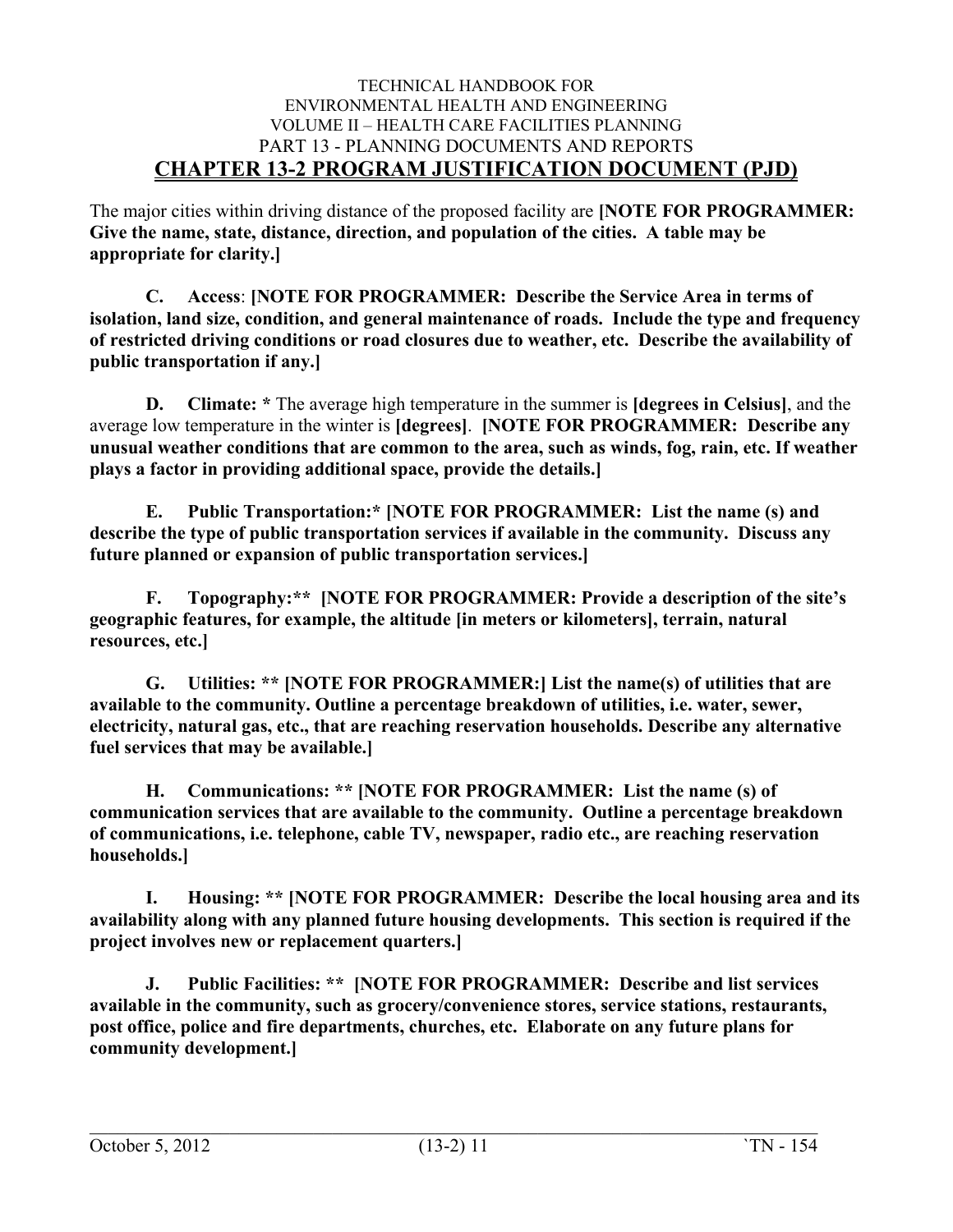<span id="page-12-0"></span>**K. Economy and Employment: \*\* [NOTE FOR PROGRAMMER: Describe the economy of the service area. Outline the major sources of income for the population (i.e. grants, natural resources, gaming.) Provide the unemployment rates for the population.]**

<span id="page-12-1"></span>**L. Education: \*\* [NOTE FOR PROGRAMMER: Describe the school systems for both on/off reservation. List the grade levels of the schools with estimated number of students. Provide an estimated level of education for the reservation population. Are any new schools being planned and/or funded?]**

<span id="page-12-2"></span>**M. Social Profile: \*\* [NOTE FOR PROGRAMMER: Describe the social profile of the reservation i.e. events, cultural ceremonies, activities.]**

<span id="page-12-3"></span>**N. Political Profile: \*\* [NOTE FOR PROGRAMMER: Describe the political profile of the reservation. Give a brief history of the tribe, when it was federally recognized, and its current political structure.]**

<span id="page-12-4"></span>**O. Natural Resources: \*\* [NOTE FOR PROGRAMMER: Describe the natural resources on the reservation.]**

#### <span id="page-12-5"></span>**IV. PROGRAM SERVICES**

<span id="page-12-6"></span>**A. Health Status of Eligible Service Area Residents**: The health status of the [tribe(s)] and other AI/AN residing in the [name] Service Area is typical of an economically depressed and medically under-served area. [NOTE FOR PROGRAMMER: Describe the reasons for the poor health status of the residents.]

<span id="page-12-7"></span>**B. Current and Proposed Health Service Programs:** Services at the **[name of facility]** are limited. **[NOTE FOR PROGRAMMER: Describe the current operation of the health care delivery program and services available through direct and contract care.]**

The proposed health care delivery program will expand existing services at **[facility name]** and will include additional services to provide **[comprehensive health care/primary health care]** for the residents of the service area. The proposed facility will increase the number of exam rooms from [number] to [number]. The number of dental operatories or chairs will increase from [number] to [number]**.** The proposed facility will provide space for a potential staffing level (design level) of [number] full time equivalents(FTE), compared to a staff level of [number] FTE in the existing facility. **[NOTE FOR PROGRAMMER: Give a brief description of new services authorized by the new HSP process and indicate those services that will continue to be provided by contract. Summarize the services being proposed, which are other than those authorized by the HSP.]**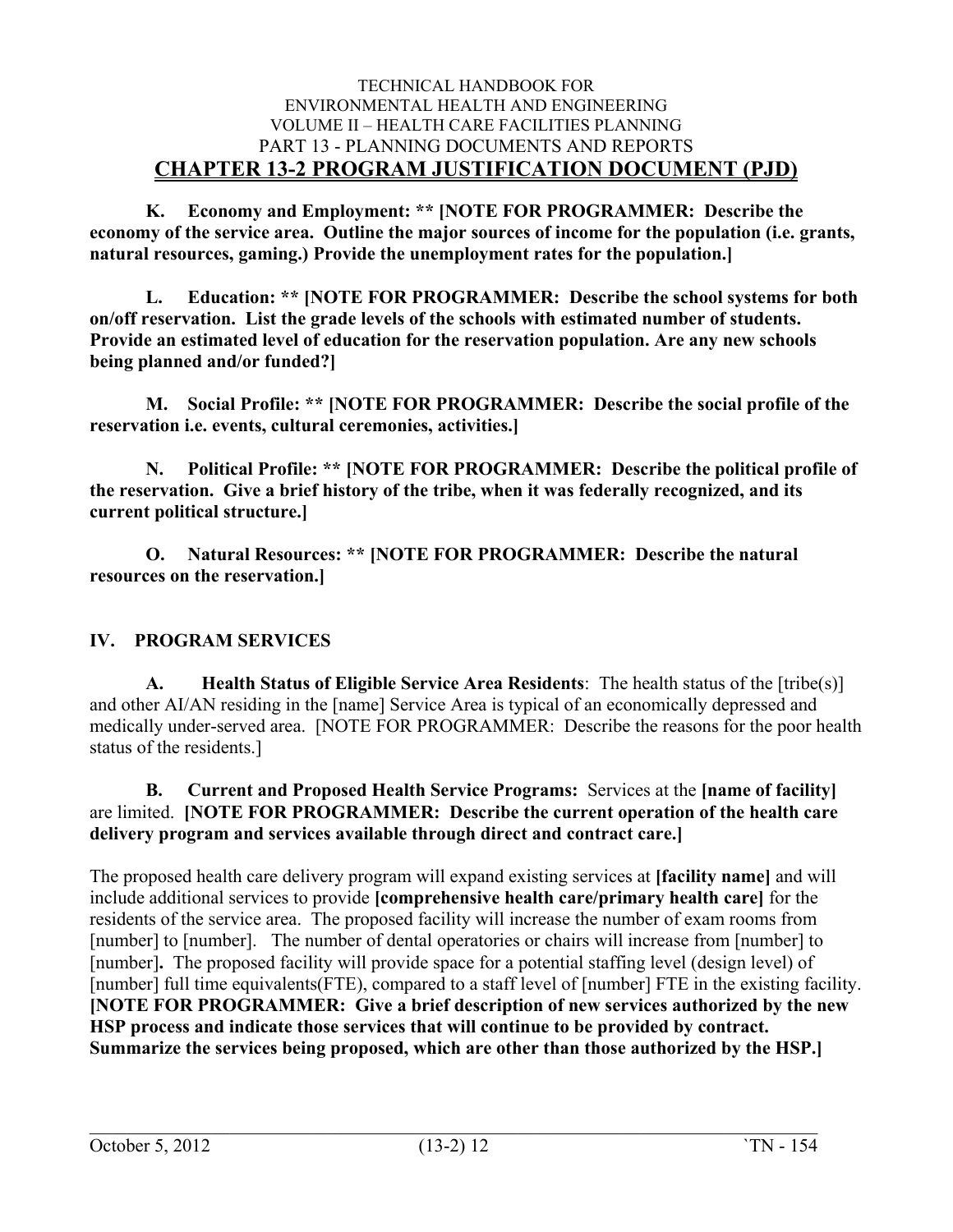Table **[number]** lists the specific services that exist and/or proposed for the new health care facility.

**[NOTE FOR PROGRAMMER: Provide Table number. Modify the sample table below, list appropriate existing and proposed new services by column. Use the same service designations as used in the HSP process, if applicable.]**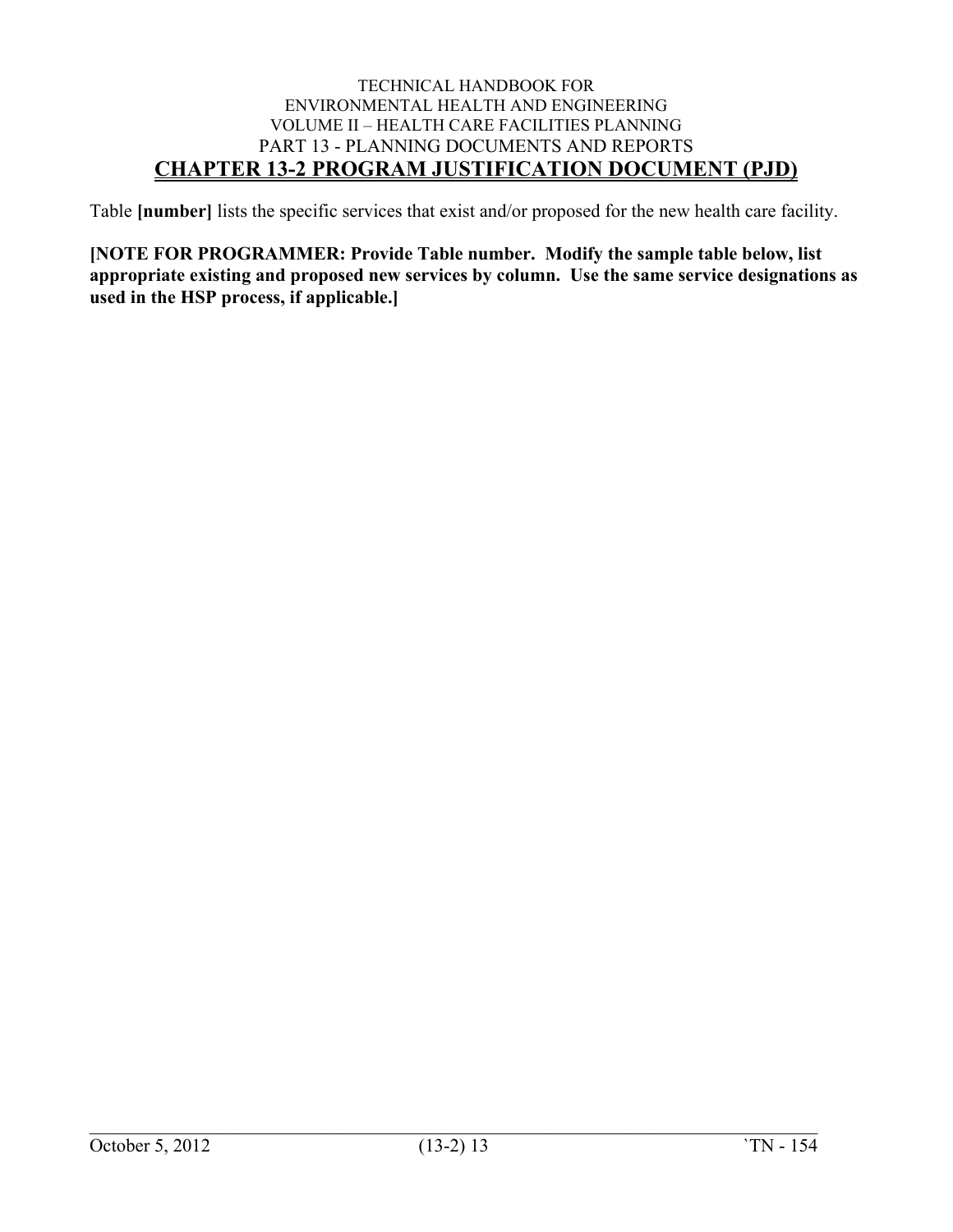### **TABLE [insert number]**

| <b>Existing Service</b>   | New Service              | Service Area<br>(PSA or ESA) | Existing Service at<br>- No Justification<br>Justification:<br>required* | New Service supported by<br>HSP or RRM<br>Justification: | $\begin{array}{l} \text{Non-Authorized IHS}\\ \text{Service – see Tab E} \end{array}$<br>Justification: | Tribal Program and space<br>- see Tab K<br>Justification: | Contract Program and<br>$space - see TabL$<br>Justification: |
|---------------------------|--------------------------|------------------------------|--------------------------------------------------------------------------|----------------------------------------------------------|---------------------------------------------------------------------------------------------------------|-----------------------------------------------------------|--------------------------------------------------------------|
| Family Practice           |                          |                              | $\mathbf X$                                                              |                                                          |                                                                                                         |                                                           |                                                              |
| <b>Internal Medicine</b>  |                          |                              | $\mathbf X$                                                              |                                                          |                                                                                                         |                                                           |                                                              |
| Pediatric                 |                          |                              | $\overline{\textbf{X}}$                                                  |                                                          |                                                                                                         |                                                           |                                                              |
| OB/GYN                    |                          |                              | $\overline{\textbf{X}}$                                                  |                                                          |                                                                                                         |                                                           |                                                              |
|                           | Specialty Care<br>Clinic |                              |                                                                          | X                                                        |                                                                                                         |                                                           |                                                              |
| Dental                    |                          |                              | X                                                                        |                                                          |                                                                                                         |                                                           |                                                              |
| Optometry                 |                          |                              | $\overline{\text{X}}$                                                    |                                                          |                                                                                                         |                                                           |                                                              |
|                           | Podiatry                 |                              |                                                                          |                                                          | $\mathbf X$                                                                                             |                                                           |                                                              |
|                           | Audiology                |                              |                                                                          | $\mathbf X$                                              |                                                                                                         |                                                           |                                                              |
|                           |                          |                              |                                                                          |                                                          |                                                                                                         |                                                           |                                                              |
| Mental Health             |                          |                              | $\mathbf X$                                                              |                                                          |                                                                                                         |                                                           |                                                              |
| Social Services           |                          |                              | $\mathbf X$                                                              |                                                          |                                                                                                         |                                                           |                                                              |
| Alcohol & Substance       |                          |                              |                                                                          |                                                          |                                                                                                         |                                                           |                                                              |
| Abuse                     |                          |                              |                                                                          |                                                          |                                                                                                         | $\mathbf X$                                               |                                                              |
|                           |                          |                              |                                                                          |                                                          |                                                                                                         |                                                           |                                                              |
| Laboratory Services       |                          |                              |                                                                          |                                                          |                                                                                                         |                                                           |                                                              |
| Clinical Lab              |                          |                              | $\mathbf X$                                                              |                                                          |                                                                                                         |                                                           |                                                              |
| Microbiology              |                          |                              | $\overline{X}$                                                           |                                                          |                                                                                                         |                                                           |                                                              |
| <b>Blood Bank</b>         |                          |                              | $\overline{X}$                                                           |                                                          |                                                                                                         |                                                           |                                                              |
| Pharmacy                  |                          |                              | $\overline{X}$                                                           |                                                          |                                                                                                         |                                                           |                                                              |
| Diagnostic Imaging        |                          |                              |                                                                          |                                                          |                                                                                                         |                                                           |                                                              |
| Radiographic              |                          |                              | $\mathbf X$                                                              |                                                          |                                                                                                         |                                                           |                                                              |
| Ultrasound                |                          |                              | $\mathbf X$                                                              |                                                          |                                                                                                         |                                                           |                                                              |
| Mammography               |                          |                              |                                                                          |                                                          |                                                                                                         |                                                           |                                                              |
| Physical Therapy          |                          |                              |                                                                          | $\frac{X}{X}$                                            |                                                                                                         |                                                           |                                                              |
| Occupational              |                          |                              |                                                                          |                                                          |                                                                                                         |                                                           |                                                              |
| Therapy                   |                          |                              |                                                                          |                                                          |                                                                                                         |                                                           |                                                              |
| SLP                       |                          |                              |                                                                          |                                                          |                                                                                                         |                                                           |                                                              |
| Administration            |                          |                              | $\overline{X}$                                                           |                                                          |                                                                                                         |                                                           |                                                              |
| Information               |                          |                              |                                                                          |                                                          |                                                                                                         |                                                           |                                                              |
| Management                |                          |                              | $\mathbf X$                                                              |                                                          |                                                                                                         |                                                           |                                                              |
| <b>Health Information</b> |                          |                              | $\mathbf X$                                                              |                                                          |                                                                                                         |                                                           |                                                              |
| Management                |                          |                              |                                                                          |                                                          |                                                                                                         |                                                           |                                                              |
| <b>Business Office</b>    |                          |                              | $\mathbf X$                                                              |                                                          |                                                                                                         |                                                           |                                                              |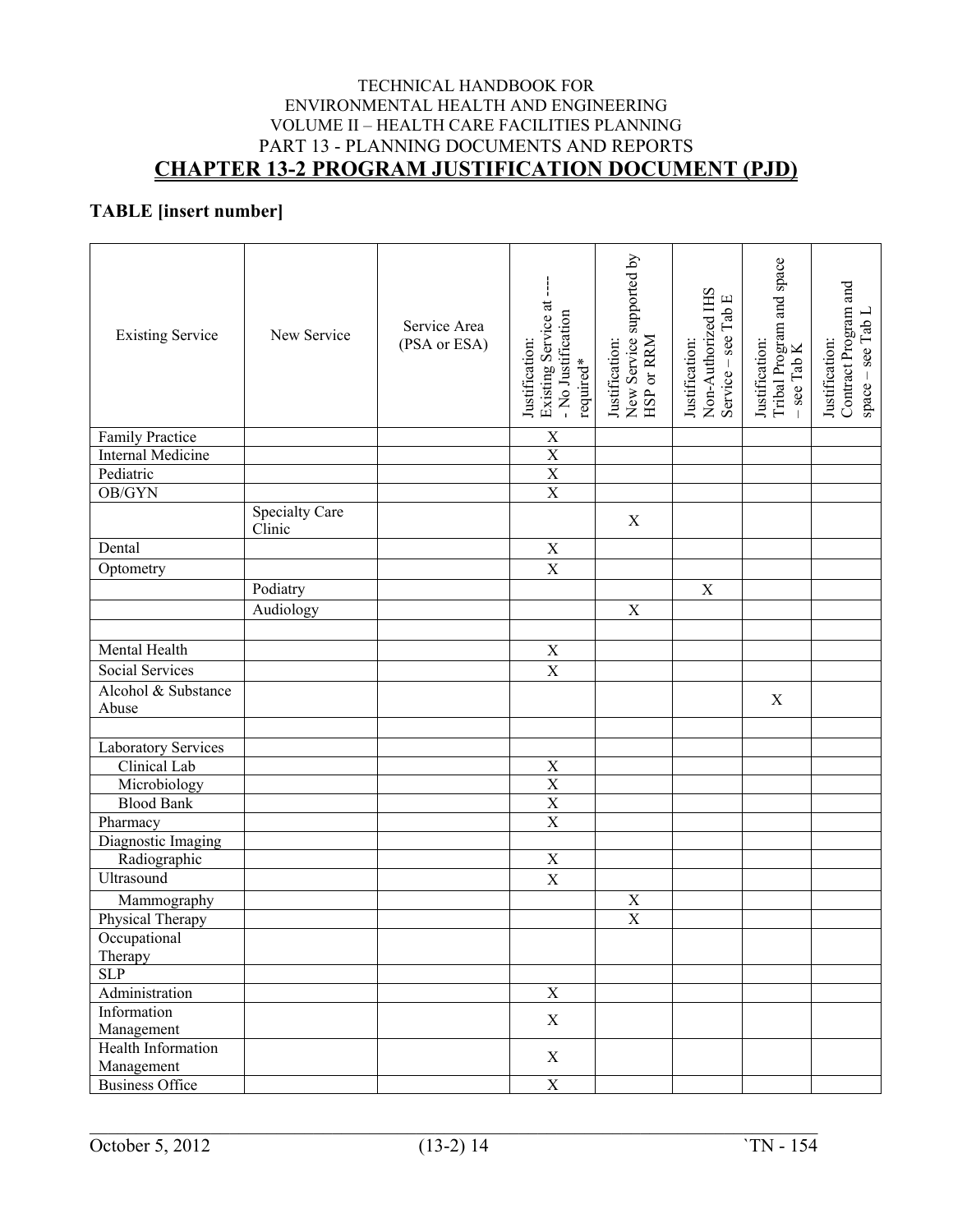| <b>Existing Service</b> | New Service     | Service Area<br>(PSA or ESA) | đ<br>- No Justification<br>Existing Service<br>Justification:<br>required* | supported by<br>HSP or RRM<br>New Service<br>Justification: | Non-Authorized IHS<br>Service – see Tab E<br>Justification: | space<br>and<br>Tribal Program<br>Justification:<br>see Tab K | Contract Program and<br>Tab L<br>Justification:<br>see<br>space |
|-------------------------|-----------------|------------------------------|----------------------------------------------------------------------------|-------------------------------------------------------------|-------------------------------------------------------------|---------------------------------------------------------------|-----------------------------------------------------------------|
| Contract Health         |                 |                              | X                                                                          |                                                             |                                                             |                                                               |                                                                 |
| Clinical Engineering    |                 |                              | X                                                                          |                                                             |                                                             |                                                               |                                                                 |
| Facility Management     |                 |                              | X                                                                          |                                                             |                                                             |                                                               |                                                                 |
| Property & Supply       |                 |                              | $\mathbf X$                                                                |                                                             |                                                             |                                                               |                                                                 |
| Public Health           |                 |                              | $\mathbf X$                                                                |                                                             |                                                             |                                                               |                                                                 |
| Nursing                 |                 |                              |                                                                            |                                                             |                                                             |                                                               |                                                                 |
| Public Health           |                 |                              | $\mathbf X$                                                                |                                                             |                                                             |                                                               |                                                                 |
| Nutrition               |                 |                              |                                                                            |                                                             |                                                             |                                                               |                                                                 |
| Environmental           |                 |                              | X                                                                          |                                                             |                                                             |                                                               |                                                                 |
| Health                  |                 |                              |                                                                            |                                                             |                                                             |                                                               |                                                                 |
| Health Education        |                 |                              | X                                                                          |                                                             |                                                             |                                                               |                                                                 |
|                         | Case Management |                              |                                                                            |                                                             | X                                                           |                                                               |                                                                 |

#### **[\* If an existing service is not HSP authorized, justification will be required.]**

**[**Tab E contains justifications for non-authorized HSP services. **[NOTE FOR PROGRAMMER: If not applicable, provide a Tab E, but note on the tab page that it is "Not Applicable" for the project.].**

#### <span id="page-15-0"></span>**V. PROGRAM JUSTIFICATION**

#### <span id="page-15-1"></span>**A. Justification**

The existing [number] gsm, **[year built]**, **[name of facility]** no longer supports workload needs of the service area. In addition to long wait times for patients to see primary care providers the population and demand for health services at **[facility name]** has grown such that existing space is now beyond its capacity and efficiencies cannot be achieved. Site constraints cannot support expansion of staff or programs without additional space. The FY **[YEAR]** base workload for the existing facility reflects a user population of [number]; [number] primary care provider visits and [number] outpatient visits. The current facility and supporting buildings are in **[give condition; poor, fair, good]** condition with the overall campus Condition Index (CI) at [number]. These structures **[if there are more than one]** can no longer support the health care delivery needs of the native population, and are functionally inadequate, in need of major repairs to remain in compliance with applicable codes and healthcare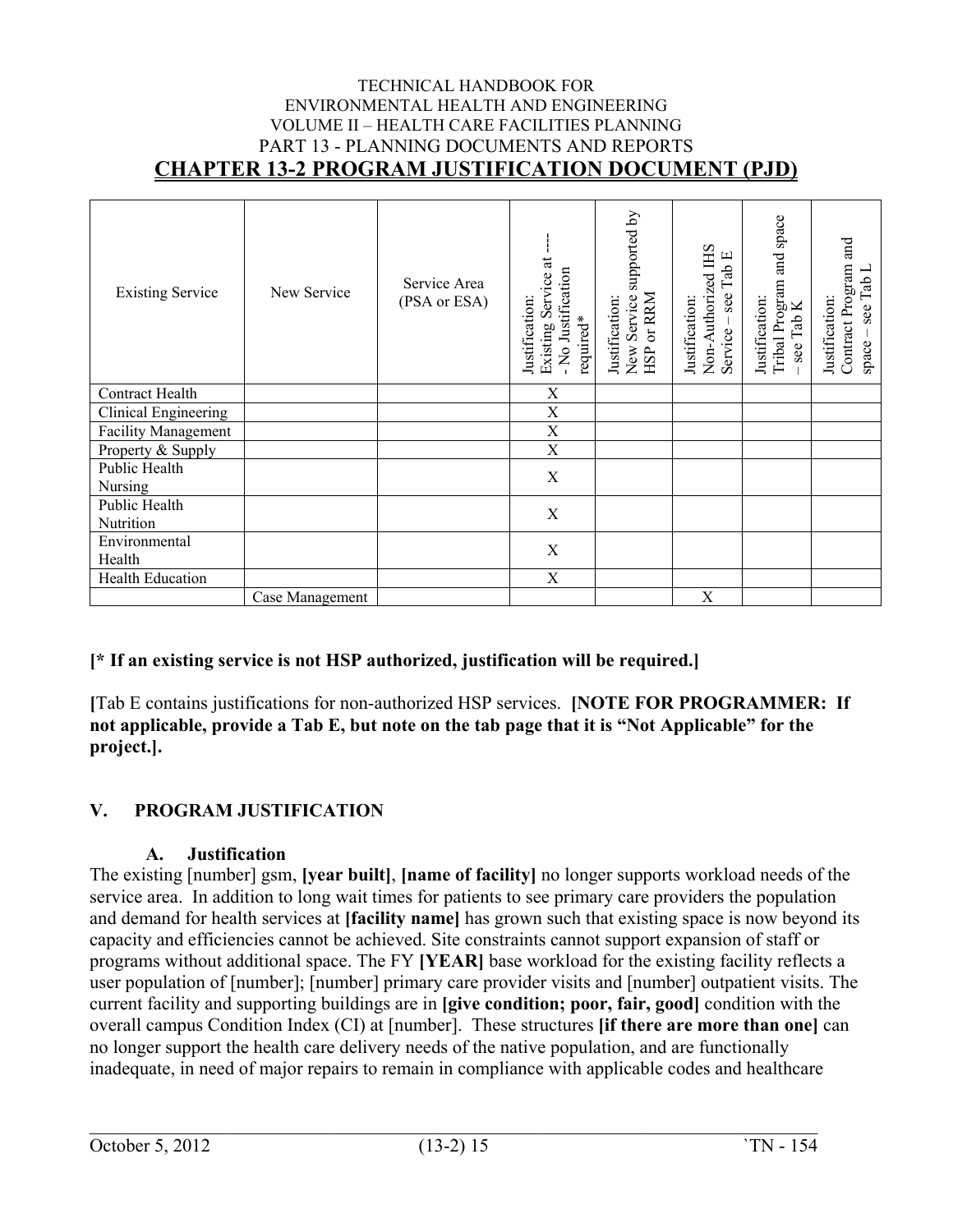delivery standards. This facility is mission critical. A site selection study was completed reporting all of the site, utility, and seismic requirements. The new space and services are in accordance with the **[IHS Area Name]** master plan. Life Cycle Costs Analysis (LCCA) was also performed. Of the **[give number]** alternatives considered; **[give number and identify i.e. (Renovation/New Construction Mix, New Construction, and Leasing)]** were viable while the remaining **[give number i.e. (Status Quo-Current Operations, Renovation, and Contracting Services Out]** were non-viable. New construction **[if this is accurate]** was determined to be the optimum preferred alternative. The proposed acquisition method will be **[give proposed method if known i.e. design-build, design-bidbuild]** unless the tribes with joint resolutions request to construct the building through a PL 93-638 contract.

The proposed health care facility will provide space to support a modern and adequately staffed health care delivery program. This will improve access to the basic medical services that are necessary to maintain and promote health status and quality of life for the residents of the service area.

#### <span id="page-16-1"></span><span id="page-16-0"></span>**B. Alternative Sources of Health Care**

- **1. IHS Alternatives: [NOTE FOR PROGRAMMER: State if there are/are not other IHS health care facilities] within the IHS accessibility radius for [inpatient/ambulatory] care services and discuss.]** The nearest IHS alternate source of **[inpatient/ambulatory]** service is **[name of facility and distance and direction from population center of service area]**. **[NOTE FOR PROGRAMMER: Give brief description of access to these facilities, addressing road conditions, weather conditions, means of transportation, age and condition of facilities, and ability to accommodate the health care needs of the service area population.]** Other IHS facilities at **[name and location**] cannot accommodate the health care needs of the service area population.
- <span id="page-16-2"></span>**2. Non-IHS Alternatives**: **[NOTE FOR PROGRAMMER: State if there are/are not non-IHS health care facilities within the IHS accessibility radius for (inpatient/ambulatory) care services and discuss.]** The nearest non-IHS alternative source of inpatient service is **[name of facility and distance and direction from population center of service area]**. **[NOTE FOR PROGRAMMER: Give brief description of access to these facilities, addressing road conditions, weather conditions, means of transportation, age and condition of facilities, and ability to accommodate the health care needs of the service area population.]**
- <span id="page-16-3"></span>3. Evaluation of Alternatives**:** Tab D contains data for the available alternate sources of health care for this service area. **(NOTE FOR PROGRAMMER:**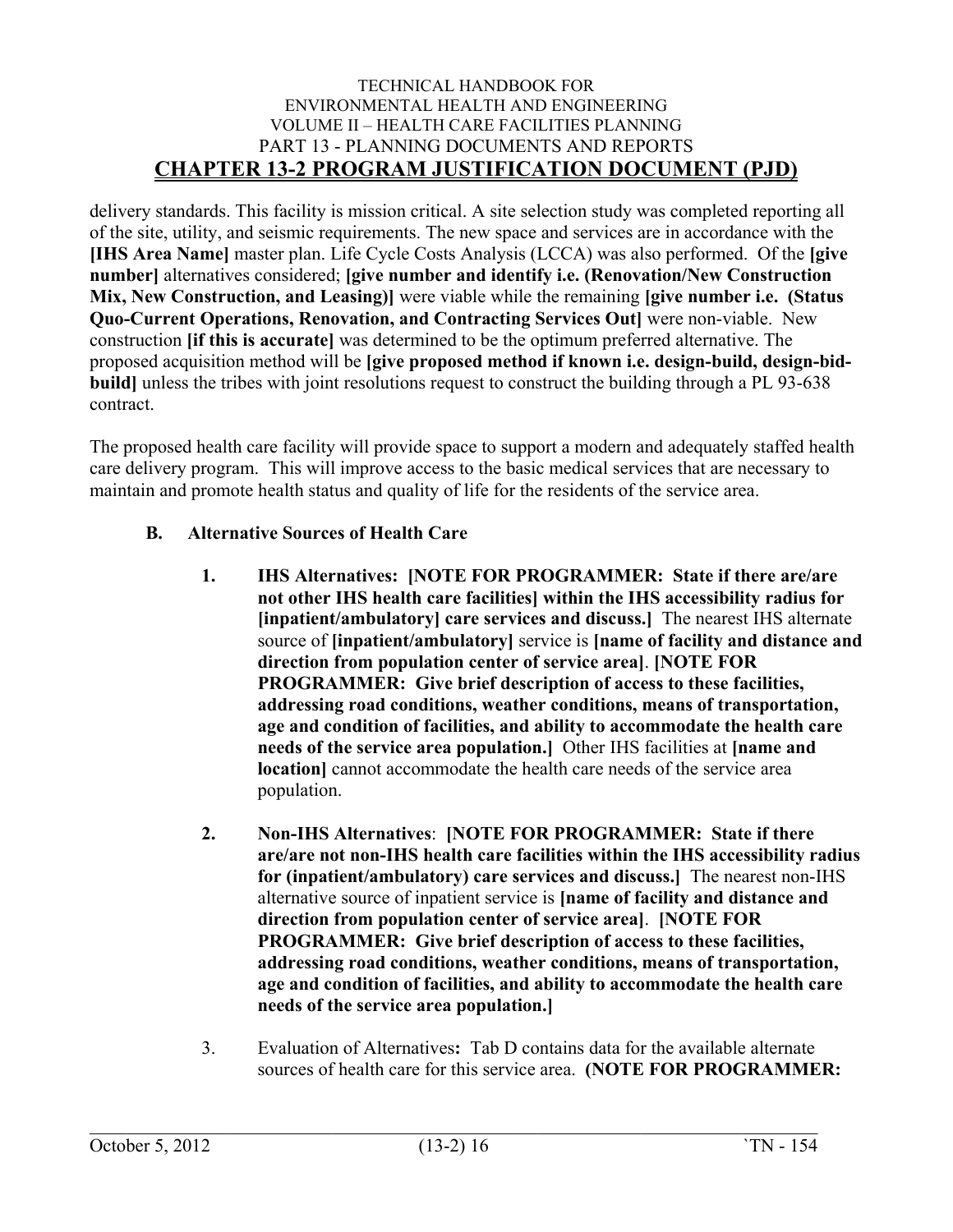**Discuss the results of the analysis which will detail the consideration of other sources of health care.)**

#### <span id="page-17-0"></span>**C. Summary of Projected User Population and Workload**

The table below highlights some of the key service drivers.Tab B contains the "HSP Discipline - User Population Report" and Tab C contains the "HSP Discipline - Workload Summary Report. **[NOTE FOR PROGRAMMER: Provide Table number. At a minimum the table below should contain the Primary Care Provider Visits (PCPVs), and Dental minutes. Other key services should be included as needed to help clarify the project service areas or programs. The key services may be limited to the Primary Service Area (PSA) or they may require Extended Service Areas (ESA) based on the specific services thresholds and the appropriate population. There may be more than one ESA in some projects therefore indicate if it is ESA 1 or ESA 2 based on the project plan. This table should be adjusted according to the needs of the project.]** 

| Key Service<br><b>Drivers</b>          | Service Area     | User<br>Population<br><b>Current FY</b> | User<br>Population<br>Projected FY | Current<br>Workload | Projected<br>Workload |
|----------------------------------------|------------------|-----------------------------------------|------------------------------------|---------------------|-----------------------|
| Dental<br>Minutes                      | <b>PSA</b>       |                                         |                                    |                     |                       |
| Physical<br>Therapy Visits             | <b>PSA</b>       |                                         |                                    |                     |                       |
| <b>Specialty Care</b><br><b>Visits</b> | ESA <sub>1</sub> |                                         |                                    |                     |                       |
| <b>ER Visits</b>                       | ESA <sub>1</sub> |                                         |                                    |                     |                       |
| OB/GYN<br>Deliveries                   | ESA <sub>1</sub> |                                         |                                    |                     |                       |
| <b>Surgical Cases</b>                  | ESA <sub>2</sub> |                                         |                                    |                     |                       |
| Ave Daily<br>Patient Load              | ESA <sub>2</sub> |                                         |                                    |                     |                       |

Table [insert number]

### <span id="page-17-2"></span><span id="page-17-1"></span>**D. Staffing Requirements.**

**1. Resource Requirements Methodology Needs Assessment (RRMNA):** The staffing requirements for this project were established in accordance with the IHS Resource Requirements Methodology (RRM). The software used to reflect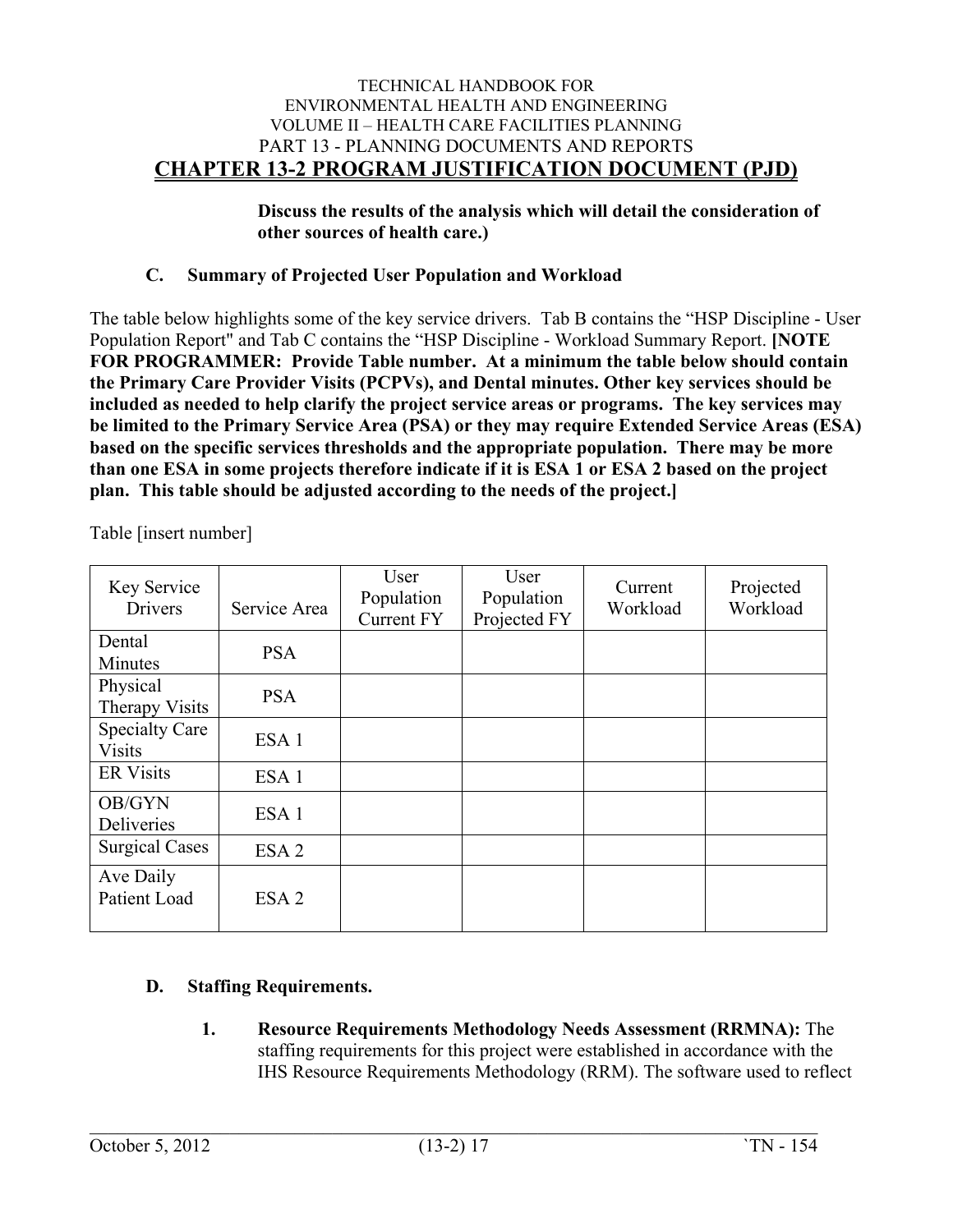the RRM methodology is called the Resource Requirements Methodology Needs Assessment. The approved 100 percent design staffing level is **[number]** FTE positions, as determined by the RRM, for IHS staff, **[number]** positions for tribal programs, and **[number]** contract **[type]** personnel, for a total of **[number]** positions.

The following table is a listing of current FTEs and proposed additional FTEs for the project. Tab H contains the approved staff that supports the 100 percent design FTEs shown for the IHS positions. The table below contains a summary of the authorized staffing for the project.

#### **[Notes to the Planner: Provide Table number. Please see Tab G for definitions and instructions in determining the FTE count for each category on the following table.]**

Table [insert number]

| SERVICE STAFF BY FUNDING SOURCE       | <b>CURRENT</b> | <b>PROPOSED</b>     |
|---------------------------------------|----------------|---------------------|
|                                       | <b>STAFF</b>   | <b>DESIGN STAFF</b> |
|                                       | FY             | FY                  |
| TOTAL - DIRECT IHS FEDERAL STAFF      |                |                     |
| TOTAL - INDIRECT FEDERAL FUNDED       |                |                     |
| <b>STAFF</b>                          |                |                     |
| TOTAL - NON-IHS FEDERAL FUNDED STAFF  |                |                     |
| <b>TOTAL - FEDERAL GRANT PROGRAMS</b> |                |                     |
| TOTAL - NON-FEDERAL PROGRAMS TRIBAL   |                |                     |
| <b>STAFF</b>                          |                |                     |
| <b>TOTAL -OTHER</b>                   |                |                     |
| <b>GRAND TOTAL</b>                    |                |                     |

### SUMMARY OF 100% DESIGN STAFFING

**See Tab G for detail listing.**

**[NOTE FOR PROGRAMMER: after providing the summary table above, describe and discuss existing staffing levels as these relate to actual and projected workload. Describe how insufficient program space (if appropriate) is contributing to any problems existing staff has with delivery of health care services.]**

<span id="page-18-0"></span>**E. Cost Analysis of Direct Versus Contract Inpatient Health Care**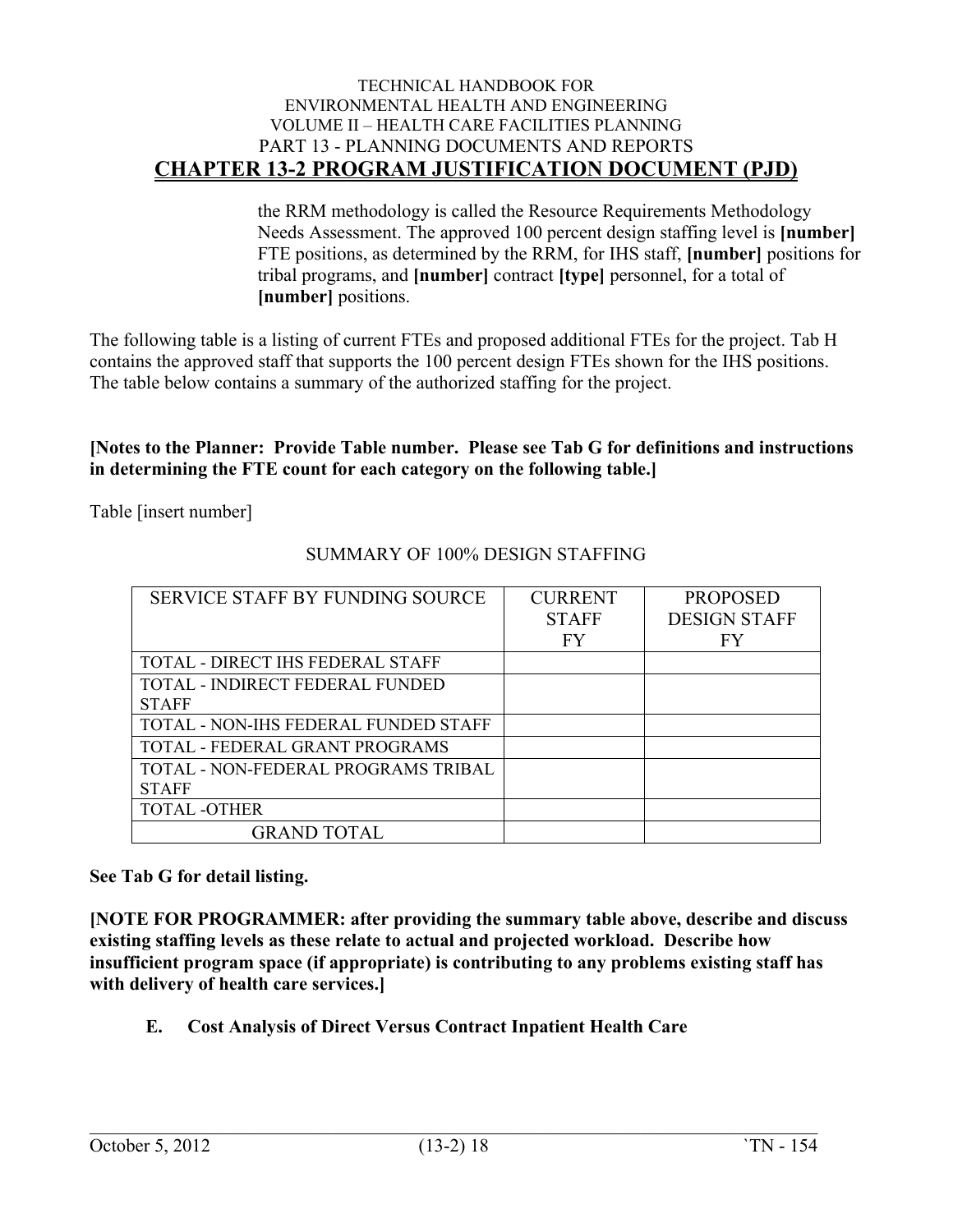**[NOTE FOR PROGRAMMER: Information is required only if the new or replacement facility will include inpatient services. If inpatient services are to be provided, summarize findings of cost analysis and describe how it supports direct health care and this construction project. Then close paragraph with:]**

See Tab F for detailed cost analysis.

#### **[or]**

**[NOTE FOR PROGRAMMER: If no inpatient services are included, use:]** A cost analysis is not applicable for this project since inpatient services are not being provided. Accordingly, no information is provided in Tab F.

- <span id="page-19-3"></span><span id="page-19-2"></span><span id="page-19-1"></span><span id="page-19-0"></span>F. Existing Health Care Facility: [NOTE FOR PROGRAMMER: Identify any existing facility, which will be described below.]
	- **1. Location:** The existing health facility is located **[NOTE FOR PROGRAMMER: State where the facility is located on the reservation and with respect to the population centers, and the condition of access routes to it.]**
	- **2. Facility Description**
		- **a. Health Care Facility: [NOTE FOR PROGRAMMER: Describe the existing health care facility in terms of type of construction, number of buildings, age of buildings, gross size in square meters, bed capacity, functional limitations of capacity, structural condition, and utilities, noting deficiencies of each. If there are several buildings, develop a table listing each building with its total BEMAR or FEDS deficiencies. In addition, the tab shall include for each building, the building number, facility replacement value, the Condition Index (CI), the annual Operating Cost, Utilization Rate, Active Status (Active or Inactive), and Mission Criticality. Also indicate the disposition plan of each building/structure by indicating if it will be demolished or transferred to the tribe. Place this table in a TAB Q and reference it in the PJD text.**

**Identify number and cost of deficiencies identified in the Facilities Engineering Deficiency System (FEDS) and note what impact the correction of these FEDS deficiencies may have on the structural and functional adequacy of the existing facility to accommodate**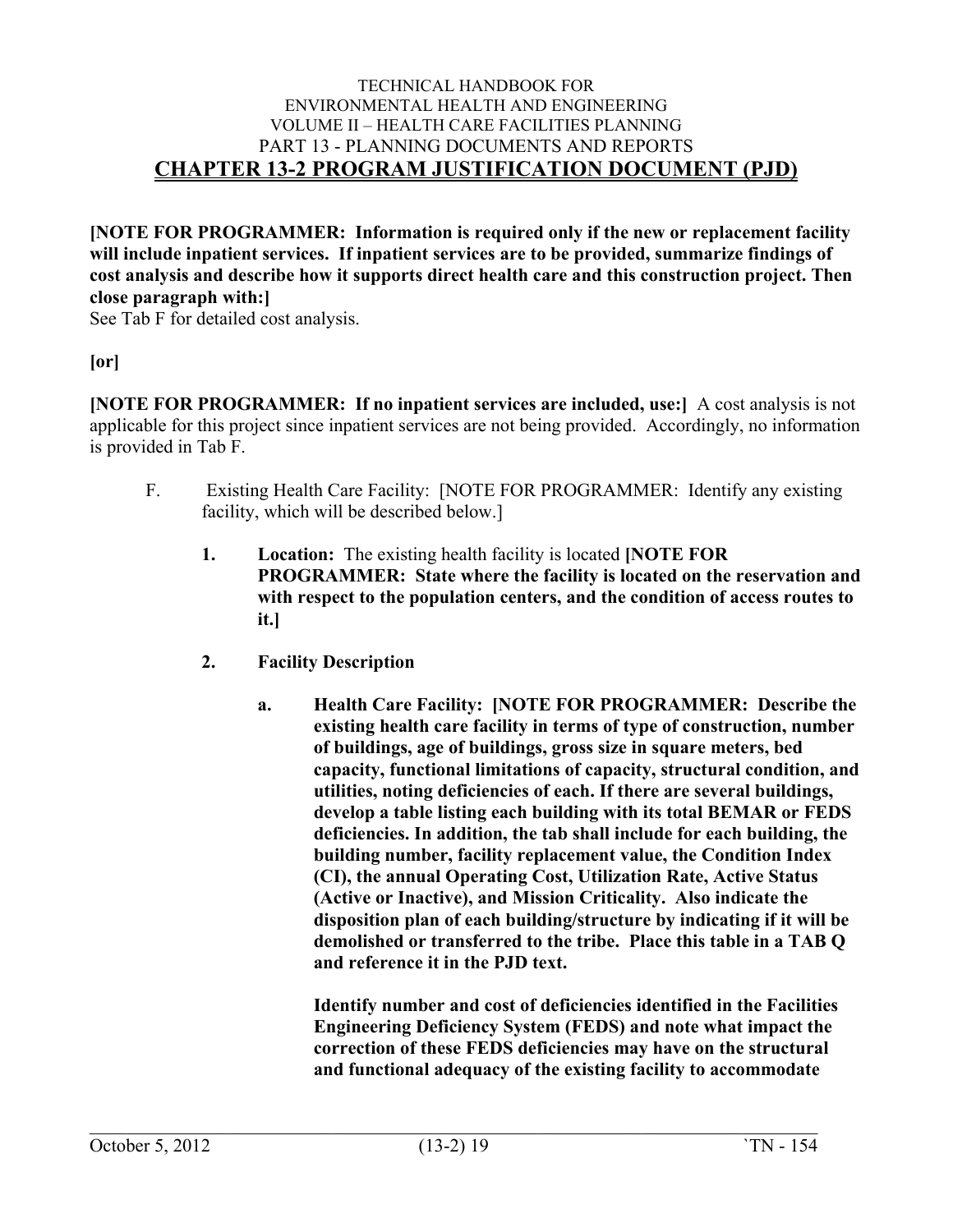**proposed health care service programs. Discuss any expansions, renovations, improvements, etc. If available and applicable, insert color photographs highlighting deficiencies of existing facility.]**

- <span id="page-20-0"></span>**b. Staff Quarters: [NOTE FOR PROGRAMMER: Describe the existing staff quarters in terms of type of construction, number of buildings, age of buildings, gross sizes in square meters, any functional limitations of capacity, structural condition, and utilities, noting deficiencies of each. Identify number and cost of deficiencies identified in the FEDS and note what impact correction of these deficiencies may have on the structural and functional adequacy of the existing quarters. Discuss any expansions, renovations, improvements, etc. If available and applicable, insert color photographs highlighting deficiencies of existing quarters.]**
- <span id="page-20-1"></span>**3. Site Deficiencies: [NOTE FOR PROGRAMMER: Describe the general conditions of the existing facility site with regard to location, size, access roads, parking areas, utilities, facility communications infrastructure, etc. Discuss if the site is large enough to accommodate the proposed facility expansion, and, if not, if adjacent land is available.]**
- <span id="page-20-2"></span>**4. Space Deficiencies: [NOTE FOR PROGRAMMER: As applicable, describe the existing facility size in terms of the purpose for which it was originally designed, explain how usage of the space has changed, and describe deficiencies related to facility size and its current use. As applicable, describe how the present facility fails to support a modern health care delivery system in terms of adequate space for existing services, new services, and to accommodate existing and new staff. As applicable, explain why the lack of space, inadequate room sizes, and the floor plan do not support a well-functioning health care program.]**
- <span id="page-20-3"></span>**5. Feasibility Study: [NOTE FOR PROGRAMMER: State if a feasibility study is being done, has been done, will be done, has not been done yet, or will not be done, and the appropriate reasons, using one of the following guides:]**

**[If a study is being done, has been done, will be done or has not been done yet, use an appropriate adaptation of the following:]** Engineering Services - **[Seattle or Dallas or the Area]** is conducting a feasibility study to determine the future use of the existing facility. It is anticipated that the existing facility will **[Describe what the final disposition of**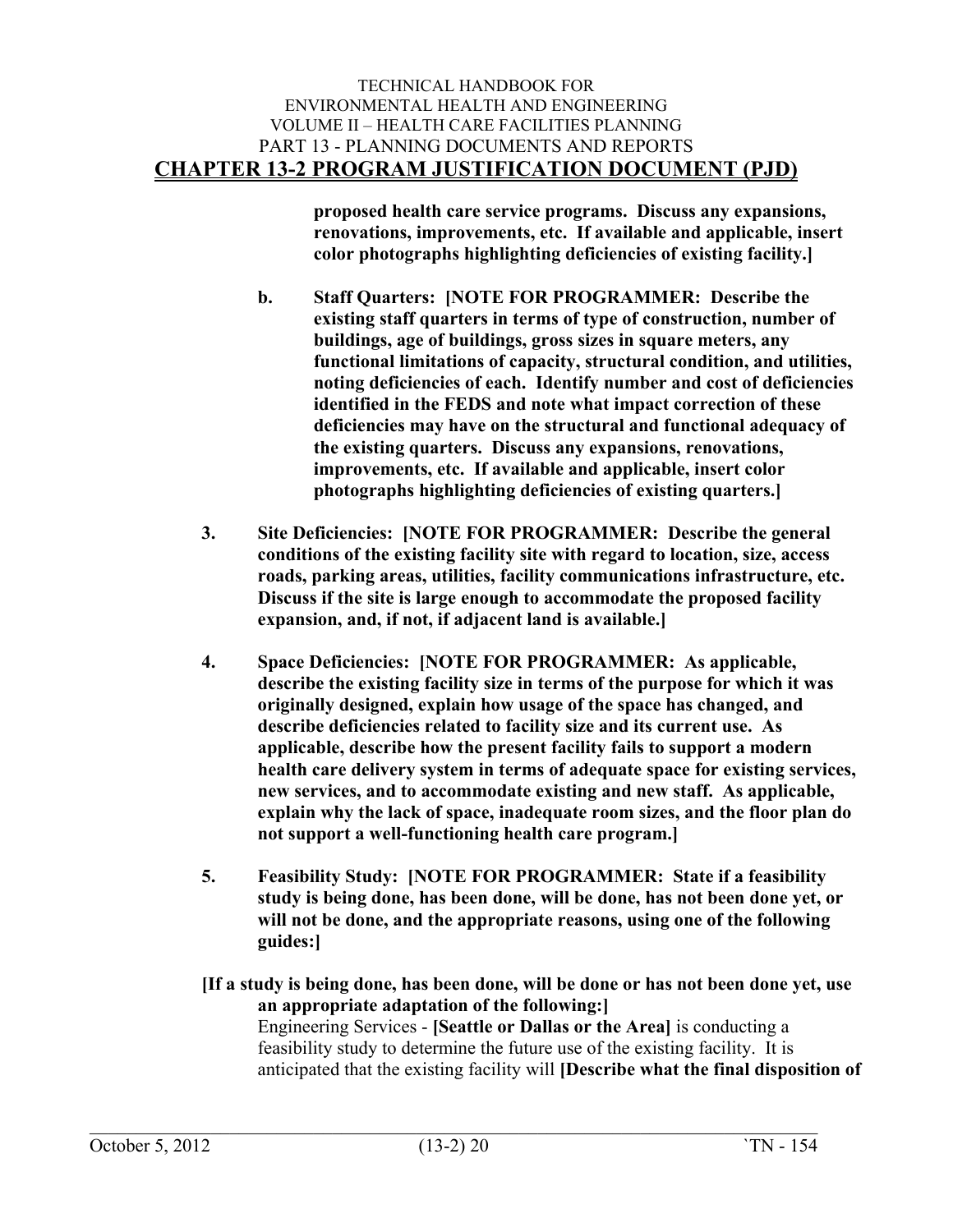**the existing facility will be, e.g., replaced, expanded, renovated, transferred to tribe, or razed. The Department is requiring that all facilities/buildings reach a CI of 90 or higher. A statement as to why none of the buildings, if any, cannot be re-used will be required if renovation is not cost effective.]**

#### **[If a study will not be done, use:]**

The noted space deficiencies indicate the need for a feasibility study is not required, so the Engineering Services - **[Seattle or Dallas or the Area]** will not conduct such. **[NOTE FOR PROGRAMMER: Then describe what the final disposition of the existing facility will be, e.g., replaced, expanded, renovated, transferred to tribe, or razed.]**

**6. Conclusions: [NOTE FOR PROGRAMMER: Summarize conclusions about the existing health care facility and explain why the existing health care facility cannot support a modern health care delivery system or facility does not have the capacity to meet the demand for health care services.]**

#### <span id="page-21-1"></span><span id="page-21-0"></span>**VI. PROPOSED PROJECT**

#### <span id="page-21-2"></span>**A. Scope/Quantity**

#### **[NOTE FOR PROGRAMMER: In an opening paragraph, describe how the proposed project will meet program needs. Indicate if the proposed facility is to be new, a modernization, an addition, or a combination of these.]**

The proposed [number] square meter health facility has been planned for a projected user population of [number] generating [number] primary care provider visits and [number] outpatient visits. The replacement facility will be a modern, technologically advanced facility with the required staff to provide an expanded level of health care services specifically designed to meet the health care needs of the [Service Unit Name] Service Unit. The facility will include [# of beds and type i.e. acute care, birthing beds, etc., if provided] for a total of [number] beds. New services are [e.g. the two-bed low risk birthing unit, physical therapy, telemedicine, podiatry, Ultra-sound, ambulatory procedures, computerized tomography (CT), and mammography. The existing services that will be continued are short stay acute care nursing, dietetics, emergency room, ambulatory care-medical care, dental clinic, pharmacy, optometry, audiology, laboratory, radiology-diagnostic imaging, health education, nutrition, mental health, social services, administration, contract health services, patient business office, and quality management.]

<span id="page-21-3"></span>**B. Proposed Project Site:** The Phase I Site Selection and Evaluation Report (SSER) indicates that [number] ha of land are needed for this project and recommends that the proposed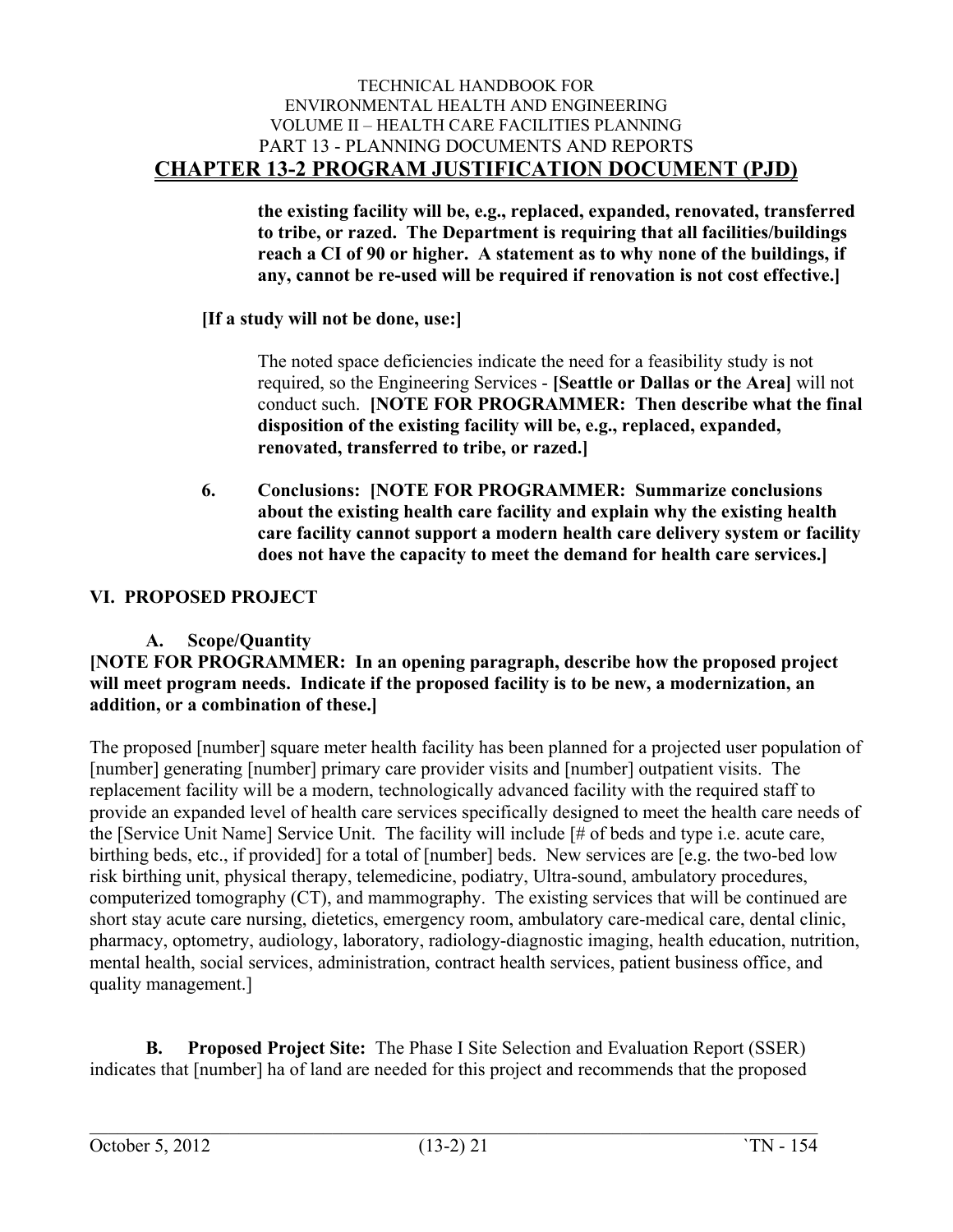facility be constructed on approximately [quantity] ha of **[type, such as trust]** land that has been setaside by the BIA and is located in **[city/town name]** in **[name]** County in the State of **[name]. The selected site** at the **[describe general location]**, will be legally described in the Phase II SSER, that supports the approved Program of Requirements (POR) for this project. With the approval of this PJD, the Phase I SSER, that was prepared and submitted by the Area's Director for the Division of Facilities Management on **[date]**, and approved by the Associate Director, Office of Environmental Health and Engineering, **[name]** Area IHS, on **[date]**, is concurred with and accepted by the IHS Headquarters, by the approval of this PJD. The project location is shown on maps in Tab A.

<span id="page-22-0"></span>**C. Proposed Health Care Facility:** The HSP process has generated a preliminary estimate of **[number]** square meters for the building gross area for the proposed health care facility. Tab I contains the HSP "Building Area Summary" for the health care facility portion of this project. The justifications for any space deviations are contained in Tab J. Justifications for and information about any tribal programs are contained in Tab K.

<span id="page-22-1"></span>**D. Security Level: [The Facility Security Level should be determined for a planned facility and included in the Program Justification Document. The determination will be based on the Interagency Security Committee (ISC) Standard** *Facility Security Level Determinations for Federal Facilities***, dated February 21, 2008. This level is determined by a preliminary assessment based on the proposed facility and program, site environment, and community location. Contact IHS Emergency Services for assistance in determining the facility security level.**

**The ISC Standard has been designated as a For Official Use Only (FOUO) document and therefore is not available for general distribution.]**

<span id="page-22-2"></span>**E. Proposed Staff Quarters:** For the proposed [number] staff quarters units, the estimated total gross area is approximately [number] square meters. The total estimated cost is [dollar] See Tab N for additional details for the staff quarters. **[NOTE FOR PROGRAMMER: If the project does not include staff quarters, so indicate in this paragraph.]**

<span id="page-22-3"></span>**F. M&I and Equipment: [Notes to the Planner: Include a table either here or in Tab R detailing the annual M&I and medical equipment based on Technical Handbook Chapters: 70-6 Maintenance and Improvement Funding Allocation and 51-2 Equipment Funding Allocation (with any offsets shown for existing building removed from the inventory of M&I-EQ eligibility). The Planner should consult with the OEHE staff for this information. Per OMB Budget Guidance, full life cycle costs/total costs of ownership is required. See example in Tab R.]**

<span id="page-22-4"></span>**G. Project Cost Estimate and Schedule:** The project cost estimate is based on the IHS Facilities Budget Estimating System utilizing the HSP estimated space requirements and the below schedule. Below is a summary of the current cost estimates for each component of this project, as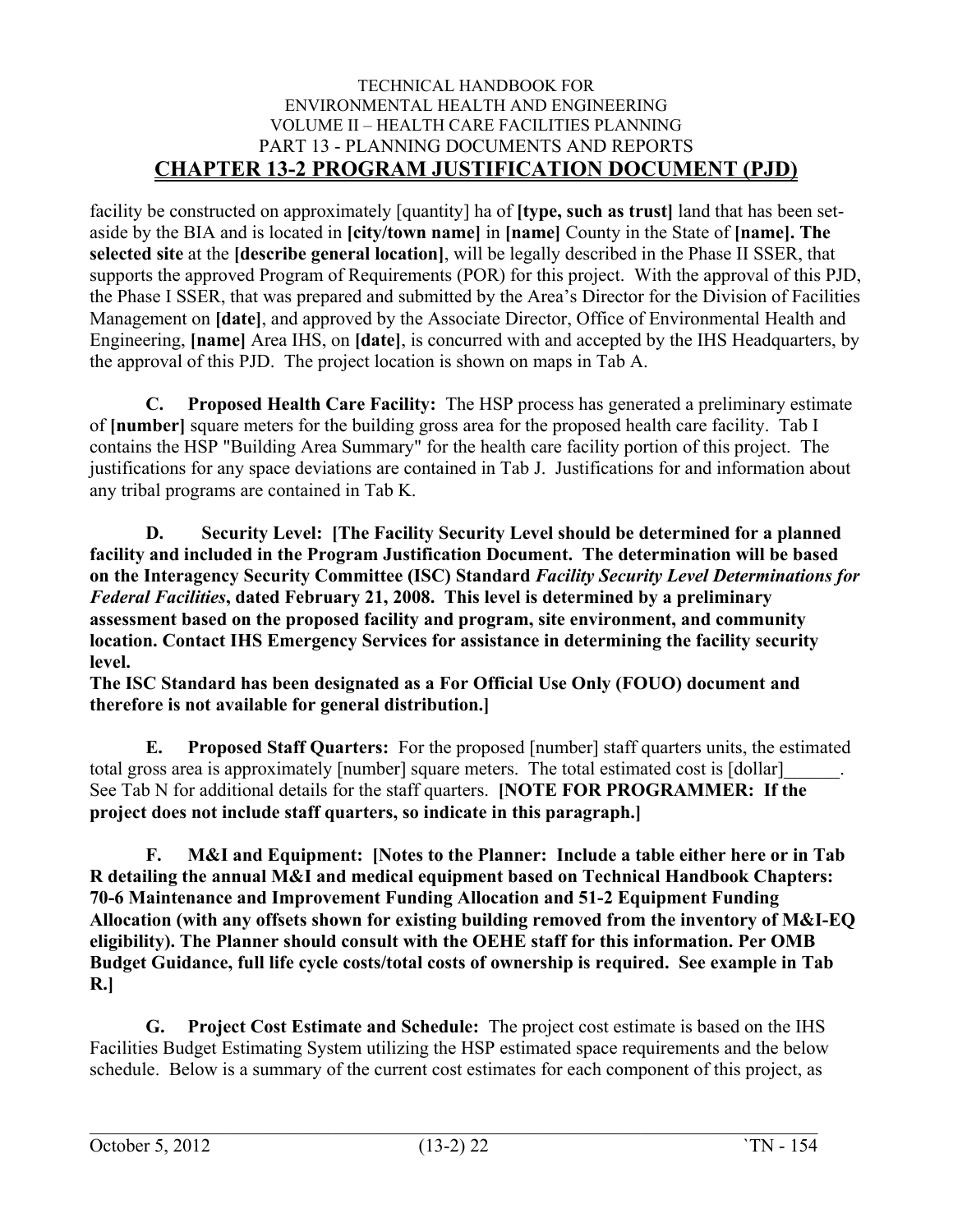prepared by the ES-**[Seattle or Dallas]** on **[date]** for the health care facility and on **[date]** for the staff quarters. See Tab M for Cost Estimate.

| <b>PORTION OF PROJECT</b> | <b>DESIGN</b><br>$($ \$000 $)$ | <b>CONSTRUCTI</b><br>ON<br>$($ \$000 $)$ | <b>EQUIPMENT</b><br>$($ \$000 $)$ | <b>TOTAL</b><br>$($ \$000 $)$ |
|---------------------------|--------------------------------|------------------------------------------|-----------------------------------|-------------------------------|
| Health Care Facility      |                                |                                          |                                   |                               |
| <b>Staff Quarters</b>     |                                |                                          |                                   |                               |
| Project Total             |                                |                                          |                                   |                               |

The estimated time schedule for the proposed project is: **[NOTE FOR PROGRAMMER: If the project does not include staff quarters, indicate N/A in table. Also, indicate the preferred method of acquisition as stated in Section V, paragraph A. Justification. If "design-build" is the preferred method, then the "Bid Time" is zero.]**

| <b>SCHEDULED ITEMS</b> | <b>NUMBER OF MONTHS</b><br><b>FOR HEALTH CARE</b><br><b>FACILITY</b> | <b>NUMBER OF MONTHS</b><br><b>FOR STAFF QUARTERS</b> |
|------------------------|----------------------------------------------------------------------|------------------------------------------------------|
| Design time            |                                                                      |                                                      |
| Bid time               |                                                                      |                                                      |
| Construction time      |                                                                      |                                                      |

**Note: The life cycle of the health care facility is expected to last 50 years. The design and construction should reasonably reflect this cycle.**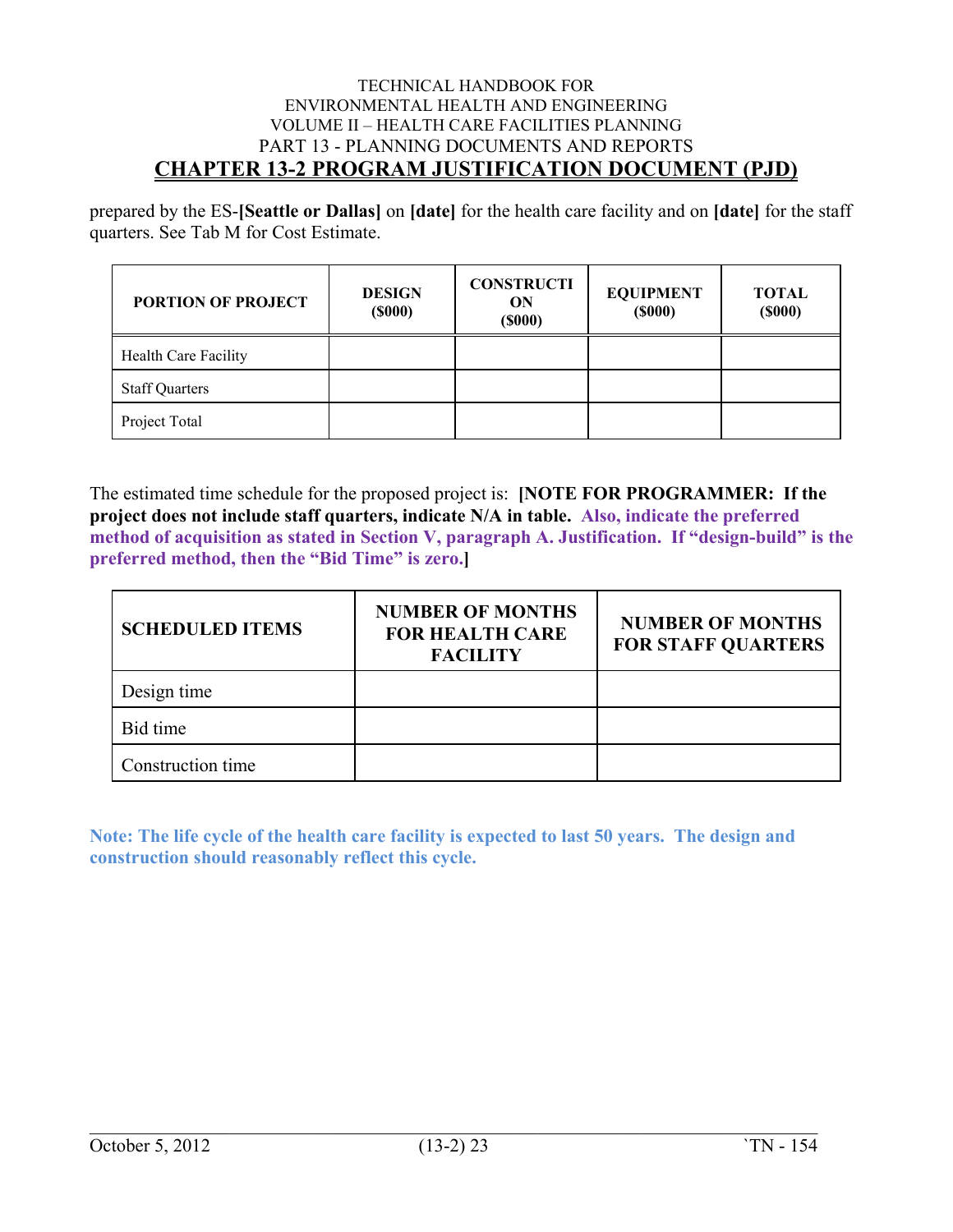## **TAB A**

# **MAPS**

**[NOTE FOR PROGRAMMER: Include map(s) showing the general areas of the region, reservation, respective IHS Area, Service Unit, Service Area, and the location of the existing and proposed facilities].**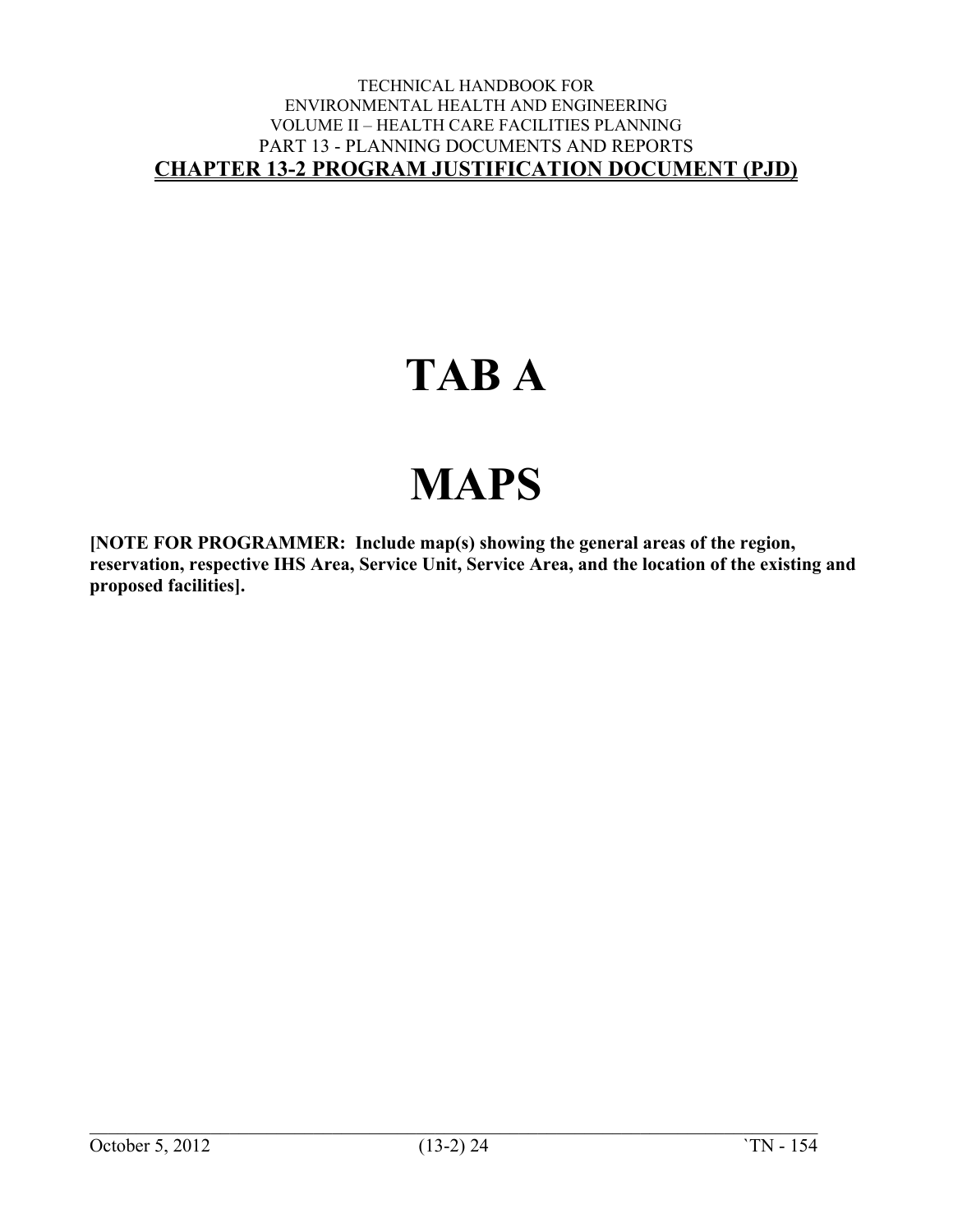# **TAB B**

# **HSP DISCIPLINE USER POPULATION REPORT**

**[NOTE FOR PROGRAMMER: Insert this report generated in the PJD component of the HSP.]**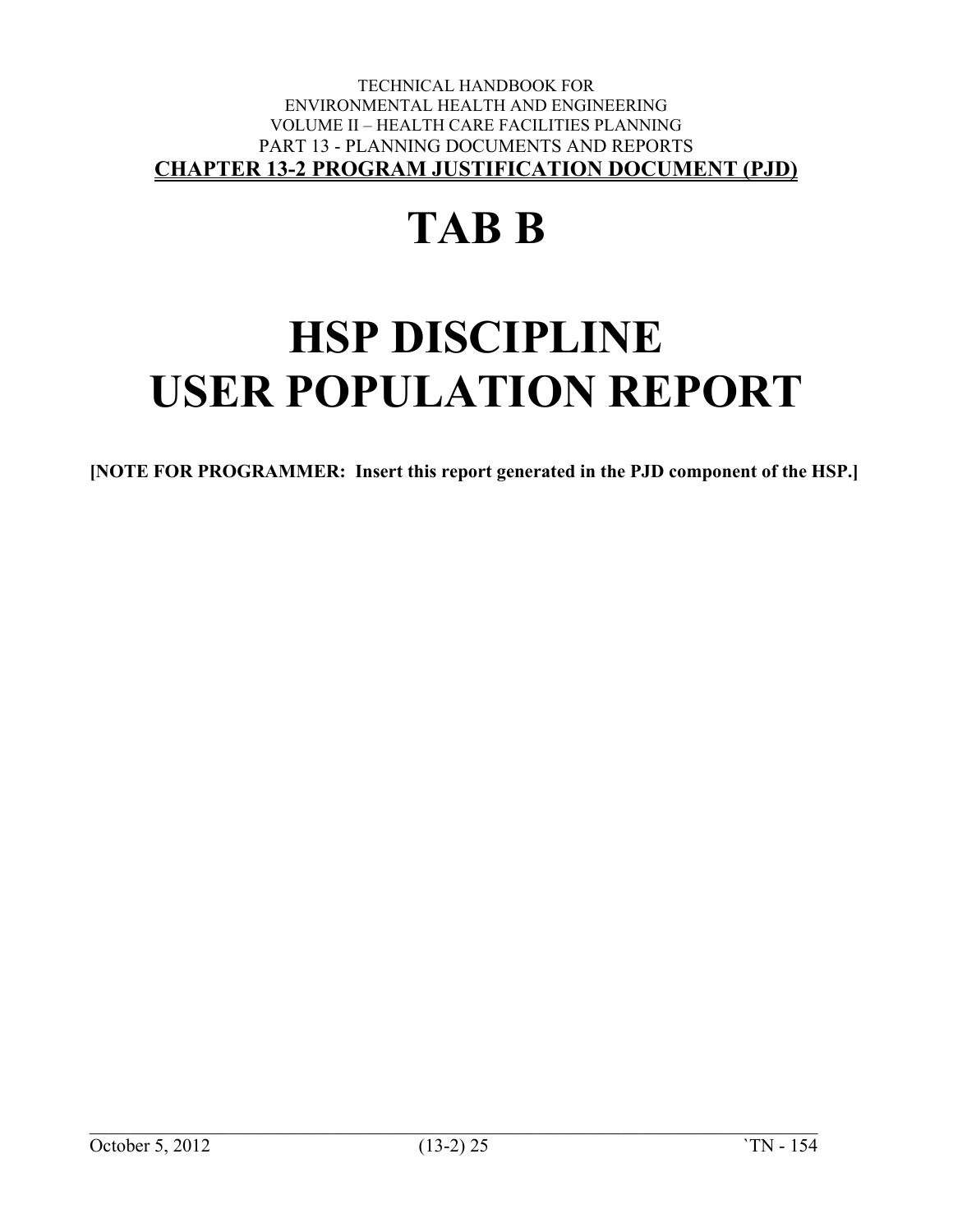# **TAB C**

## **HSP DISCIPLINE WORKLOAD SUMMARY REPORT**

**[NOTE FOR PROGRAMMER: Insert this report generated in the PJD component of the HSP.]**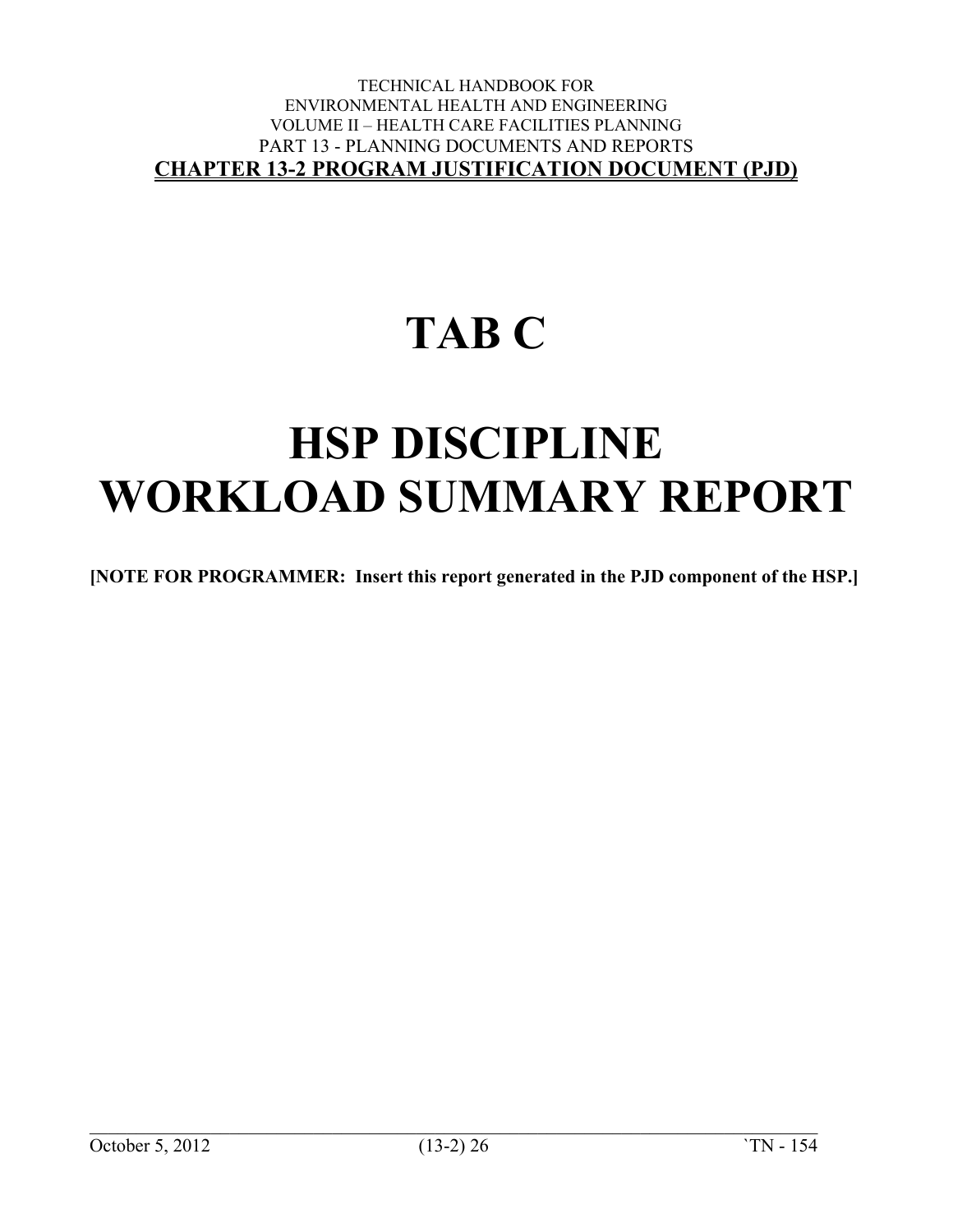### **TAB D**

# **ALTERNATIVE SOURCES OF HEALTH CARE**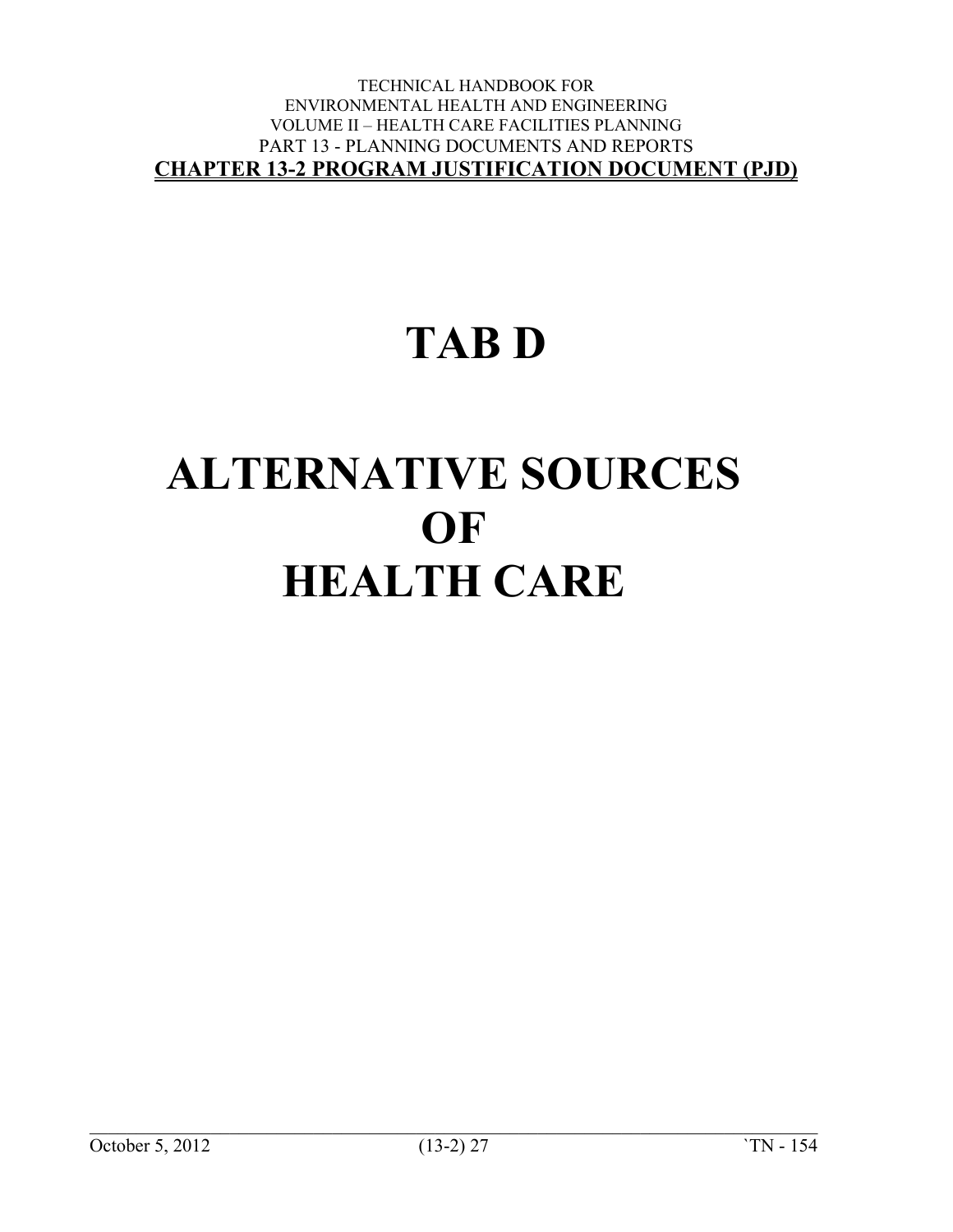### **TAB D ALTERATIVE SOURCES OF HEALTH CARE**

#### **1. Ratios of Physicians to Total Population in the Area:**

- a. The fiscal year (FY) **[year]** ratio of physicians to residents for the **[name]** Service Unit **[is/was] [number]** to **[number]** people ratio. (There are **[number]** physicians for a population of **[number]**)
- b. The FY **[year]** ratio of physicians to all residents for the **[number]** principal counties of the service unit **(is/was) [number]** to **[number]** ratio. **[NOTE FOR PROGRAMMER: If more than one county, show separate subparagraphs with requested information.]**
- c. There are no known pending applications for additional health services through the Rural Health Initiative or National Health Service Corps programs for any county in the area. **[NOTE FOR PROGRAMMER: State if applicable.]**

#### **2. Other IHS facilities that provide health care services in this service unit:**

#### **a. Inpatient**

| <b>FACILITY</b><br><b>NAME/LOCATION</b> | <b>DISTANCE</b><br><b>FROM</b><br><b>PROPOSED</b><br><b>SITE</b><br>(km) | <b>TRAVEL</b><br><b>TIME</b><br>(hr: min) | <b>BEDS</b><br>$(\#)$ | <b>ADPL</b><br><b>FY92</b> | <b>TJC</b><br>(Y/N) |
|-----------------------------------------|--------------------------------------------------------------------------|-------------------------------------------|-----------------------|----------------------------|---------------------|
|                                         | ([direction])                                                            | $\lceil : \rceil$                         |                       |                            |                     |
|                                         | ([direction])                                                            | l : I                                     |                       |                            |                     |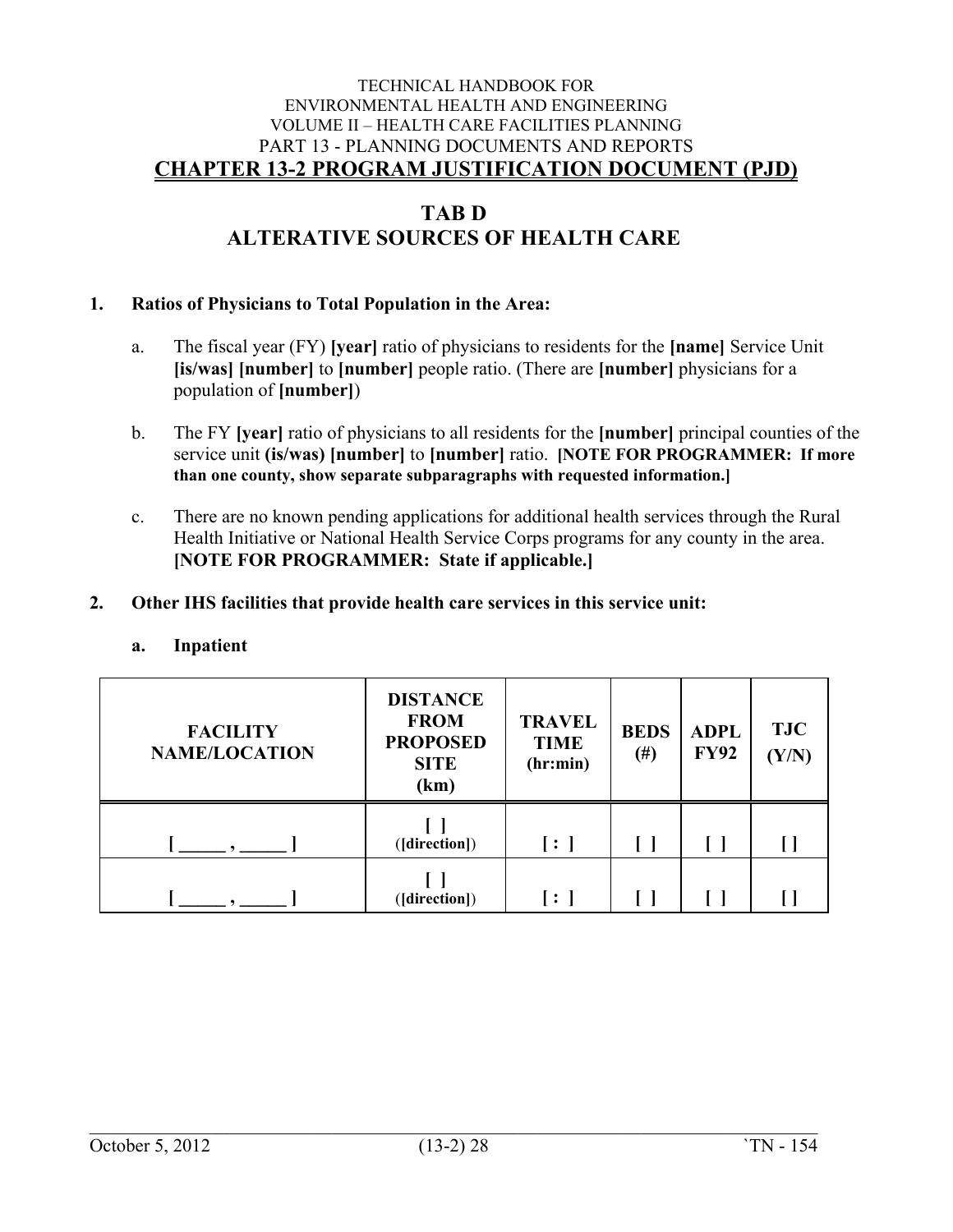#### **b. Ambulatory (Outpatient)**

| <b>FACILITY NAME/LOCATION</b>           | <b>DISTANCE</b><br><b>FROM</b><br><b>PROPOSED</b><br><b>SITE</b><br>(km) | <b>TRAVEL</b><br><b>TIME</b><br>(hr:min) |
|-----------------------------------------|--------------------------------------------------------------------------|------------------------------------------|
| $[\_\_,\_\$                             | ([direction])                                                            | $\vert : \vert$                          |
| $\begin{array}{ccc} \hline \end{array}$ | ([direction])                                                            | $\vert : \vert$                          |
|                                         | ([direction])                                                            |                                          |

**[NOTE FOR PROGRAMMER: Give a brief synopsis of the programs in the above facilities and state whether they can/cannot support the health care delivery program at the service unit.]**

- **3. Private clinical facilities that are potential sources of health care services to the targeted population:**
	- **a. Inpatient**

| <b>FACILITY</b><br><b>NAME/LOCATION</b> | <b>DISTANCE</b><br><b>FROM</b><br><b>PROPOSED</b><br><b>SITE</b><br>(km) | <b>TRAVEL</b><br><b>TIME</b><br>(hr: min) | <b>BE</b><br><b>DS</b><br>$(\#)$ | <b>ADPL</b><br><b>FY92</b> | <b>TJC</b><br>(Y/N) |  |
|-----------------------------------------|--------------------------------------------------------------------------|-------------------------------------------|----------------------------------|----------------------------|---------------------|--|
|                                         | ([direction])                                                            | $[\cdot]$                                 |                                  |                            |                     |  |
|                                         | ([direction])                                                            | $\lceil : \rceil$                         |                                  |                            |                     |  |

**[NOTE FOR PROGRAMMER: Give a brief synopsis of the programs in the above facilities and state whether they can/cannot support the health care delivery program at the service unit.]**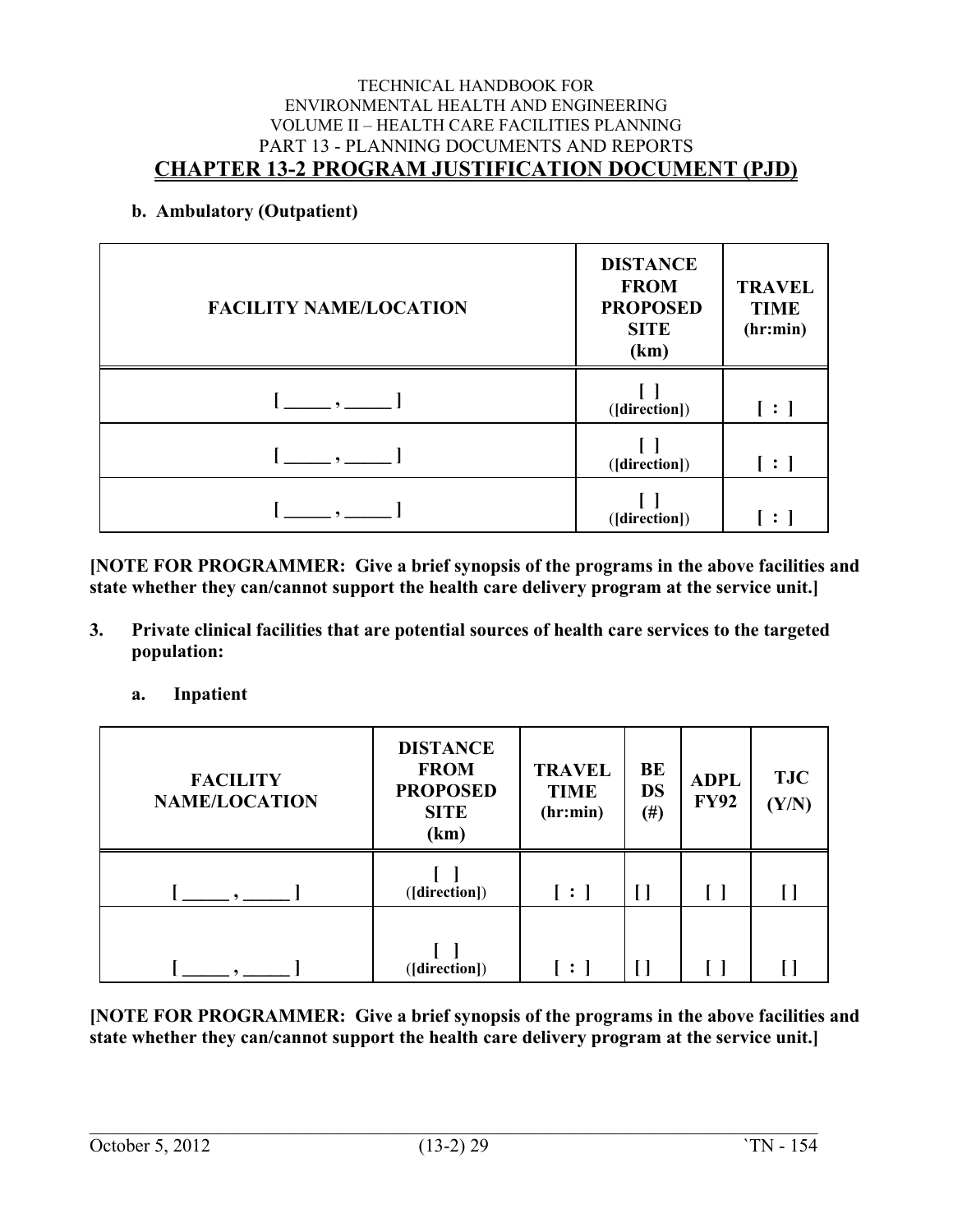#### **b. Ambulatory (Outpatient)**

| <b>FACILITY NAME/LOCATION</b> | <b>DISTANCE</b><br><b>FROM</b><br>PROPOSED SITE<br>(km) | <b>TRAVEL</b><br><b>TIME</b><br>(hr: min) |
|-------------------------------|---------------------------------------------------------|-------------------------------------------|
|                               | ([direction])                                           | $\ddot{\cdot}$                            |
|                               | ([direction])                                           | $\mathbf{r}$                              |

**[NOTE FOR PROGRAMMER: Give a brief synopsis of the programs in the above facilities and state whether they can/cannot support the health care delivery program at the service unit. Then, use these facts to discuss how the proposed facility can best meet Service Unit health care needs. Include in Tab A map(s) showing locations of all noted facilities in relation to the proposed facility].**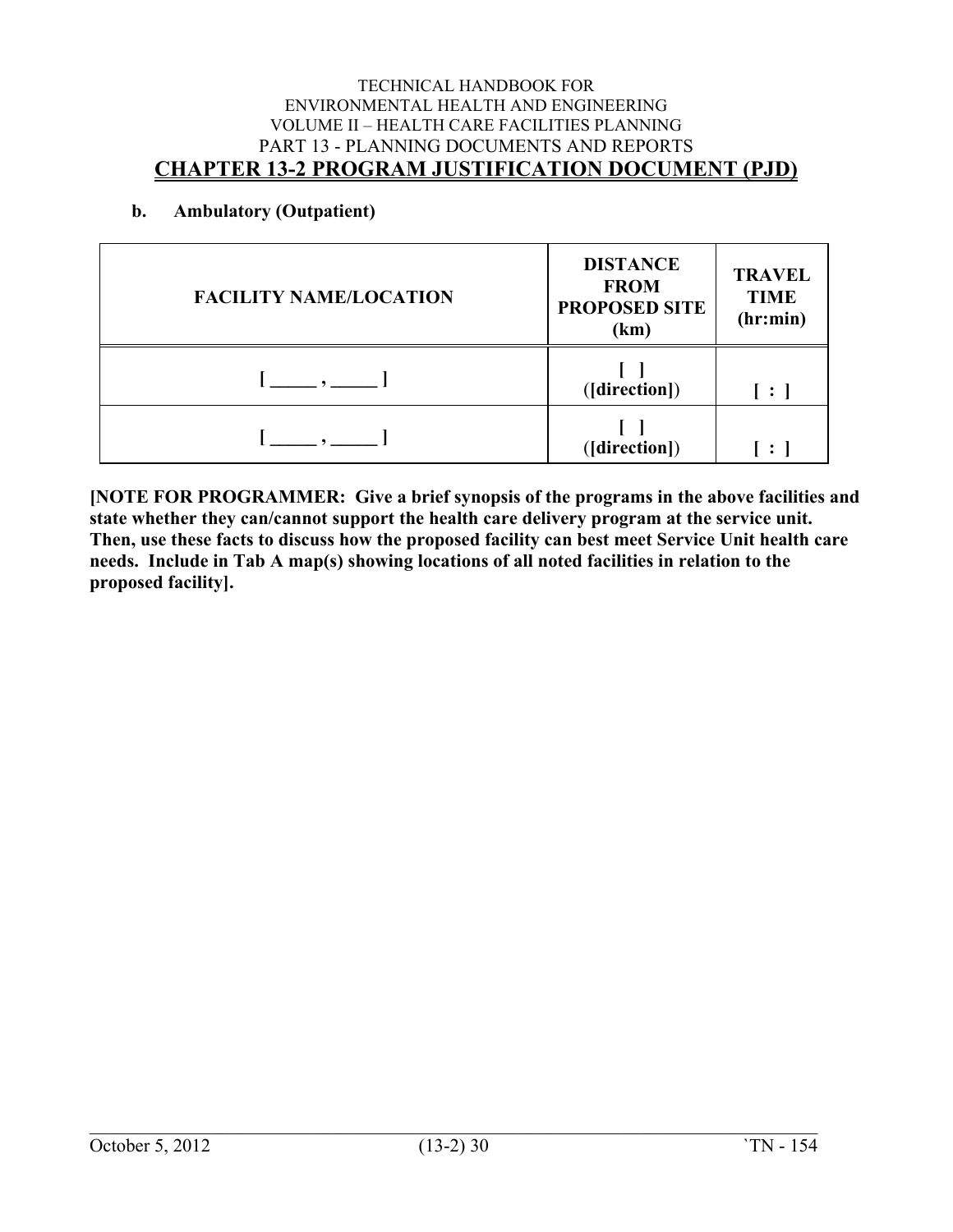### **TAB E**

# **JUSTIFICATIONS FOR NON-HSP AUTHORIZED IHS HEALTH CARE SERVICES**

**[NOTE FOR PROGRAMMER: Include, as applicable, data and methodology to justify the need for proposed new health care services that are not generated and/or authorized by the HSP]**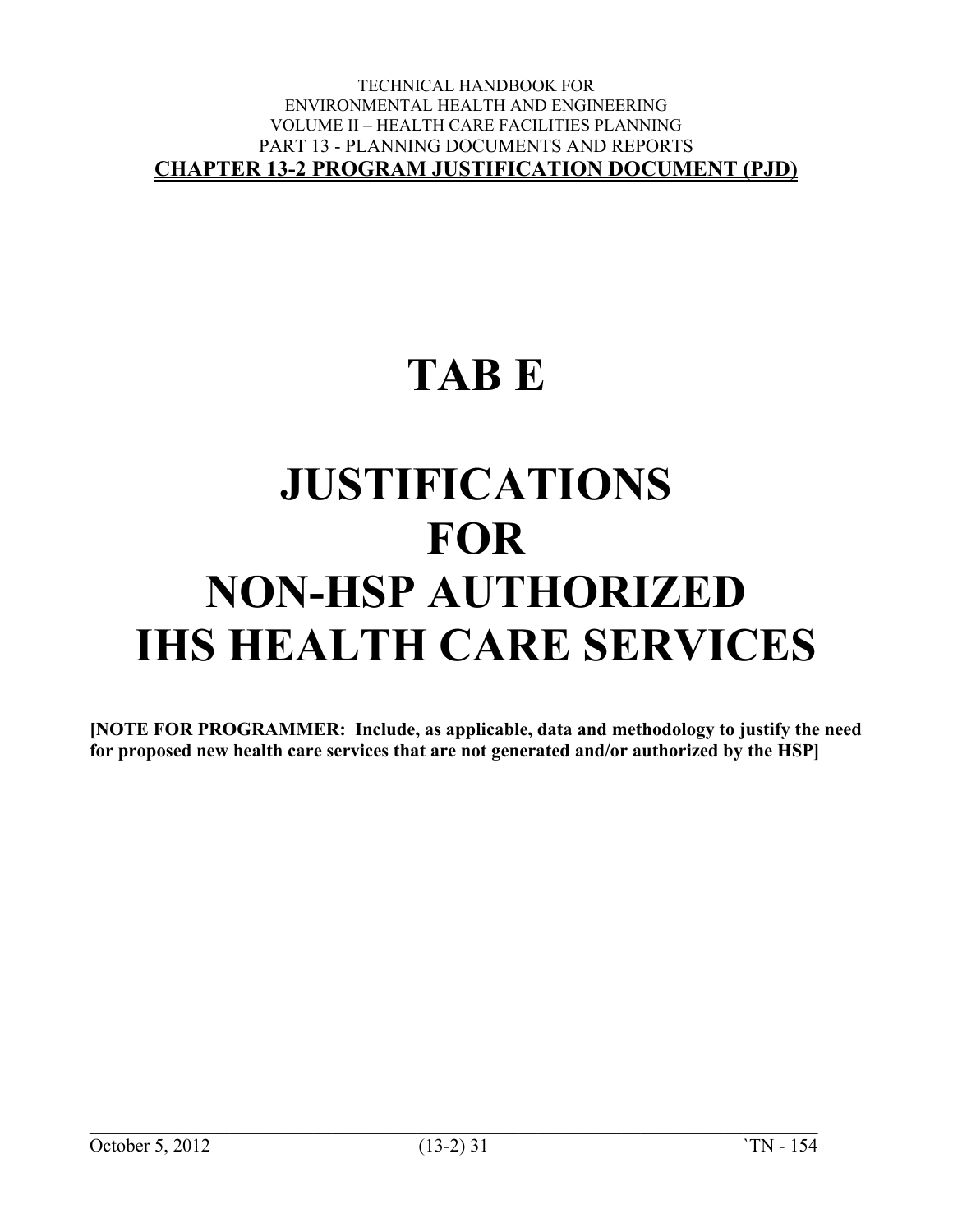### **TAB F**

# **COST ANALYSIS OF DIRECT VERSUS CONTRACT INPATIENT HEALTH CARE**

**[NOTE FOR PROGRAMMER: See IHS Technical Handbook For Environmental Health and Engineering, Volume II, Part 11, Chapter 11-5, "Cost Analysis Methodology - Direct Versus Contract Inpatient Care," for instructions and sample cost analysis worksheet. Also you can click on this link; [PDF Document: Part 11-5 Cost Analysis Mehodology -](https://www.ihs.gov/sites/oehe/themes/responsive2017/display_objects/documents/handbook/01105.pdf) Direct Versus Contract [Inpaitent Care](https://www.ihs.gov/sites/oehe/themes/responsive2017/display_objects/documents/handbook/01105.pdf)**

**The completed cost analysis worksheet is to be included here for an inpatient health care facility. If the project is not for an inpatient health care facility, do not delete this Tab, but include the Tab cover sheet and just note that it is not applicable for the project.]**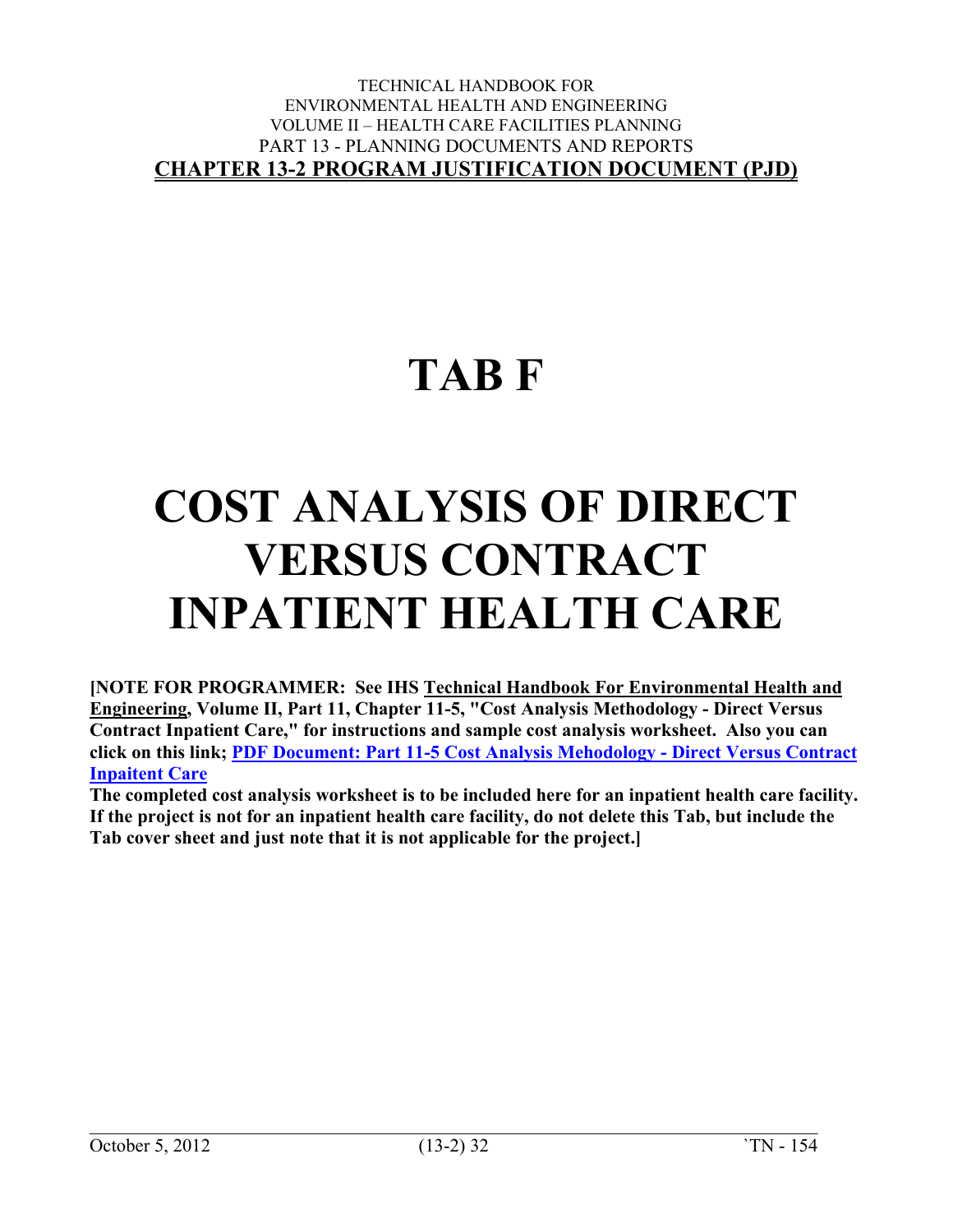### **TAB G**

## **LISTING OF APPROVED STAFF POSITIONS**

**[NOTE FOR PROGRAMMER: Provide a detailed listing of all staff positions by department that have been approved for the project. Include the design FTEs generated by the approved RRMNA, tribal positions, and any contract positions. Definitions and instructions have been provided to assist in the FTE determination.]**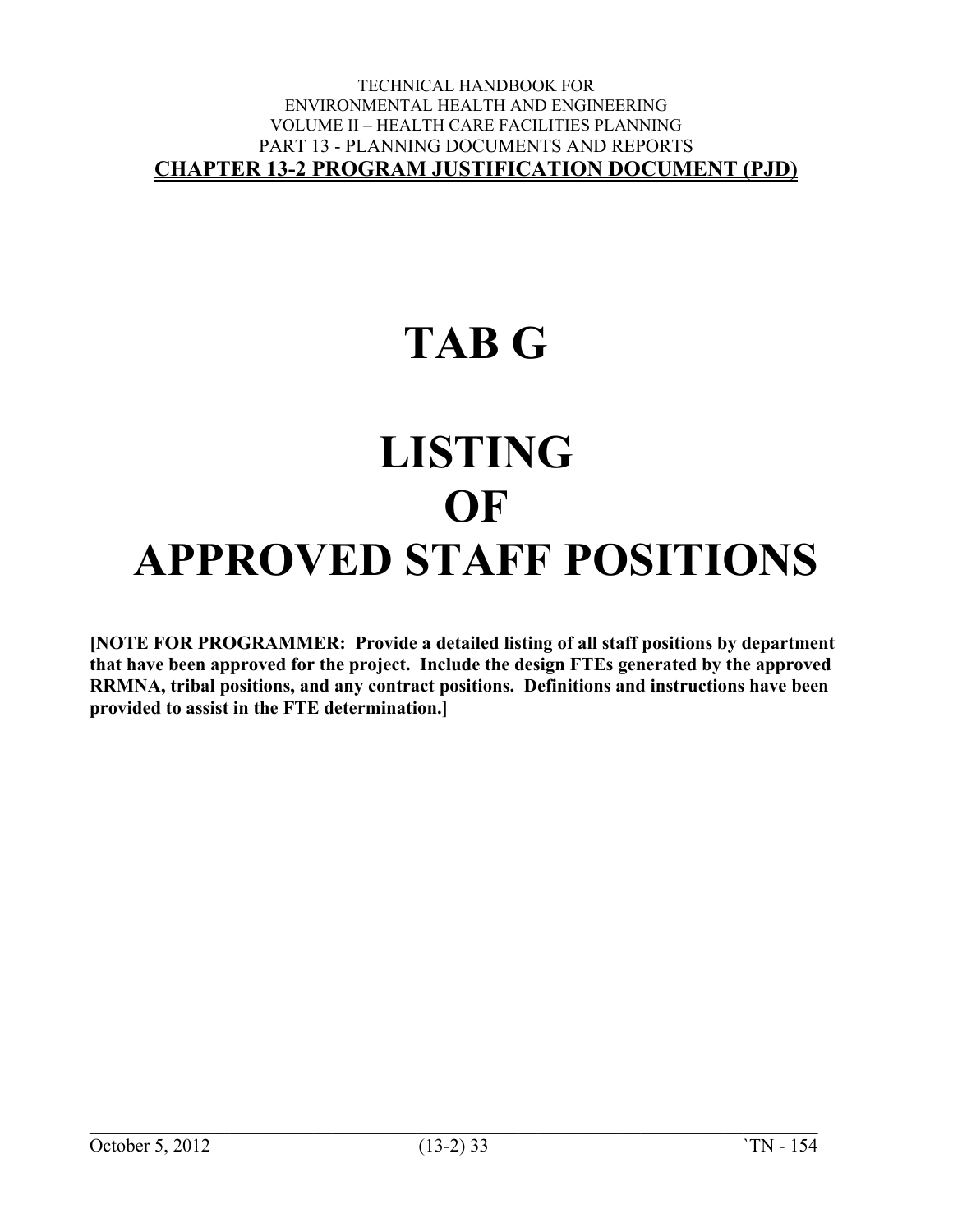### PJD Staff Planning Definitions and Instructions

General Instructions: Using the following definitions, prepare the table in Tab G and transfer the totals from the table to the Direct, IHS Federal Staff

1. *Current* is the number of staff positions that are funded with direct appropriations for Clinical Health Services, Preventive Health, and Facilities. These positions may include hospitals and health clinic staff, dental, mental health, A&SA and others if provided as direct IHS staff. Those programs which are indirectly funded will be addressed below. Separation of these FTE by funding source will help with future budget determinations.

The direct IHS staff does not include positions funded by third party collections. Unfilled direct staff positions and those filled by contractors but funded out of direct staff funds will be included as current staff. Some programs may have staff funded by both direct and indirect sources; the number from each source needs to be determined and recorded.

2. *Proposed* is the number of staff that the RRM projects to the design year for the service/program/department.

#### Indirect, Federal Funded Staff

1. *Current* is the number of positions staffed by the Tribe, which receive funds through 638 or contract agreements with the IHS for programs included in the current version of the HSP/RRM. Some programs may have staff funded by both direct and indirect sources; the number from each source needs to be determined and recorded.

Examples of programs traditionally funded through indirect funding include CHR, Public/Community Health, EMS, Behavioral Health, and A&SA. In some locations the majority of the programs may be Indirect, Federal Funded Staff.

2. *Proposed* is the number of staff that the RRM determines for the service/program as if it were a Direct IHS program. Space for staff in excess of the RRM determined amount will not be provided unless a specific deviation has been approved.

Note: All Non-IHS Federal, Federal Grant Program, Non-Federal Tribal Program and Other Planned staff must be medically related and materially aid the achievement of the IHS mission to provide healthcare to AI/AN; furthermore they must coordinate services with other direct or indirect funded services/programs. No RRM staffing is recognized and none is provided for these positions. They will require approved deviations for space to be included in the project.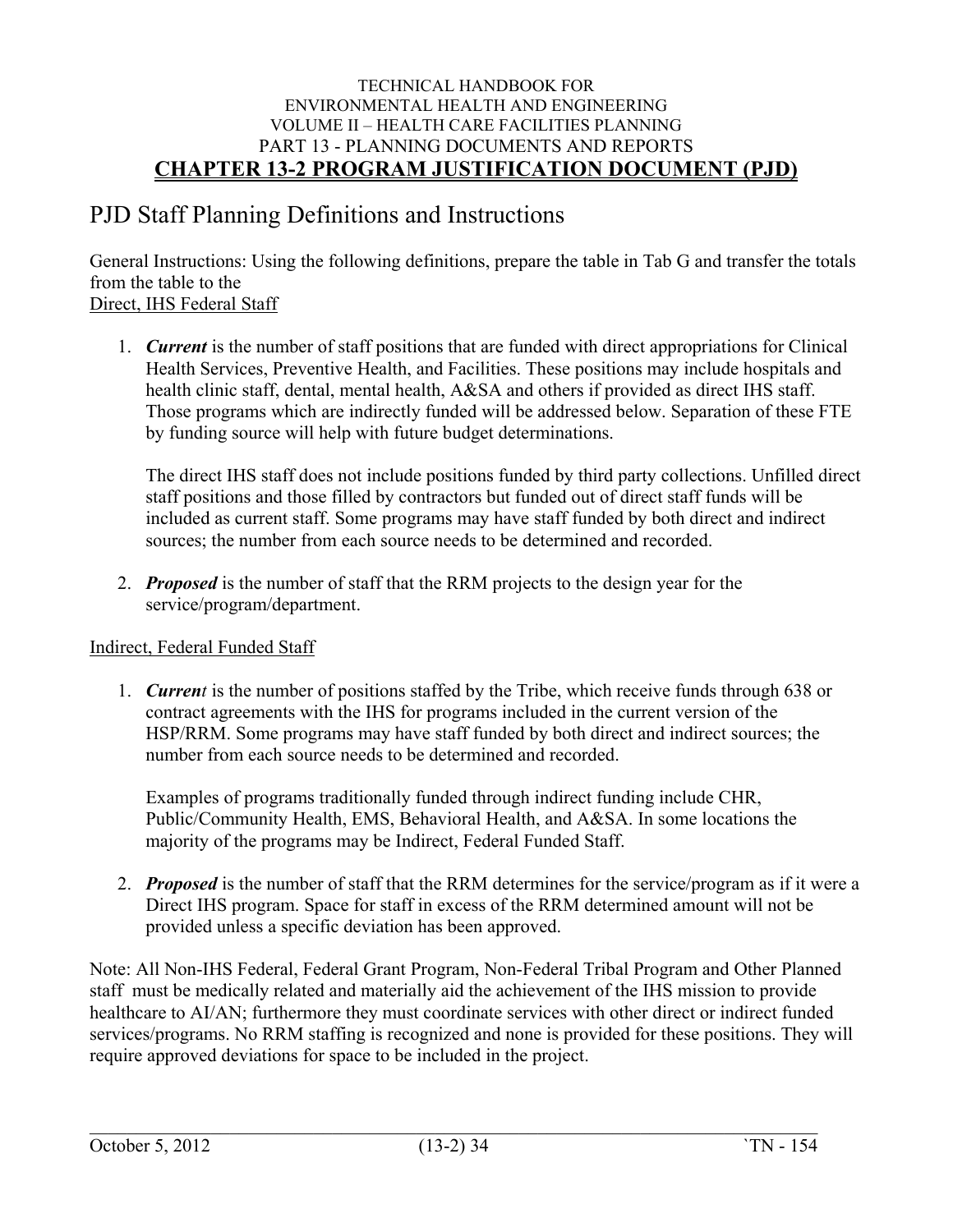#### Non-IHS, Federal Funded Program Staff

- 1. *Current* is the number of staff which is funded by a Federal agency or department, other than the IHS or HHS. For example the Department of Agriculture's Women, Infants and Children program.
- 2. *Proposed* is the number of staff required to provide the services which are funded by the non-IHS Federal Agency and have been granted a deviation to be included in the project plan.

#### Federal Grant Programs

- 1. *Current* is the number of staff which a Federal grants program funds. An example is the Diabetes Grant Program.
- 2. *Proposed* is the number of staff funded by the grant program that has received authorization for a deviation to the HSP for space planning.

#### Non-Federal, Tribal Program Staff

- 1. *Current* is the positions which are not funded directly or indirectly with Federal funds through Tribes. These are programs which Tribes provide with their own funds and have no basis in the RRM or HSP and receive no direct or indirect Federal funds.
- 2. *Proposed* is the number of staff that the Tribe has requested space for in the facility plan. A deviation approval must be issued to include space in the project plan.

#### Other Planned Staff

- 1. *Current* is the positions funded by a non-Federal grant or other sources not covered above but meets the requirements of being medical related and materially aids in the achievement of the IHS mission.
- 2. *Proposed* is the number of staff funded by the grant program or other source which has received authorization for a deviation to the HSP for space planning.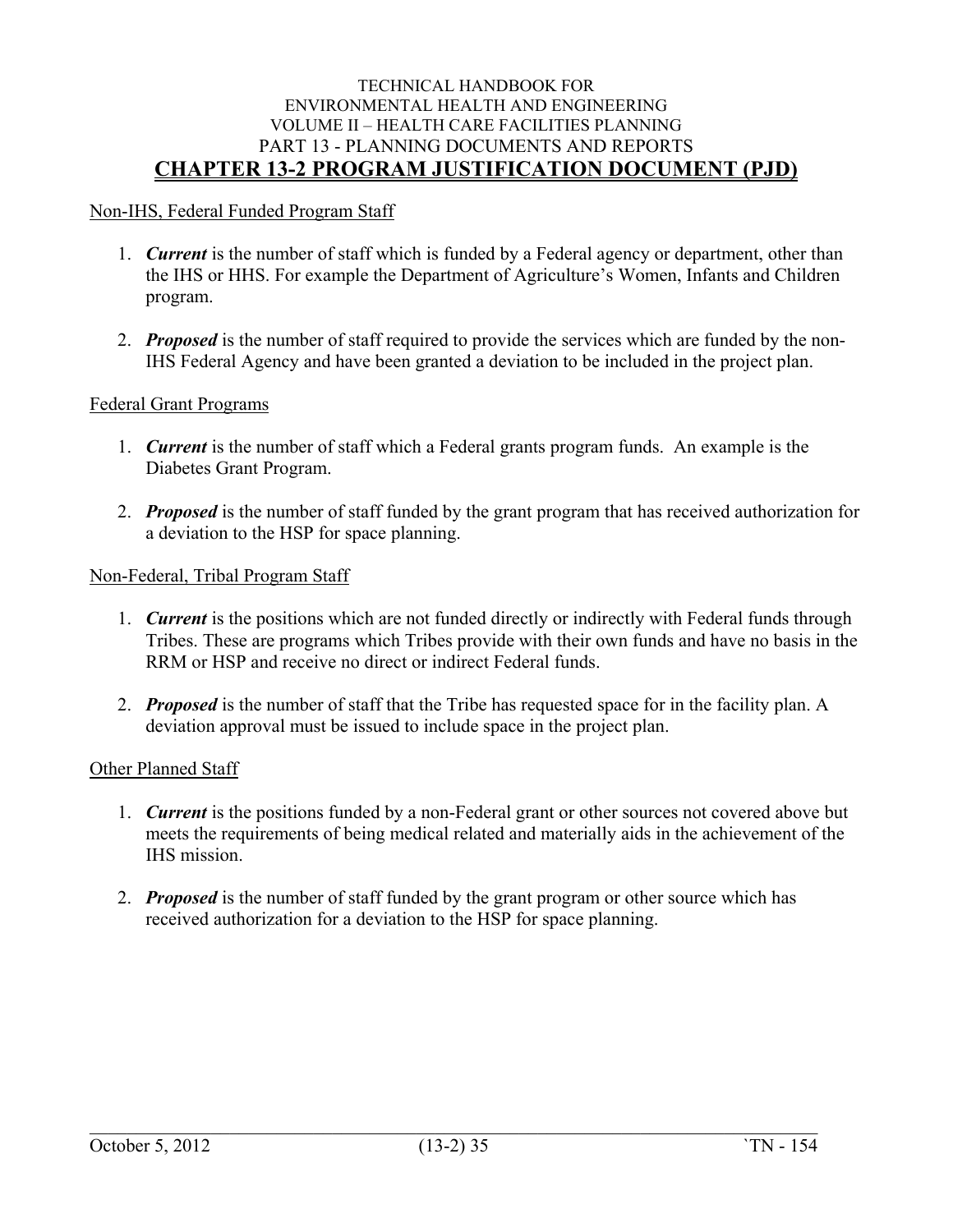### **DETAILED STAFFING FOR SPACE DESIGN BY FUNDING SOURCE**

Instructions:

The below table should be adapted to each project. Include only those services that will be provided at the facility and assign them to the proper funding source. The services will be based on the current version of the RRM and any approved deviations. Fill in the Current and Proposed columns with the number of staff in each service category. Indicate the current (base) FY and the proposed FY.

| <b>Services by Funding Source</b>    | Current<br><b>FY</b> | Proposed<br><b>FY</b> |
|--------------------------------------|----------------------|-----------------------|
| Direct, IHS Federal Staff            |                      |                       |
| <b>Clinical Health Services</b>      |                      |                       |
| <b>Inpatient Physicians</b>          |                      |                       |
| <b>Inpatient Surgeons</b>            |                      |                       |
| <b>Inpatient Nursing</b>             |                      |                       |
| <b>Emergency Department</b>          |                      |                       |
| <b>Ambulatory Nursing</b>            |                      |                       |
| <b>Ambulatory Physicians</b>         |                      |                       |
| <b>Ambulatory Nutrition</b>          |                      |                       |
| Ambulatory Surgery                   |                      |                       |
| Nursing Ambulatory                   |                      |                       |
| <b>Specialty Care Clinic</b>         |                      |                       |
| Eye Care                             |                      |                       |
| Audiology                            |                      |                       |
| Clerical Pool (Audio & Eye)          |                      |                       |
| Physical Therapy                     |                      |                       |
| Dental                               |                      |                       |
| Laboratory Services                  |                      |                       |
| Pharmacy                             |                      |                       |
| Diagnostic Imaging                   |                      |                       |
| Clerical Pool (Lab, Pharm, & DI)     |                      |                       |
| Health Information Management        |                      |                       |
| Respiratory Therapy                  |                      |                       |
| <b>Preventive Health Services</b>    |                      |                       |
| <b>Wellness Center</b>               |                      |                       |
| <b>Public Health Nutrition</b>       |                      |                       |
| <b>OEHE</b>                          |                      |                       |
| <b>Administration and Facilities</b> |                      |                       |
| Administration                       |                      |                       |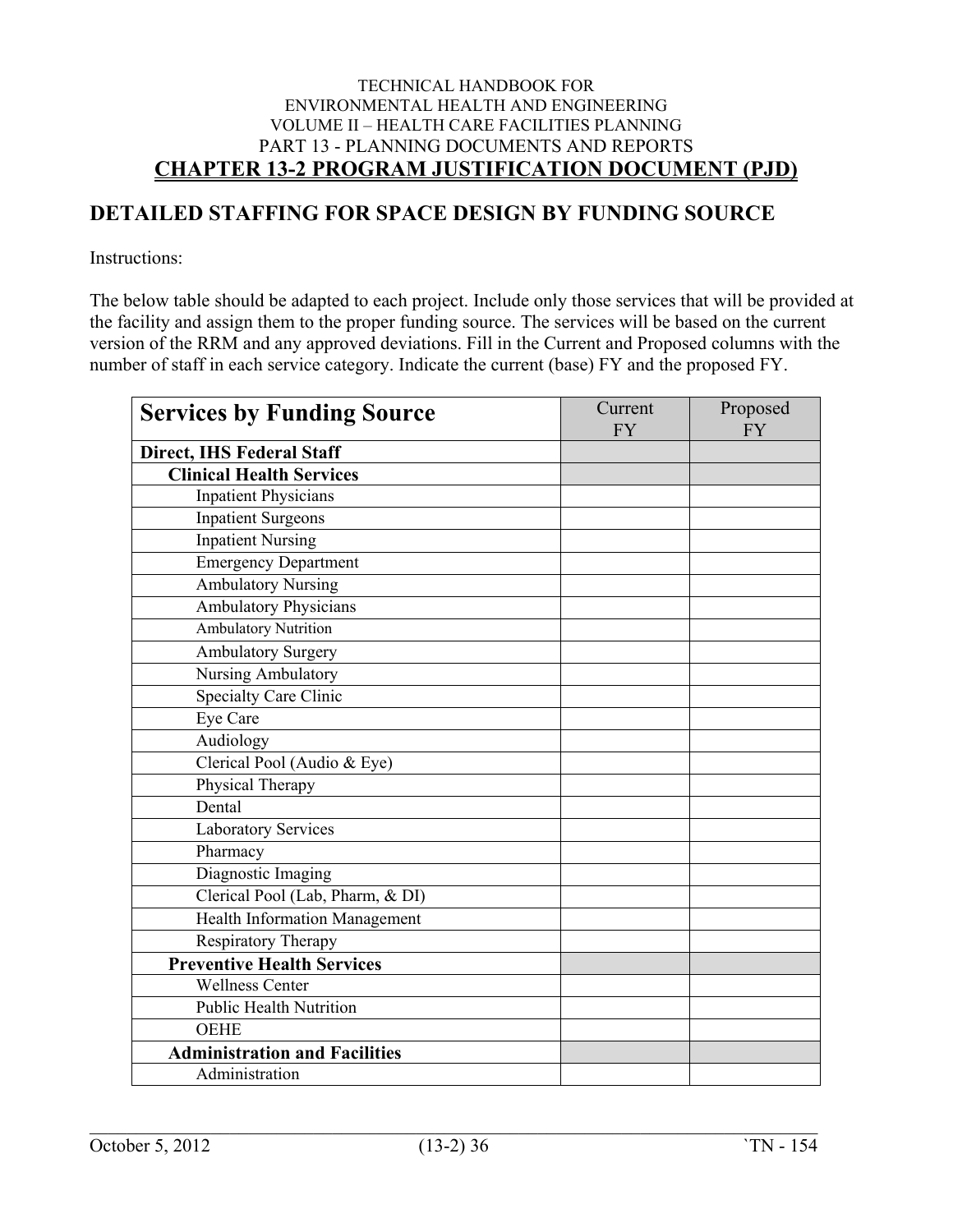| <b>Services by Funding Source</b>            | Current<br><b>FY</b> | Proposed<br><b>FY</b> |
|----------------------------------------------|----------------------|-----------------------|
| <b>Financial Management</b>                  |                      |                       |
| Office Services                              |                      |                       |
| <b>Contract Health Services</b>              |                      |                       |
| <b>Business Office</b>                       |                      |                       |
| Telemedicine                                 |                      |                       |
| <b>Information Technology</b>                |                      |                       |
| <b>Quality Management</b>                    |                      |                       |
| Central Supply                               |                      |                       |
| Interpreters                                 |                      |                       |
| Drivers                                      |                      |                       |
| Housekeeping                                 |                      |                       |
| <b>Facility Maintenance</b>                  |                      |                       |
| <b>Clinical Engineering</b>                  |                      |                       |
| Laundry                                      |                      |                       |
| Food Services                                |                      |                       |
| Property and Supply                          |                      |                       |
| <b>Staff Health</b>                          |                      |                       |
| Clerical Pool (Facility support)             |                      |                       |
| Security                                     |                      |                       |
| <b>Emergency Medical Services</b>            |                      |                       |
|                                              |                      |                       |
| <b>Total: Direct, IHS Federal Staff</b>      |                      |                       |
|                                              |                      |                       |
| <b>Indirect, Federal Funded Staff</b>        |                      |                       |
| <b>Clinical Health Services</b>              |                      |                       |
| Mental Health                                |                      |                       |
| <b>Social Services</b>                       |                      |                       |
| Alcohol and Substance Abuse                  |                      |                       |
| Administrative Support                       |                      |                       |
|                                              |                      |                       |
| <b>Preventive Health</b>                     |                      |                       |
| Public Health Nursing                        |                      |                       |
| Health Education                             |                      |                       |
| <b>Public Health Nutrition</b>               |                      |                       |
| <b>CHR</b>                                   |                      |                       |
|                                              |                      |                       |
| <b>Total: Indirect, Federal Funded Staff</b> |                      |                       |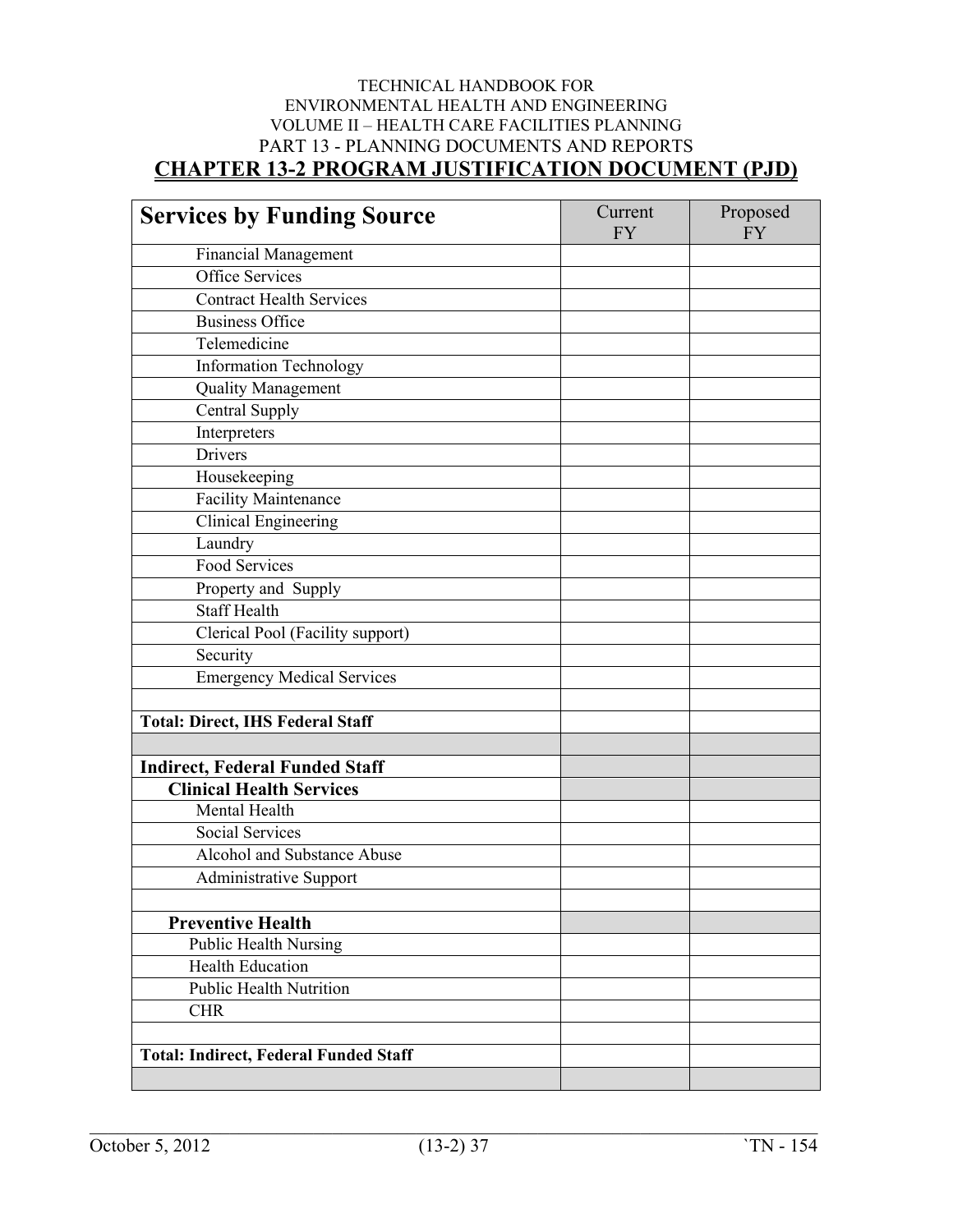| <b>Services by Funding Source</b>           | Current<br><b>FY</b> | Proposed<br>FY |
|---------------------------------------------|----------------------|----------------|
| <b>Non-IHS Federal Funded Programs</b>      |                      |                |
| (No RRM Staff-space only)                   |                      |                |
| Women, Infants and Children Nutrition       |                      |                |
|                                             |                      |                |
| <b>Total: Non-IHS, Federal Funded Staff</b> |                      |                |
|                                             |                      |                |
| <b>Federal Grant Programs</b>               |                      |                |
| (No RRM staff-space only)                   |                      |                |
| Diabetes Prevention Program                 |                      |                |
|                                             |                      |                |
| <b>Total: Federal Grant Programs</b>        |                      |                |
|                                             |                      |                |
| <b>Others</b>                               |                      |                |
| (No RRM staff-space only)                   |                      |                |
| John Hopkins University                     |                      |                |
|                                             |                      |                |
| <b>Total: Other</b>                         |                      |                |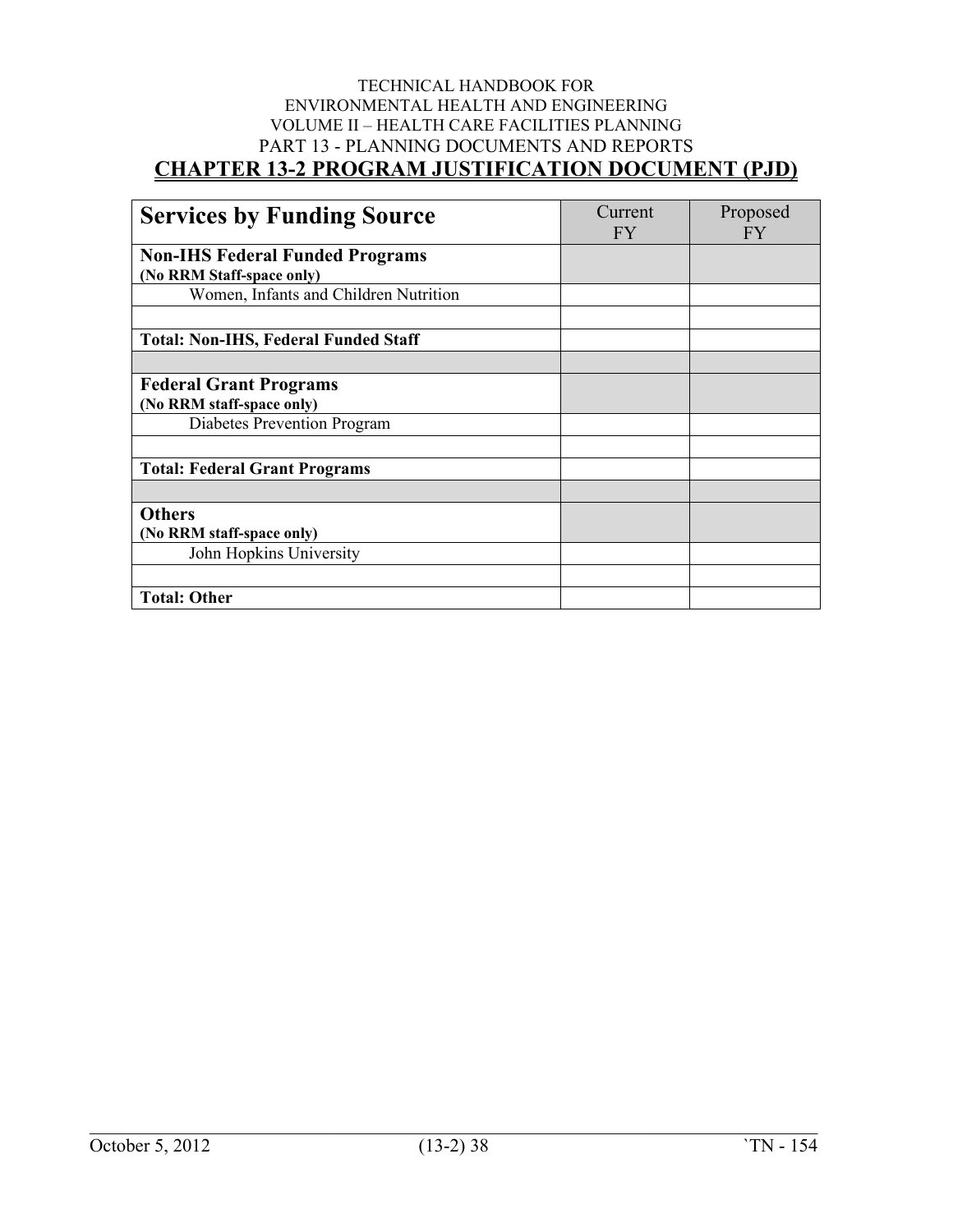# **TAB H**

## **RESOURCE REQUIREMENTS METHODOLOGY**

**[NOTE FOR PROGRAMMER: First, insert a copy of the approved latest version of the Resource Requirements Methodology Report for the project. Then, provide details backing up the approved RRMNA Report; provide, also, details and justifications for any deviations.]**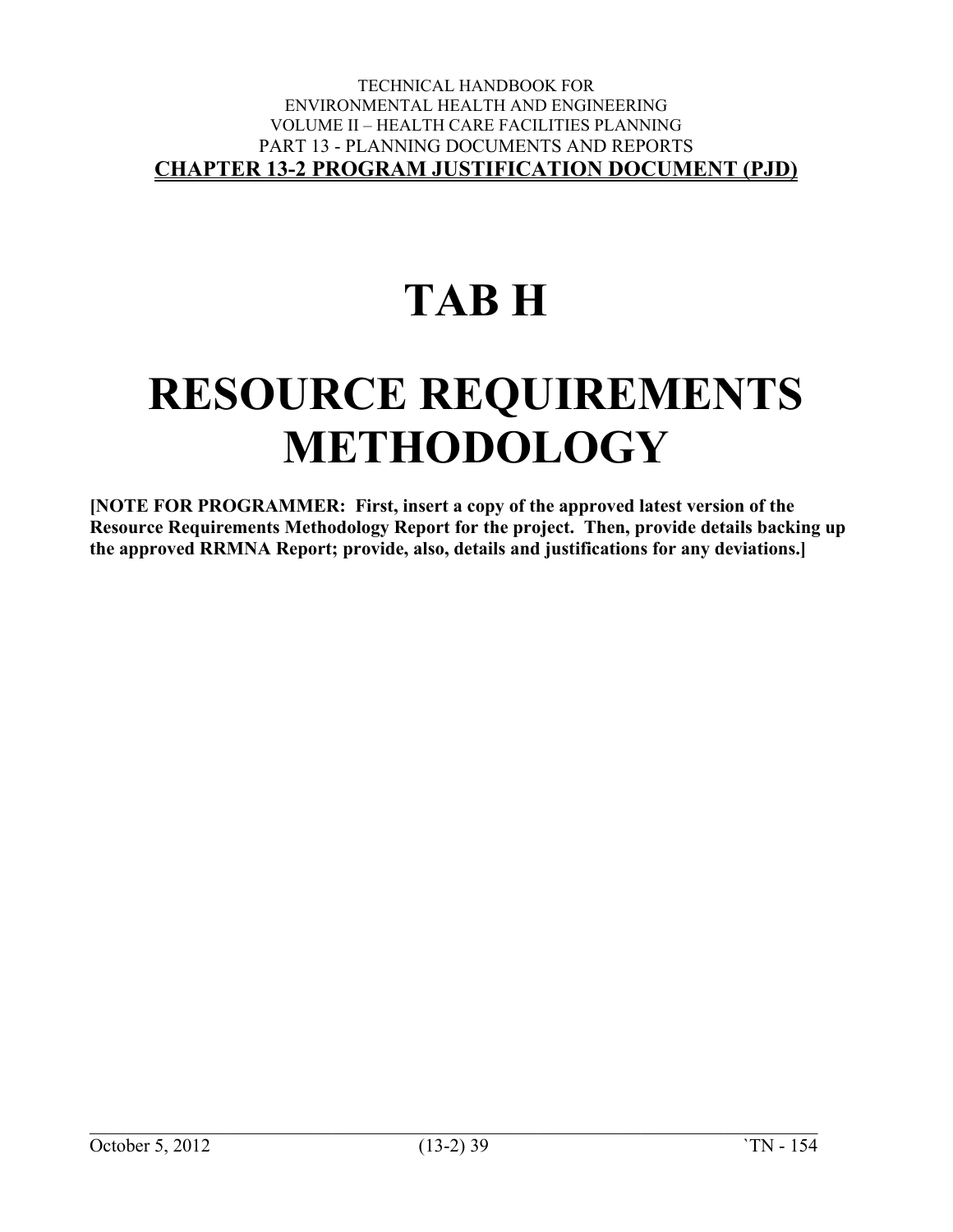## **TAB I**

## **HSP BUILDING AREA SUMMARY REPORT**

**[NOTE FOR PROGRAMMER: Insert this report generated in the POR component of the HSP.]**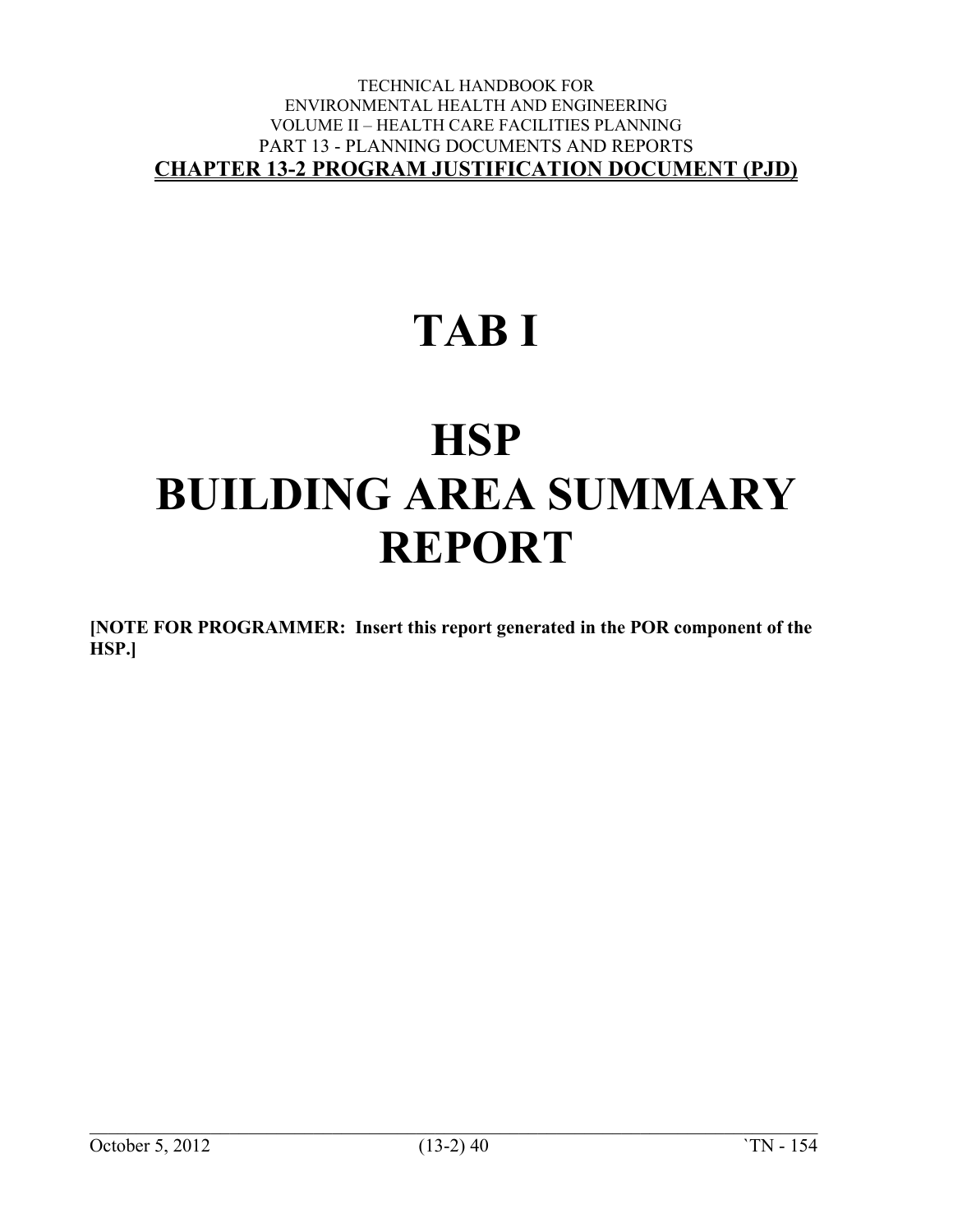## **TAB J**

# **JUSTIFICATIONS FOR SPACE DEVIATIONS**

#### **[NOTE FOR PROGRAMMER: If there are no space deviations for this project, include this Tab cover sheet and just note that it is "Not Applicable" for the project.]**

Below are justifications for space deviations from that specified in the HSP process. With the approval of the POR, identified space deviations are approved.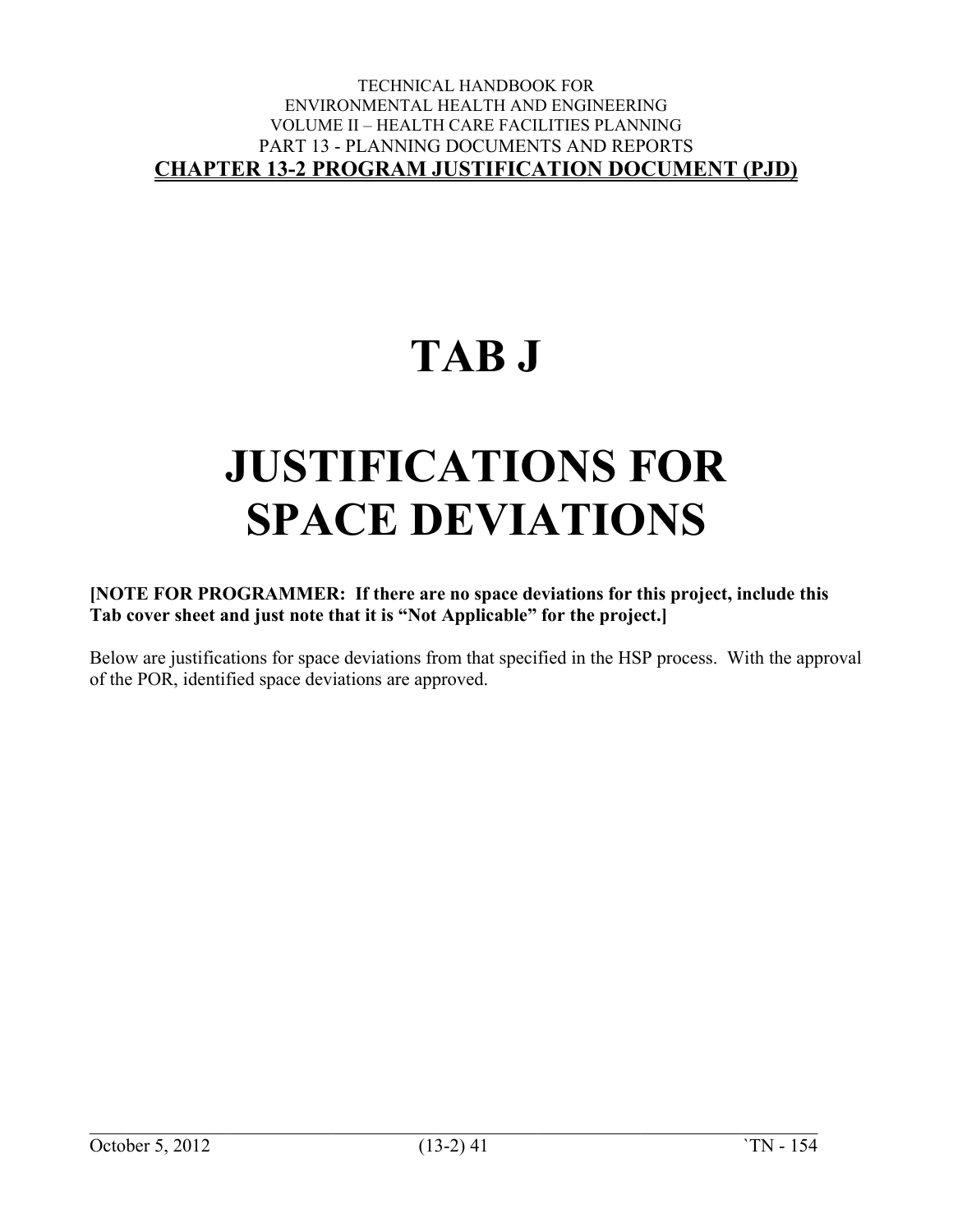## **TAB K**

## **JUSTIFICATIONS FOR TRIBAL PROGRAMS AND SPACE**

#### **[NOTE FOR PROGRAMMER: If there are no Tribal programs for this project, include this Tab cover sheet and just note that it is "Not Applicable" for the project.]**

Below are justifications for tribal programs and space. With the approval of the POR, identified Tribal programs and space are approved for inclusion in this project.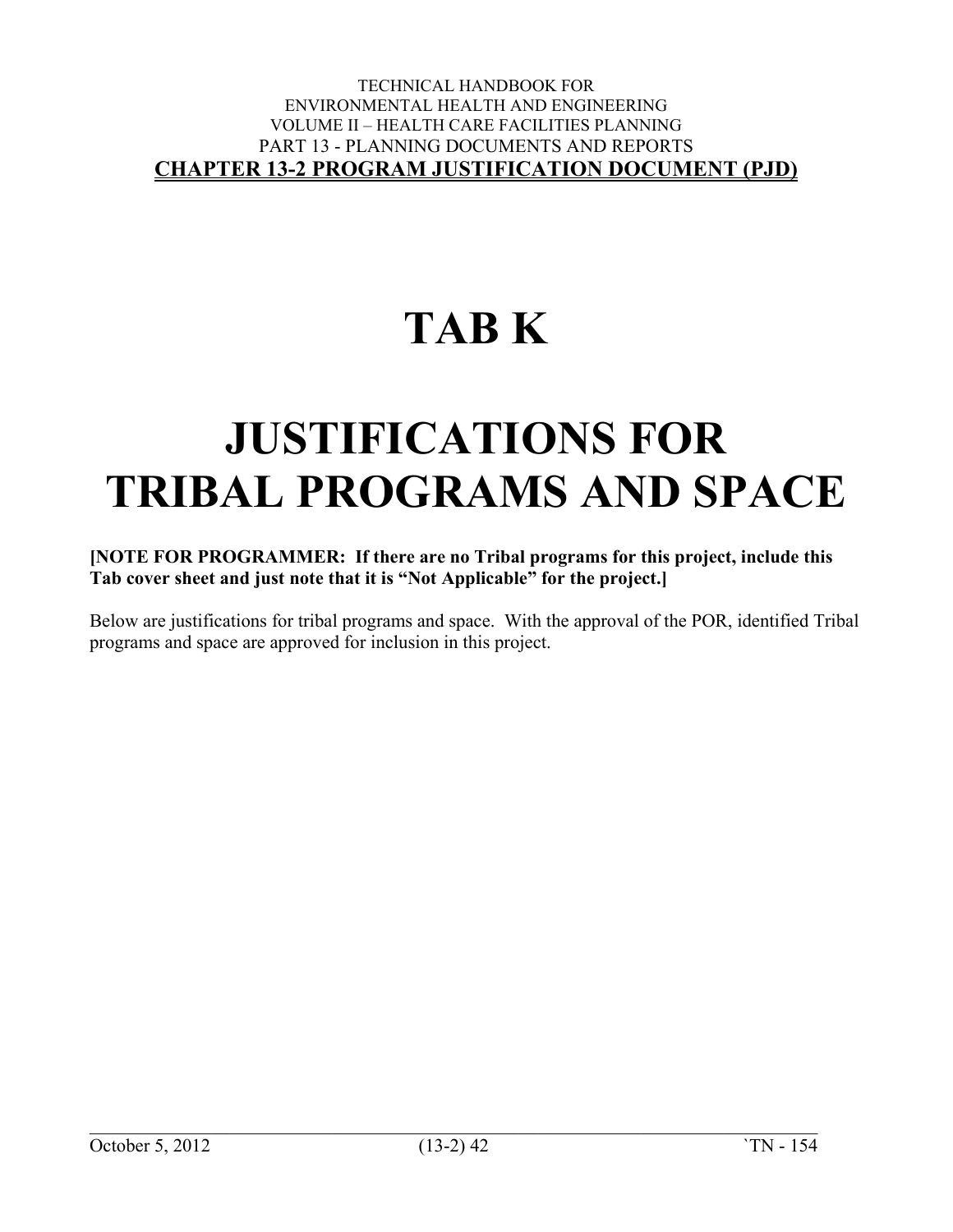# **TAB L**

# **JUSTIFICATIONS FOR CONTRACT PROGRAMS AND SPACE**

**[NOTE FOR PROGRAMMER: If there are no Tribal programs for this project, include this Tab cover sheet and just note that it is "Not Applicable" for the project.]**

Below are justifications for contract programs and space. With the approval of the POR, identified contract programs and space are approved for inclusion in this project.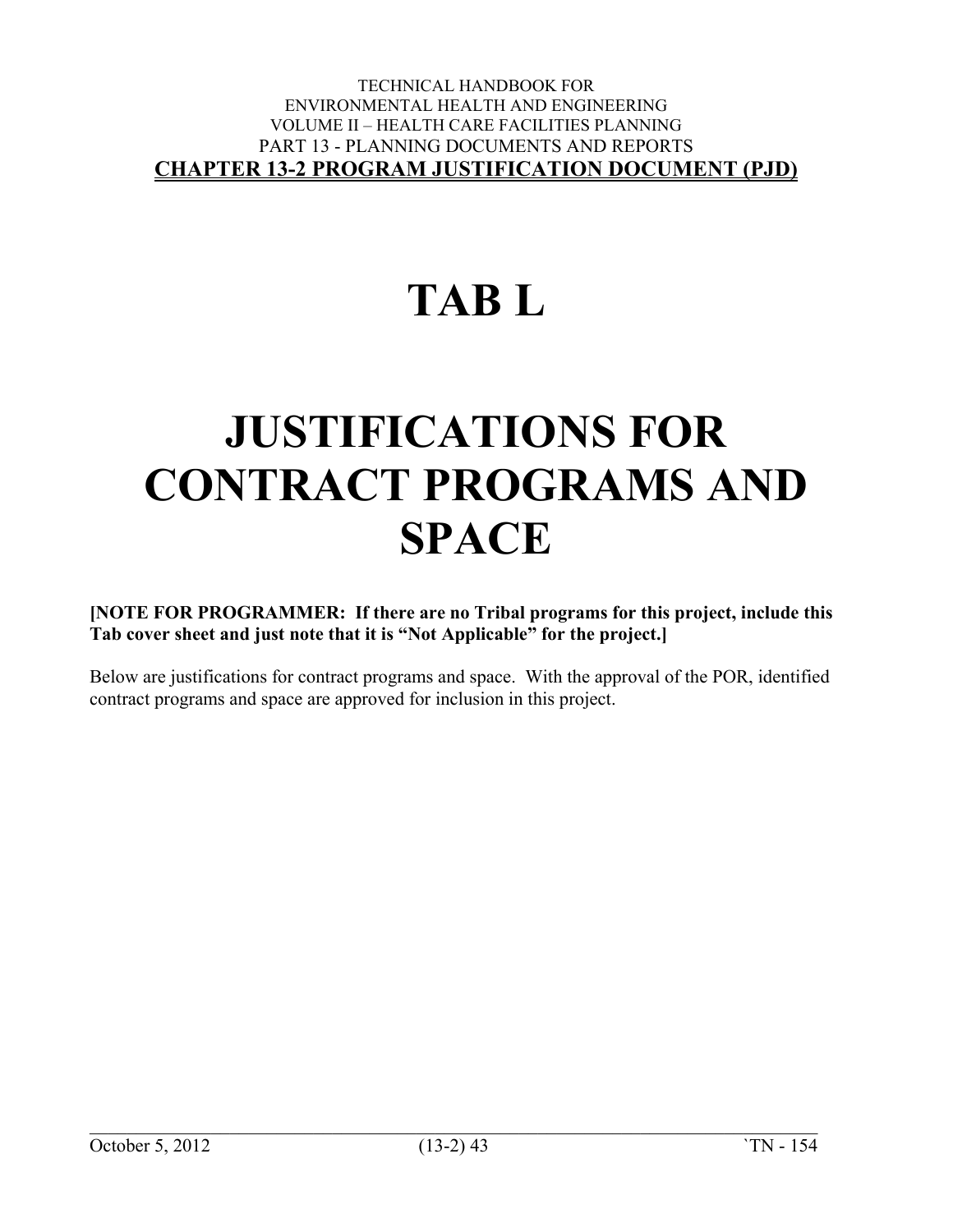### **TAB M**

# **FACILITIES COST ESTIMATE**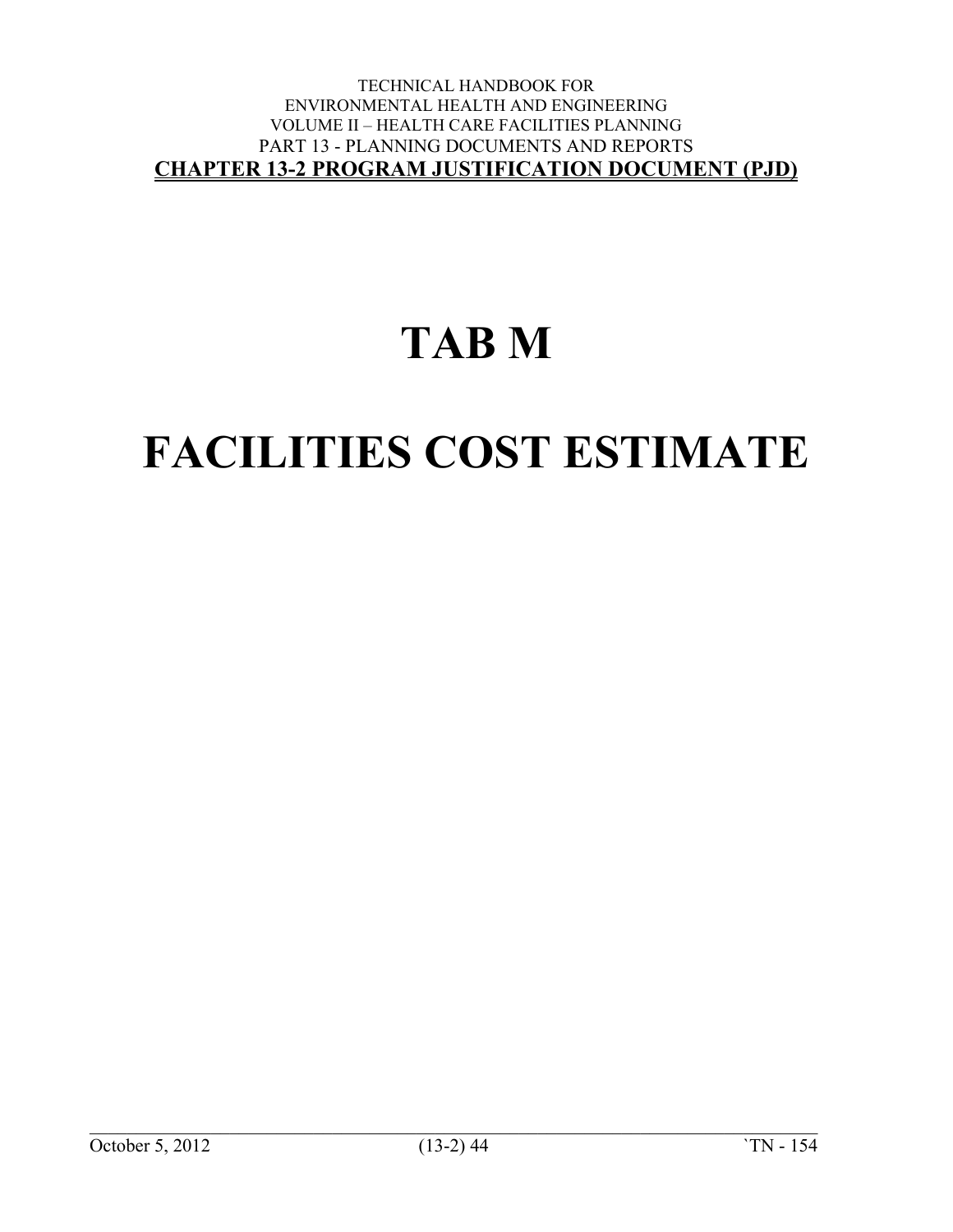## **TAB N**

# **PROGRAM JUSTIFICATION DOCUMENT FOR STAFF QUARTERS**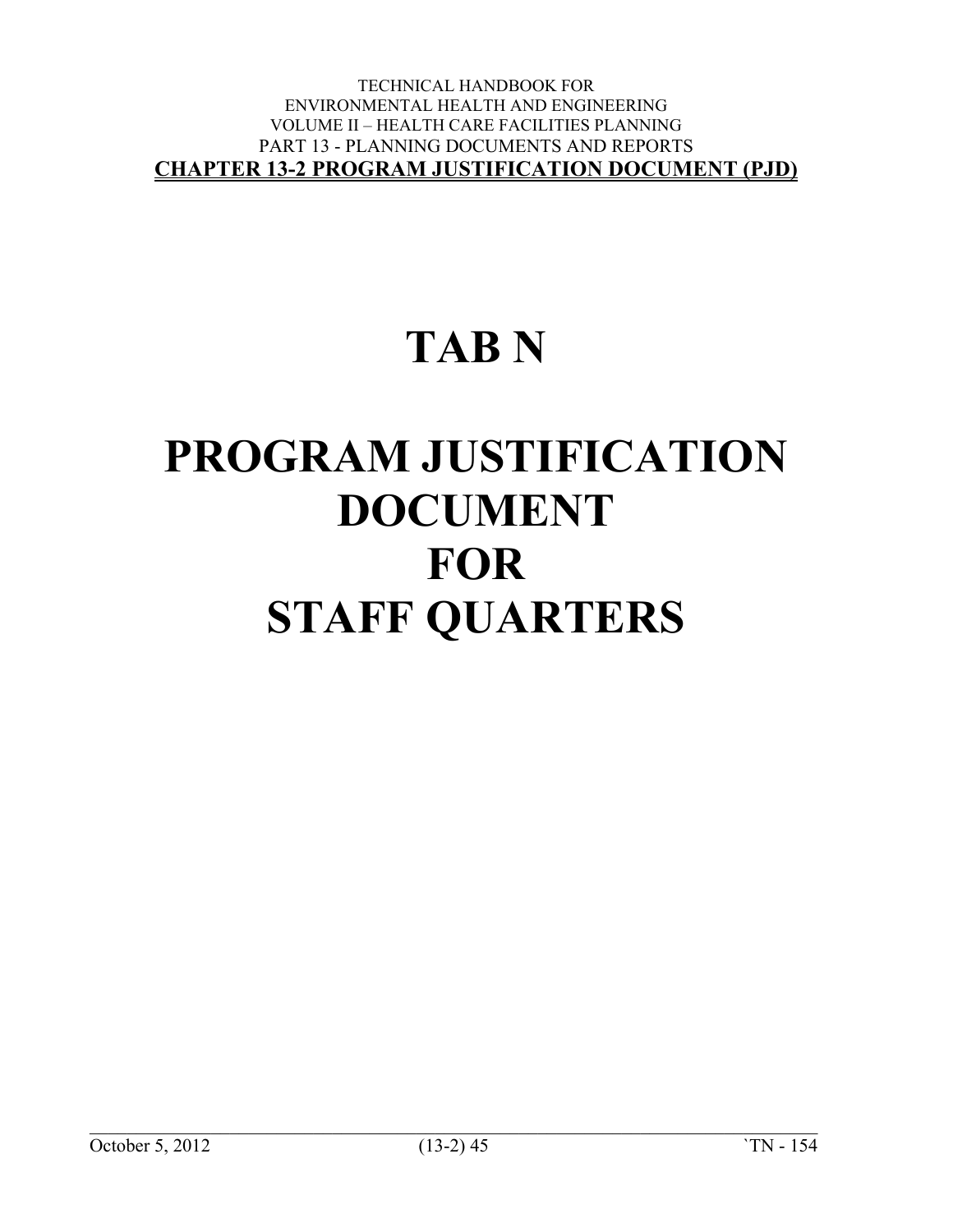### **TAB N**

### **PROGRAM JUSTIFICATION DOCUMENT FOR STAFF QUARTERS**

**[NOTE FOR PROGRAMMER: Use IHS Technical Handbook for Environmental Health and Engineering, Volume II, Part 13, Chapter 13-6 for prototype Program Justification Document for Staff Quarters (PJDQ) as a guide for the content of this Tab. Also you can click on this link:** [PDF Document: Chapter 13-6 Program Justification Document For Staff](https://www.ihs.gov/sites/oehe/themes/responsive2017/display_objects/documents/handbook/01306.pdf)  [Quarters](https://www.ihs.gov/sites/oehe/themes/responsive2017/display_objects/documents/handbook/01306.pdf) **If there are no staff quarters to be provided as part of this project, do not include a PJDQ, but do include this Tab cover sheet and just note that it is "Not Applicable" for the project.]**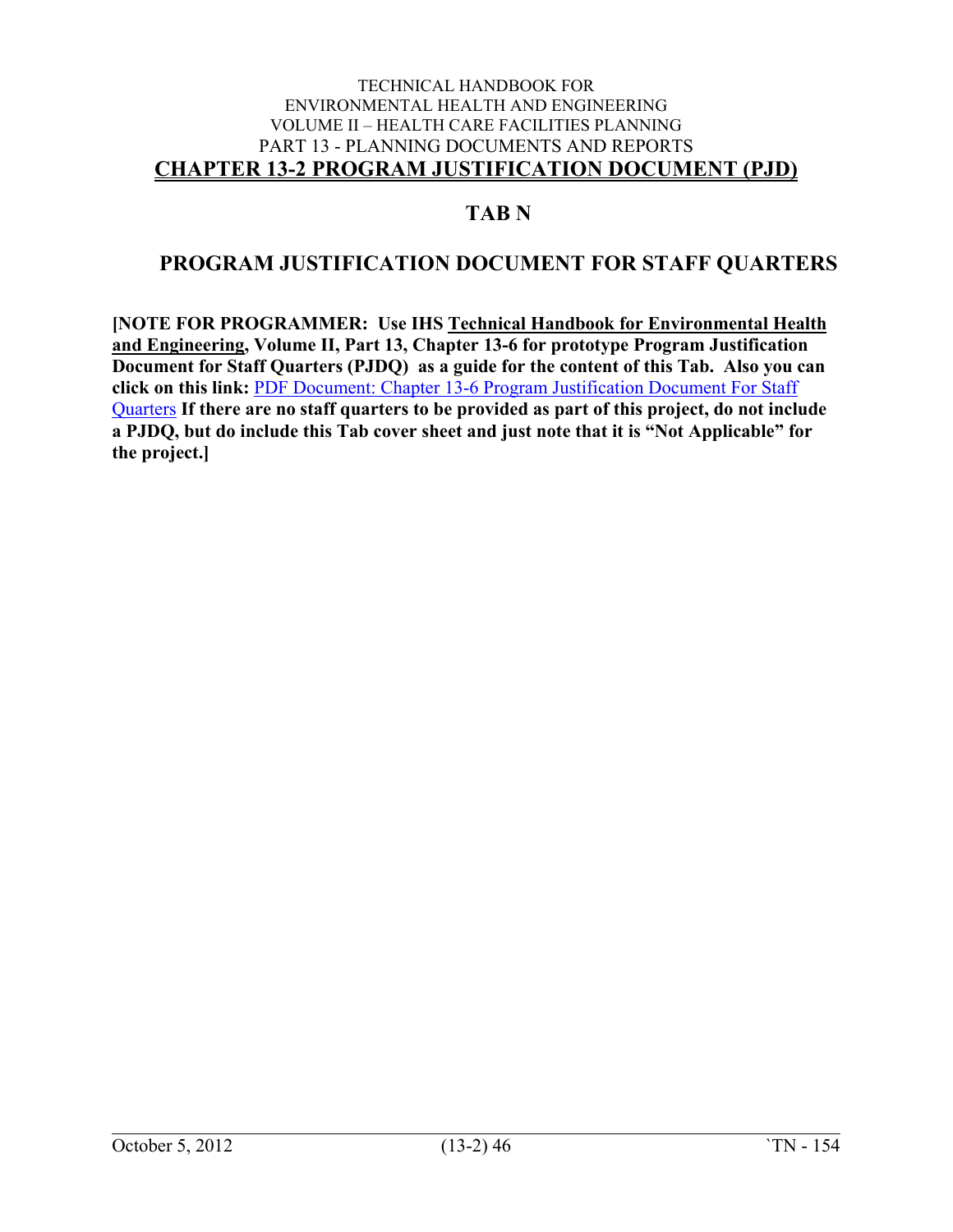### **TAB O**

# **MASTER PLAN DIRECT CARE SUMMARY**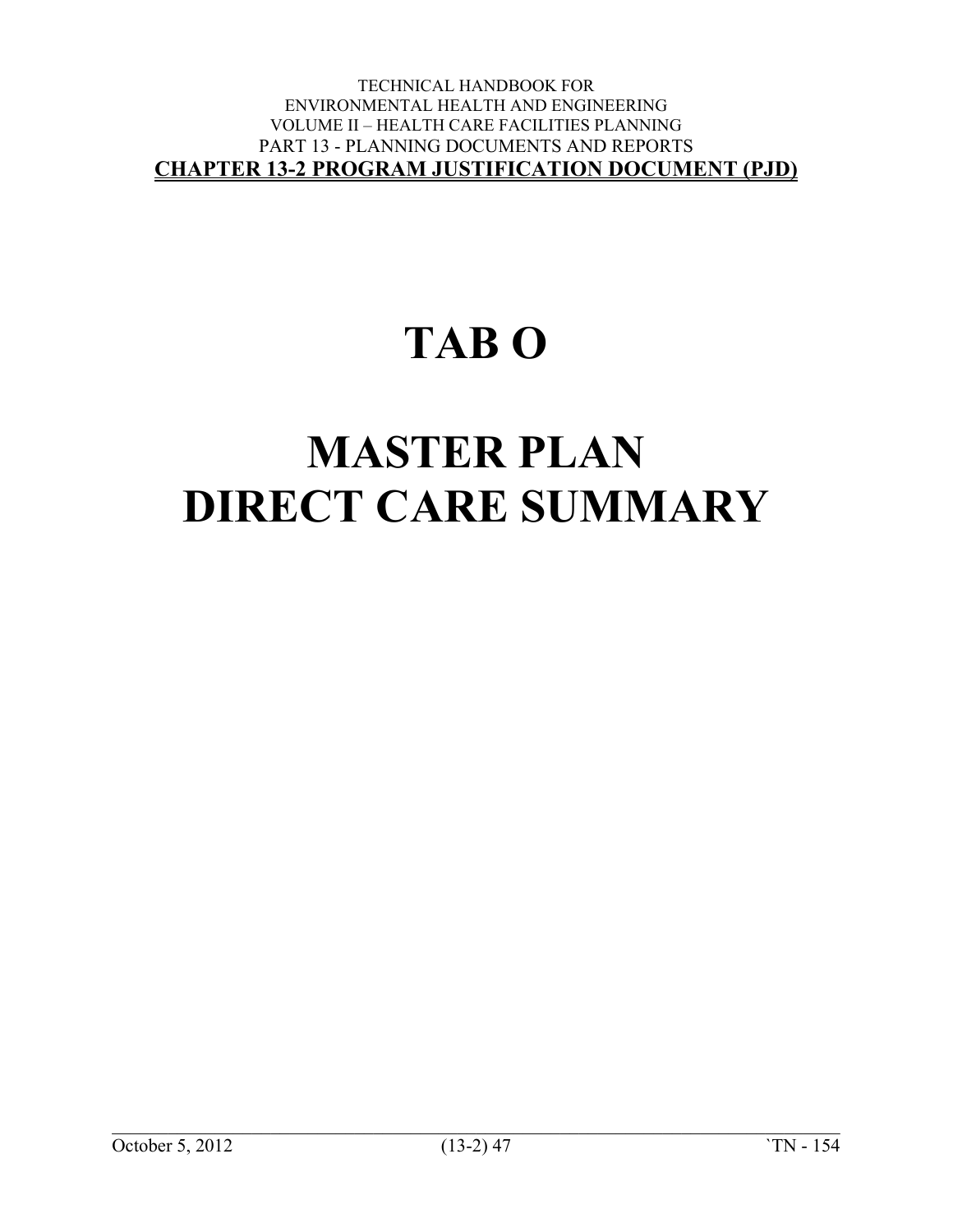# **TAB P**

# **MASTER PLAN CROSS-OVER REPORT**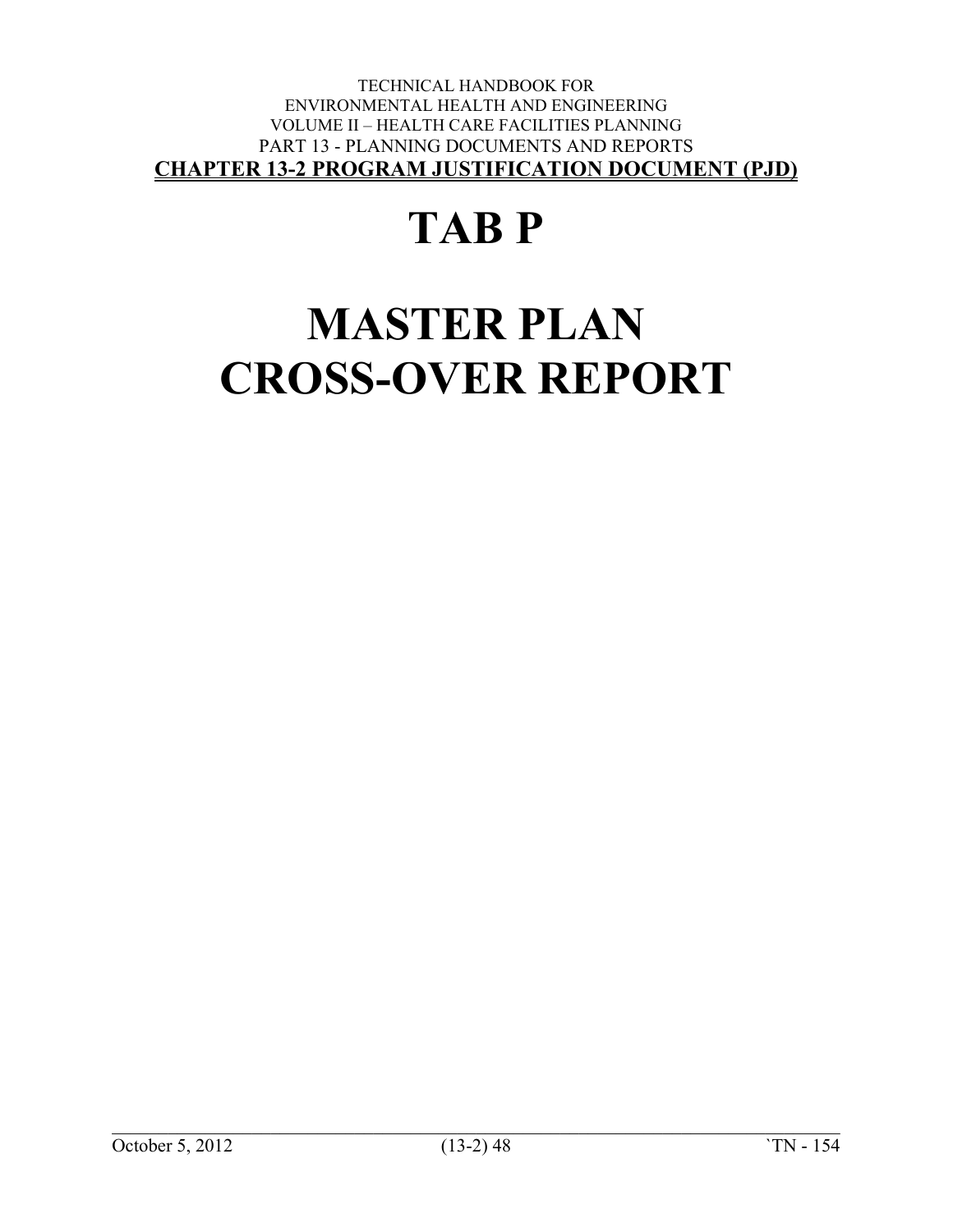# **TAB Q**

# **BEMAR / FEDS DEFICIENCIES LIST**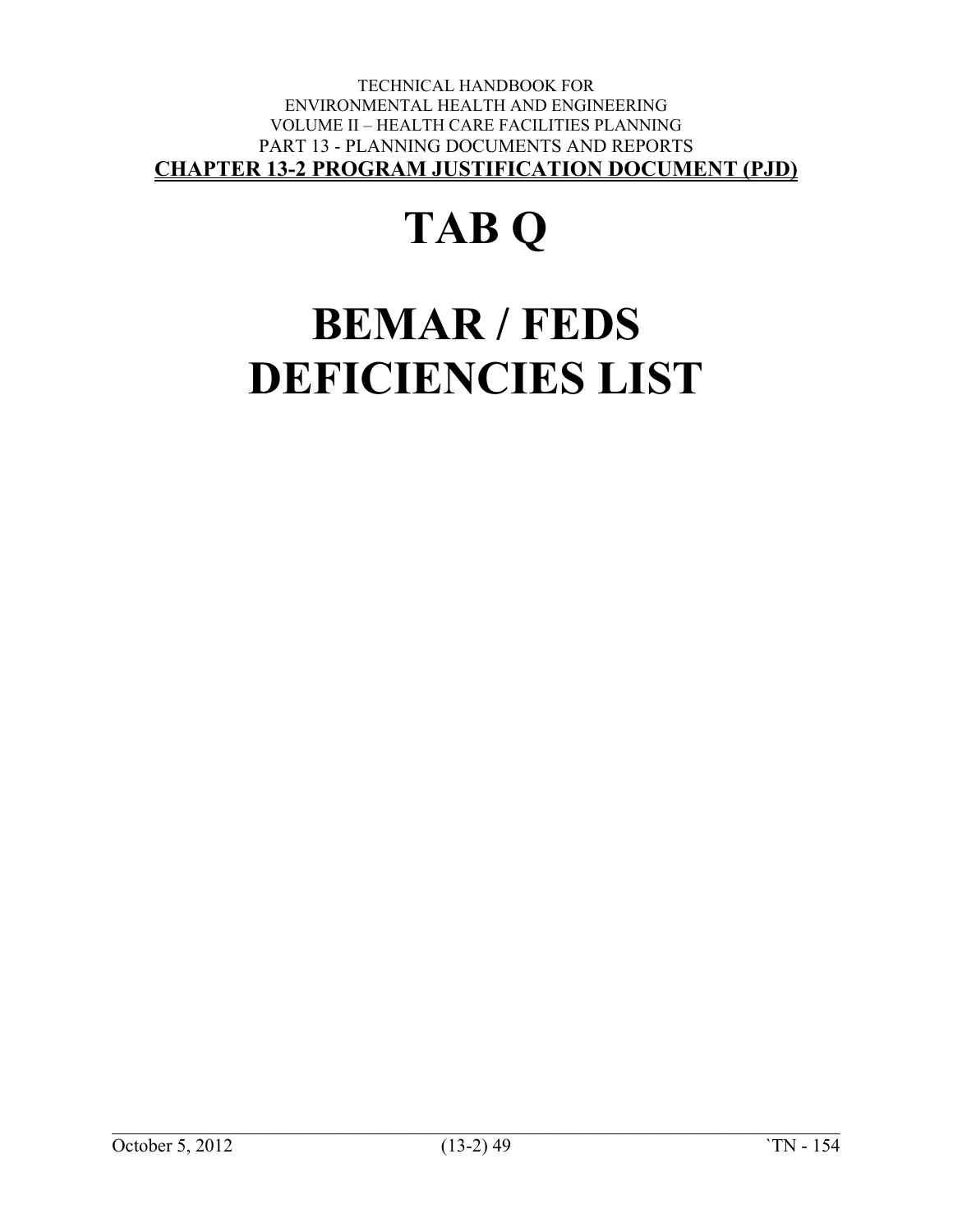# **TAB R**

# **M&I and Equipment**

**Life Cycle Cost**